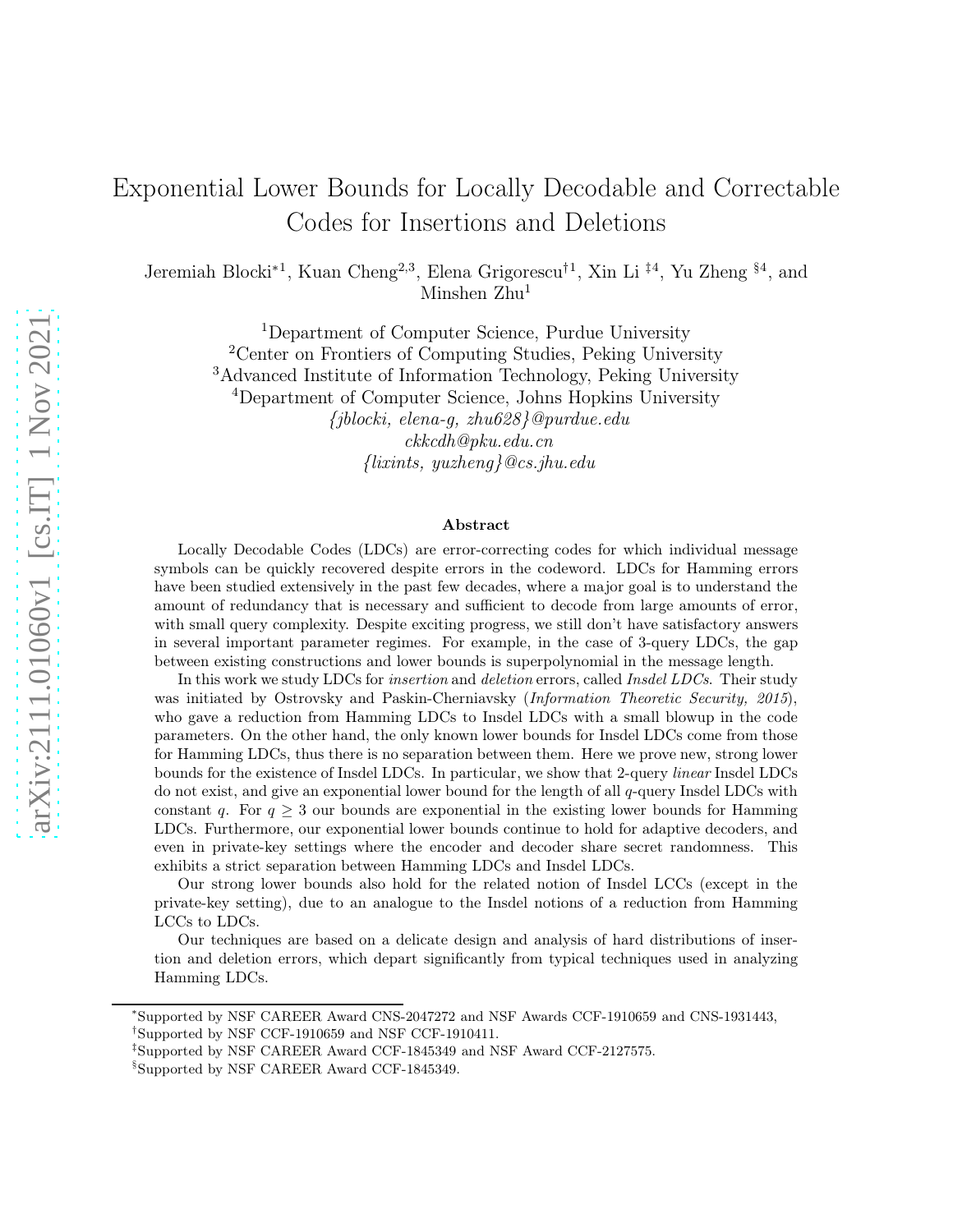## 1 Introduction

Error correcting codes are fundamental mathematical objects in both theory and practice, whose study dates back to the pioneering work of Shannon and Hamming in the 1950's. While the study of classical codes focuses on unique decoding from Hamming errors, many exciting variants have emerged ever since, such as list-decoding, which can go beyond the half distance barrier, and *local* decoding, which can decode any message symbol by querying only a few codeword symbols. These variants have proved to be closely connected to diverse areas in computer science.

Similarly, another line of work studies *synchronization* errors, namely *insertions* and *deletions* (insdels, for short), which are strictly more general than Hamming errors and happen frequently in various applications such as text/speech processing, media access, and communication systems. The study of codes for such errors (insdel codes, for short) also has a long history that goes back to the work of Levenstein [\[Lev66\]](#page-38-0) in the 1960's.

This paper focuses on locally decodable codes correcting insertions and deletions, which we call Insdel LDCs. We prove the first non-trivial lower bounds for such codes, which in turn provide a strong separation between Hamming LDCs and Insdel LDCs. Furthermore, these results imply similar strong bounds for the related notion of locally correctable codes correcting insertions and deletions, which we call Insdel LCCs.

More formally, Locally Decodable Codes (LDCs) are error-correcting codes  $C: \Sigma^n \to \Sigma^m$  that allow very fast recovery of individual symbols of a *message*  $x \in \Sigma^n$ , even when worst-case errors are introduced in the encoded message, called *codeword*  $C(x)$ . Similarly, Locally Correctable Codes (LCCs) are error-correcting codes  $C: \Sigma^n \to \Sigma^m$  that allow very fast recovery of individual symbols of the codeword  $C(x) \in \Sigma^m$ , even when worst-case errors are introduced. In what follows, for ease of presentation, we will discuss our results and related work by focusing on the notion of LDCs, and we will return to the implications to Insdel LCCs in Section [1.1.3.](#page-6-0) We remark that the previous lower bounds for Hamming LCCs are asymptotically the same as for LCCs due to a folklore reduction between the two notions (e.g. formalized in [\[KV10,](#page-38-1) [BGT16\]](#page-35-0)).

The important *parameters* of LDCs are their *rate*, defined as the ratio between the message length n and the codeword length  $m$ , measuring the amount of redundancy in the encoding; their relative minimum distance, defined as the minimum normalized Hamming distance between any pair of codewords, a parameter relevant to the fraction of correctable errors; and their locality or query complexity, defined as the number of queries a decoder makes to a received word  $y \in \Sigma^m$  in order to decode the symbol at location  $i \in [n]$  of the message, namely  $x_i$ .

Since they were introduced in [\[KT00,](#page-38-2) [STV99\]](#page-39-0), LDCs have found many applications in private information retrieval, probabilistically checkable proofs, self-correction, fault-tolerant circuits, hardness amplification, and data structures (e.g., [\[BFLS91,](#page-34-0) [LFKN92,](#page-38-3) [BLR93,](#page-35-1) [BK95,](#page-35-2) [CKGS98,](#page-35-3) [CGdW13,](#page-35-4) [ALRW17\]](#page-34-1) and surveys [\[Tre04,](#page-39-1) [Gas04\]](#page-36-0)), and the tradeoffs between the achievable parameters of Hamming LDCs has been studied extensively [\[KdW04,](#page-37-0) [WdW05,](#page-39-2) [GKST06,](#page-36-1) [Woo07,](#page-39-3) [Yek08,](#page-39-4) [Yek12,](#page-39-5) [DGY11,](#page-36-2) [Efr12,](#page-36-3) [GM12,](#page-36-4) [BDSS16,](#page-34-2) [BG17,](#page-34-3) [DSW17,](#page-36-5) [KMRS17,](#page-37-1) [BCG20\]](#page-34-4) (see also surveys by Yekhanin [\[Yek12\]](#page-39-5) and by Kopparty and Saraf [\[KS16\]](#page-38-4)). This sequence of results has brought up exciting progress regarding the necessary and sufficient rate for codes with small query complexity that can withstand a constant fraction of errors. Nevertheless, many important parameter regimes leave wide gaps in our current understanding of LDCs. For example, even for 3-query Hamming LDCs the gap between constructions and lower bounds is superpolynomial [\[Yek08,](#page-39-4) [DGY11,](#page-36-2) [Efr12,](#page-36-3) [KT00,](#page-38-2) [Woo07,](#page-39-3) [Woo12\]](#page-39-6). (Note: [\[GM12\]](#page-36-4) established an exponential lower bound on the length of 3-query LDCs for some parameter regimes, but it does not rule out the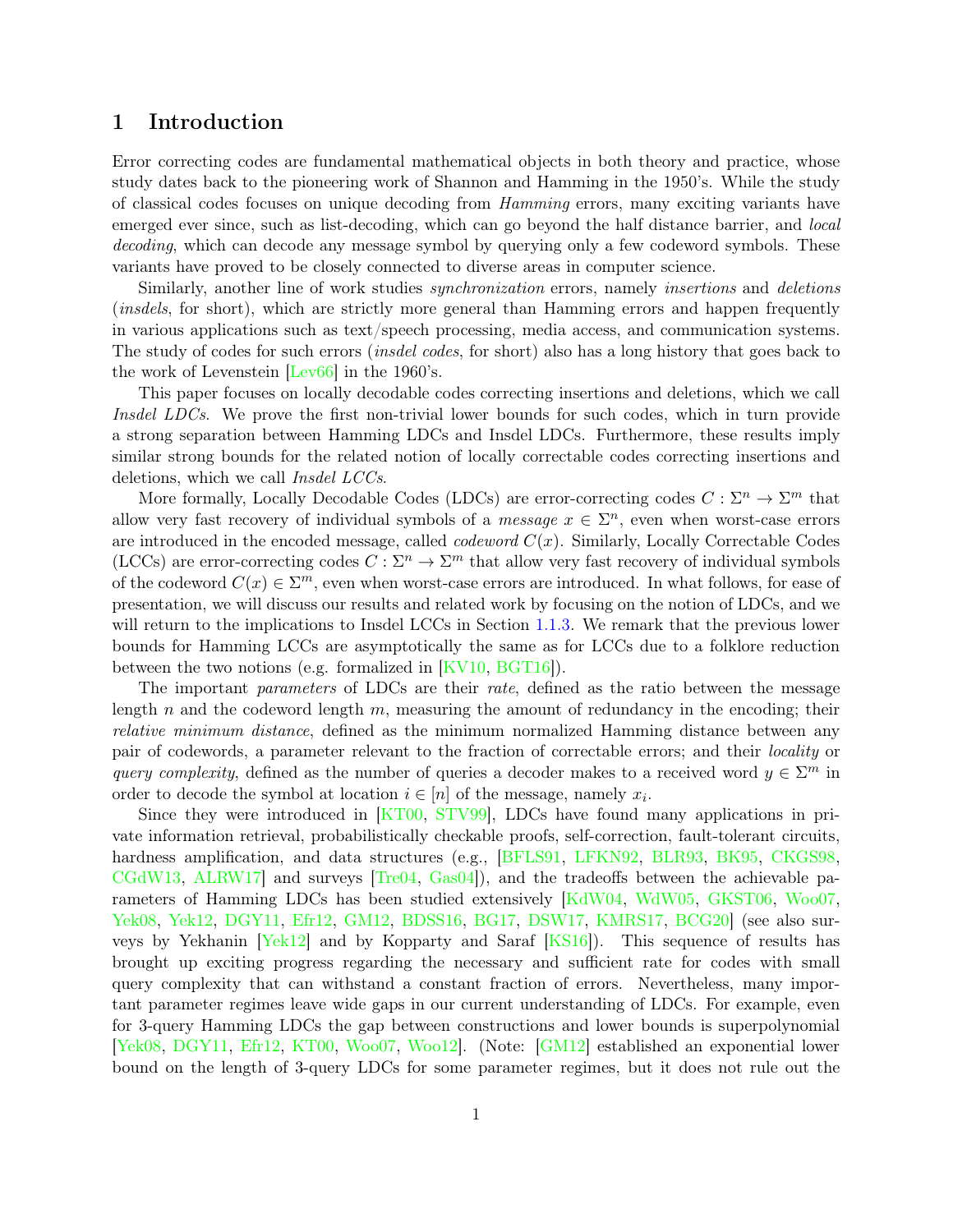possibility of a 3-query LDC with polynomial length in natural parameter ranges.)

More specifically, for 2-query Hamming LDCs we have matching upper and lower bounds of  $m = 2^{\Theta(n)}$ , where the upper bound is achieved by the simple Hadamard code while the lower bound is established in [\[KdW04,](#page-37-0) [BRdW08\]](#page-35-5). In the constant-query regime where the decoder makes  $2^t$  many queries, for some  $t > 1$ , the best known constructions of Hamming LDCs are based on matchingvector codes, and give codes that map n symbols into  $m = \exp(\exp((\log n)^{1/t}(\log \log n)^{1-t/t}))$  sym-bols [\[Yek08,](#page-39-4) [DGY11,](#page-36-2) [Efr12\]](#page-36-3), while the best general lower bound for q-query LDC is  $\Omega(n^{\frac{q+1}{q-1}})/\log n$ when  $q \geq 3$  [\[Woo07\]](#page-39-3). In the polylog(n)-query regime, Reed-Muller codes are examples of  $\log^c n$ query Hamming LDCs of block length  $n^{1+\frac{1}{c-1}+o(1)}$  for some  $c > 0$  (e.g., see [\[Yek12\]](#page-39-5)). Finally, there exist sub-polynomial (but super logarithmic)-query Hamming LDCs with constant rate [\[KMRS17\]](#page-37-1). These latter constructions improve upon the previous constant-rate codes in the  $n^{\epsilon}$ -query regime achieved by Reed-Muller codes, and upon the more efficient constructions of [\[KSY14\]](#page-38-5). In a different model, if we assume that the encoder and decoder have shared secret randomness [\[Lip94\]](#page-38-6), then it becomes much easier to construct LDCs. For example, [\[OPS07\]](#page-38-7) constructs private-key Hamming LDCs with constant rate (i.e.,  $m = \Theta(n)$ ) and query complexity  $\text{polylog}(n)$ , and a simple modification yields a private-key Hamming LDC with rate  $m = \Theta(n)$  and query complexity 1 — see details in Appendix [A.](#page-39-7)

Regarding insdel codes, following the work of Levenstein [\[Lev66\]](#page-38-0), the progress has historically been slow, due to the fact that synchronization errors often result in the loss of index information. Indeed, constructing codes for insdel errors is strictly more challenging than for Hamming errors. However the interest in these codes has been rekindled lately, leading to a wave of new results [\[SZ99,](#page-39-8) [Kiw05,](#page-37-2) [GW17,](#page-37-3) [HS17,](#page-37-4) [GL18,](#page-36-6) [HSS18,](#page-37-5) [HS18,](#page-37-6) [BGZ18,](#page-35-6) [CJLW18,](#page-35-7) [CHL](#page-35-8)+19, [CJLW19,](#page-35-9) [GL19,](#page-36-7) [HRS19,](#page-37-7) [Hae19,](#page-37-8) [LTX19,](#page-38-8) [GHS20,](#page-36-8) [CGHL21,](#page-35-10) [CL21\]](#page-35-11) (See also the excellent surveys of [\[Slo02,](#page-38-9) [MBT10,](#page-38-10) [Mit08,](#page-38-11) [HS21\]](#page-37-9)) with almost optimal parameters in various settings, and the variant of "list-decodable" insdel codes, that can withstand a larger fraction of errors while outputting a small list of potential codewords [\[HSS18,](#page-37-5) [GHS20,](#page-36-8) [LTX19\]](#page-38-8). However, none of these works addresses insdel LDCs, which we believe are natural objects in the study of insdel codes, since such codes are often used in applications involving large data sets.

Insdel LDCs were first introduced in [\[OPC15\]](#page-38-12) and further studied in [\[BBG](#page-34-5)+20, [BB21,](#page-34-6) [CLZ20\]](#page-36-9). In  $[OPC15, BBG<sup>+</sup>20]$  $[OPC15, BBG<sup>+</sup>20]$  $[OPC15, BBG<sup>+</sup>20]$  the authors give Hamming to Insdel reductions which transform any Hamming LDC into an Insdel LDC. These reductions decrease the rate by a constant multiplicative factor and increase the locality by a  $\log^{c'}(m)$  multiplicative factor for a fixed constant  $c' > 1$ . Applying the compilers to the above-mentioned constructions of Reed-Muller codes gives  $(\log n)^{c+c'}$ -query Insdel LDCs of length  $m = n^{1 + \frac{1}{c-1} + o(1)}$ , for any  $c > 1$ . Also, applying the compilers to the LDCs in [\[KMRS17\]](#page-37-1) yields Insdel LDCs of constant rate and  $\exp(\tilde{O}(\sqrt{\log n}))$ -query complexity.

Unfortunately, these compilers do not imply constant-query Insdel LDCs, and in fact, even after this work, we do not know if constant-query Insdel LDCs exist in general. In the private-key setting, applying the compilers to [\[OPS07\]](#page-38-7) yields a private-key Insdel LDC with constant rate and locality  $polylog(n)$  [\[CLZ20,](#page-36-9) [BB21\]](#page-34-6).

We now formally define the notion of Insdel LDCs. See Appendix [A](#page-39-7) for further discussion.

<span id="page-2-0"></span>**Definition 1.** [Insdel Locally Decodable Codes (Insdel LDCs)] Fix an integer q and constants  $\delta \in$  $[0,1], \varepsilon \in (0,\frac{1}{2})$  $\frac{1}{2}$ . We say  $C: \{0,1\}^n \to \Sigma^m$  is a  $(q, \delta, \varepsilon)$ -locally decodable insdel code if there exists a probabilistic algorithm Dec such that:

• For every  $x \in \{0,1\}^n$  and  $y \in \Sigma^{m'}$  such that  $ED(C(x), y) \leq \delta \cdot 2m$ , and for every  $i \in [n]$ , we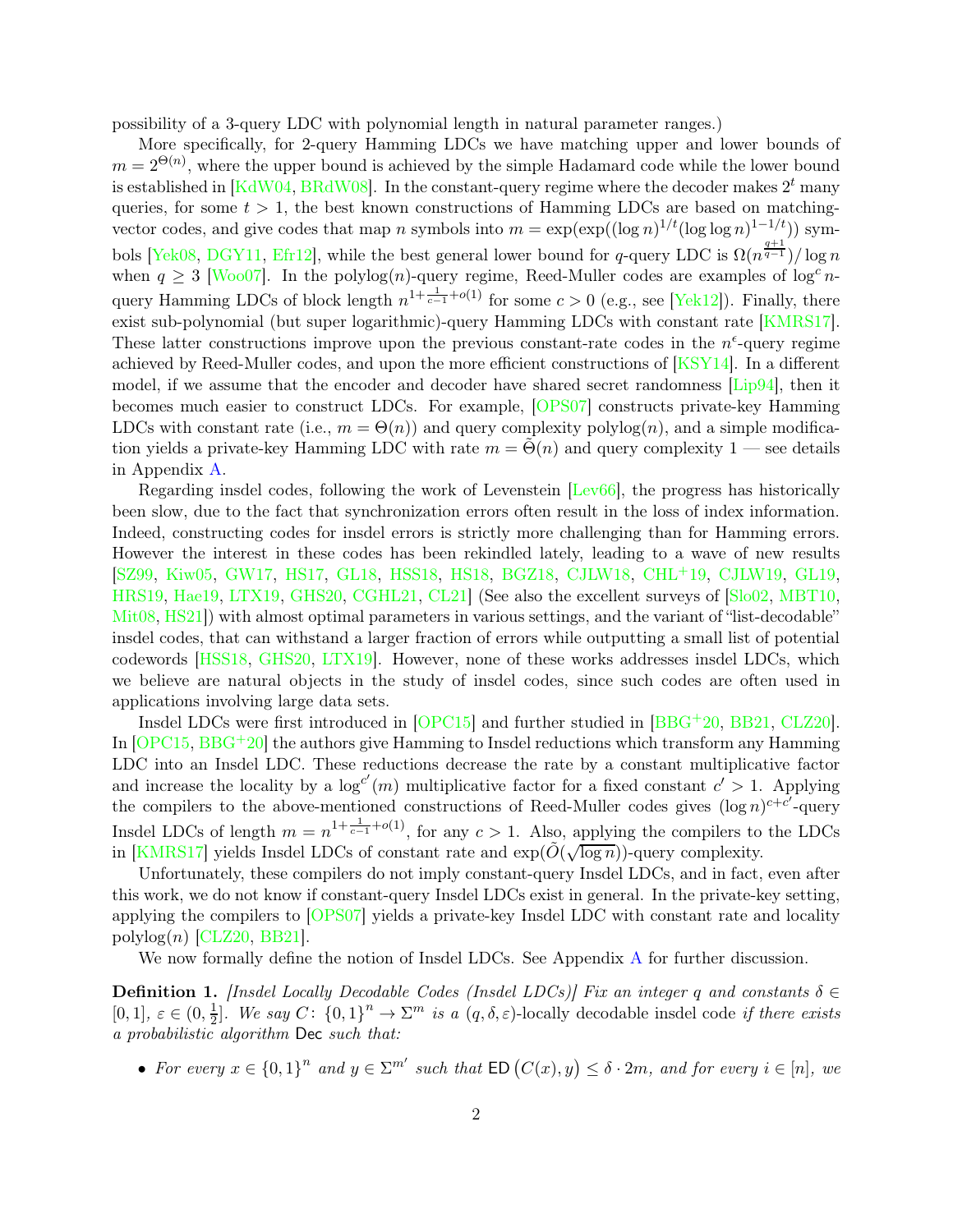have

$$
\Pr\left[\mathsf{Dec}(y, m', i) = x_i\right] \ge \frac{1}{2} + \varepsilon,
$$

where the probability is taken over the randomness of Dec, and ED  $(C(x), y)$  denotes the minimum number of insertions/deletions necessary to transform  $C(x)$  into y.

• In every invocation, Dec reads at most q symbols of y. We say that Dec is non-adaptive if the distribution of queries of  $Dec(y, m', i)$  is independent of y.

Note that in this definition we allow the decoder to have as an input  $m'$ , the length of the string  $\psi$ . This only makes our lower bounds stronger. We can also extend the definition to privatekey LDC, where the encoder and decoder share secret randomness, and we relax the requirement that Pr  $\left[\mathsf{Dec}(y, m', i) = x_i\right] \geq \frac{1}{2} + \varepsilon$  for all y s.t.  $\mathsf{ED}\left(C(x), y\right) \leq \delta \cdot 2m$ . Instead, we require that any attacker who does not have the secret randomness (private-key) cannot produce  $y$  such that  $ED(C(x), y) \leq \delta \cdot 2m$  and  $Pr[Dec(y, m', i) = x_i] < \frac{1}{2} + \varepsilon$  except with negligible probability — see Appendix [B.](#page-40-0)

In this work we focus on binary Insdel LDCs and give the first non-trivial lower bounds for such codes. In most cases, such as constant-query Insdel LDCs, our bounds are exponential in the message length. We note that prior to our work, the only known lower bounds for Insdel LDCs come from the lower bounds for Hamming LDCs (since Hamming erros can be implemented by insdel errors), and thus there is no separation of Insdel LDC and Hamming LDC. In particular, these bounds don't even preclude the possibility of a 3-query Insdel LDC with  $m = \Theta(n^2)$ . We also note that we mainly prove lower bounds for Insdel LDCs with non-adaptive decoders. However, by using a reduction suggested in [\[KT00\]](#page-38-2) we obtain almost the same lower bounds for Insdel LDCs with adaptive decoders.

Our results provide a strong separation between Insdel LDCs and Hamming LDCs in several contexts. First, many of our exponential lower bounds continue to apply in the setting of private-key LDCs, while in such settings it is easy to construct private-key Hamming LDCs with  $m = O(n)$  and locality 1. Second, our exponential lower bounds hold for any constant q, while even for  $q = 3$  we have constructions of Hamming LDCs with sub-exponential length. Finally, for  $q = 2$  we rule out the possibility of linear Insdel LDCs, while the Hadamard code is a simple 2-query Hamming LDC. This separation is in sharp contrast to the situation of unique decoding with codes for Hamming errors vs. codes for insdel errors, where they have almost the same parameter tradeoffs.

#### 1.1 Our results

#### 1.1.1 Lower bounds for 2 query Insdel LDCs

We first present our result for *linear* codes. Linear codes are defined over a finite field  $\Sigma = \mathbb{F}$ , and the codewords form a linear subspace in  $\mathbb{F}^m$ . Similarly, the codewords of an *affine* code form an affine subspaces in  $\mathbb{F}^m$ . Lower bounds for the length of 2-query linear Hamming LDCs were first studied in [\[GKST06\]](#page-36-1), where the authors proved an exponential bound. This is matched by the Hadamard code.

In [\[Woo12\]](#page-39-6) Woodruff give a  $m = \Omega(n^2)$  bound for 3-query linear codes, which is still the best known for any linear code with  $q \geq 3$ .

Furthermore, the best upper bounds of [\[Yek08,](#page-39-4) [DGY11,](#page-36-2) [Efr12,](#page-36-3) [KMRS17\]](#page-37-1), and, to the best of our knowledge, all known constructions of Hamming LDCs are achieved by linear codes. As further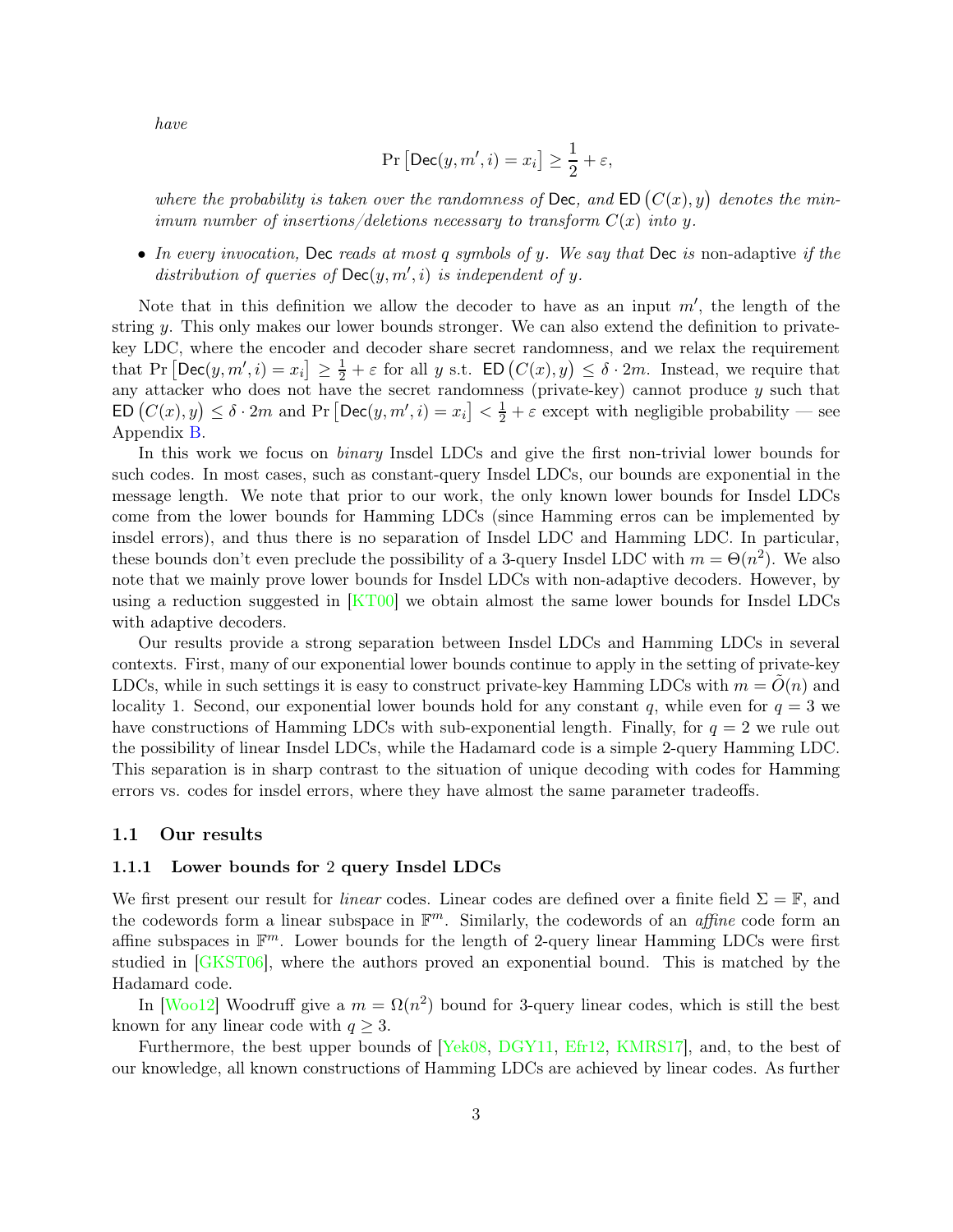motivation for studying linear LDCs, lower bounds for linear 2-query (Hamming) LDCs are useful in polynomial identity testing [\[DS07\]](#page-36-10), and they are known to imply lower bounds on matrix rigidity [\[Dvi10\]](#page-36-11). In addition, a recent work [\[CGHL21\]](#page-35-10) has initiated a systematic study on linear insdel codes.

We first show that 2-query linear insdel LDCs do not exist.

<span id="page-4-0"></span>**Theorem 1.** For any  $(2, \delta, \varepsilon)$  linear or affine insdel LDC C :  $\{0, 1\}^n \to \{0, 1\}^m$ , we have  $n =$  $O_{\delta,\varepsilon}(1)$ .

More generally, we show an exponential lower bound for general 2-query insdel LDCs.

<span id="page-4-1"></span>**Theorem 2.** For any  $(2, \delta, \varepsilon)$  insdel LDC  $C : \{0, 1\}^n \to \{0, 1\}^m$ , we have  $m = \exp(\Omega_{\delta, \varepsilon}(n))$ .

We remark that, as previously mentioned, the lower bound for 2-query Hamming LDCs from [\[KdW04\]](#page-37-0) also holds for 2-query Insdel LDCs. However, that proof uses sophisticated quantum arguments, and an important quest in the area has been providing non-quantum proofs for the same result. Indeed, the proof from [\[KdW04\]](#page-37-0) was adapted to classical arguments by [\[BRdW08\]](#page-35-5), but the arguments still retained a strong quantum-style flavor. Our arguments here do not resemble those proofs and are purely classical. Furthermore, in contrast to the lower bounds from [\[KdW04,](#page-37-0) [BRdW08\]](#page-35-5), our lower bounds in Theorems [1](#page-4-0) and [2](#page-4-1) extend to the private-key setting where the encoder and decoder share private randomness. We note that one can easily obtain private-key Hamming LDCs with  $m = \tilde{O}(n)$  and locality 1 by modifying the construction of  $[OPS07]$  — see details in Appendix [B.](#page-40-0)

By contrast, for any constants  $\epsilon, \delta > 0$  our results rule out the possibility of 2-query Insdel LDCs with  $m = \exp(o(n))$  even in the private-key setting.

### 1.1.2 Lower bounds for  $q \geq 3$  query Insdel LDCs

We prove the following general bound for  $q \geq 3$  queries.

<span id="page-4-2"></span>**Theorem 3.** For any non-adaptive  $(q, \delta, \varepsilon)$  insdel LDC C:  $\{0, 1\}^n \to \{0, 1\}^m$  with  $q \geq 3$ , we have the following bounds.

• For arbitrary adversarial channels,

$$
m = \begin{cases} \exp(\Omega_{\delta,\varepsilon}(\sqrt{n})) \text{ for } q = 3; \text{ and} \\ \exp\left(\Omega\left(\frac{\delta}{\ln^2(q/\varepsilon)} \cdot (\varepsilon^3 n)^{1/(2q-4)}\right)\right) \text{ for } q \ge 4. \end{cases}
$$

• For the private-key setting,

$$
m = \exp\left(\Omega\left(\frac{\delta}{\ln^2(q/\varepsilon)} \cdot \left(\varepsilon^3 n\right)^{1/(2q-3)}\right)\right).
$$

As a comparison, for general Hamming LDCs the best known lower bounds for  $q \geq 3$  in [\[Woo07\]](#page-39-3) give  $m = \Omega(n^2/\log n)$  for  $q = 3$ , and  $m = \Omega(n^{1+1/\lfloor (q-1)/2 \rfloor}/\log n)$  for  $q > 3$ . Thus, in the constantquery regime, the bounds from Theorem [3](#page-4-2) are essentially exponential in the existing bounds for Hamming LDCs. Moreover, these bounds also give a separation between constant-query Hamming LDCs, which can have length  $\exp(n^{o(1)})$ , and constant-query insdel LDCs.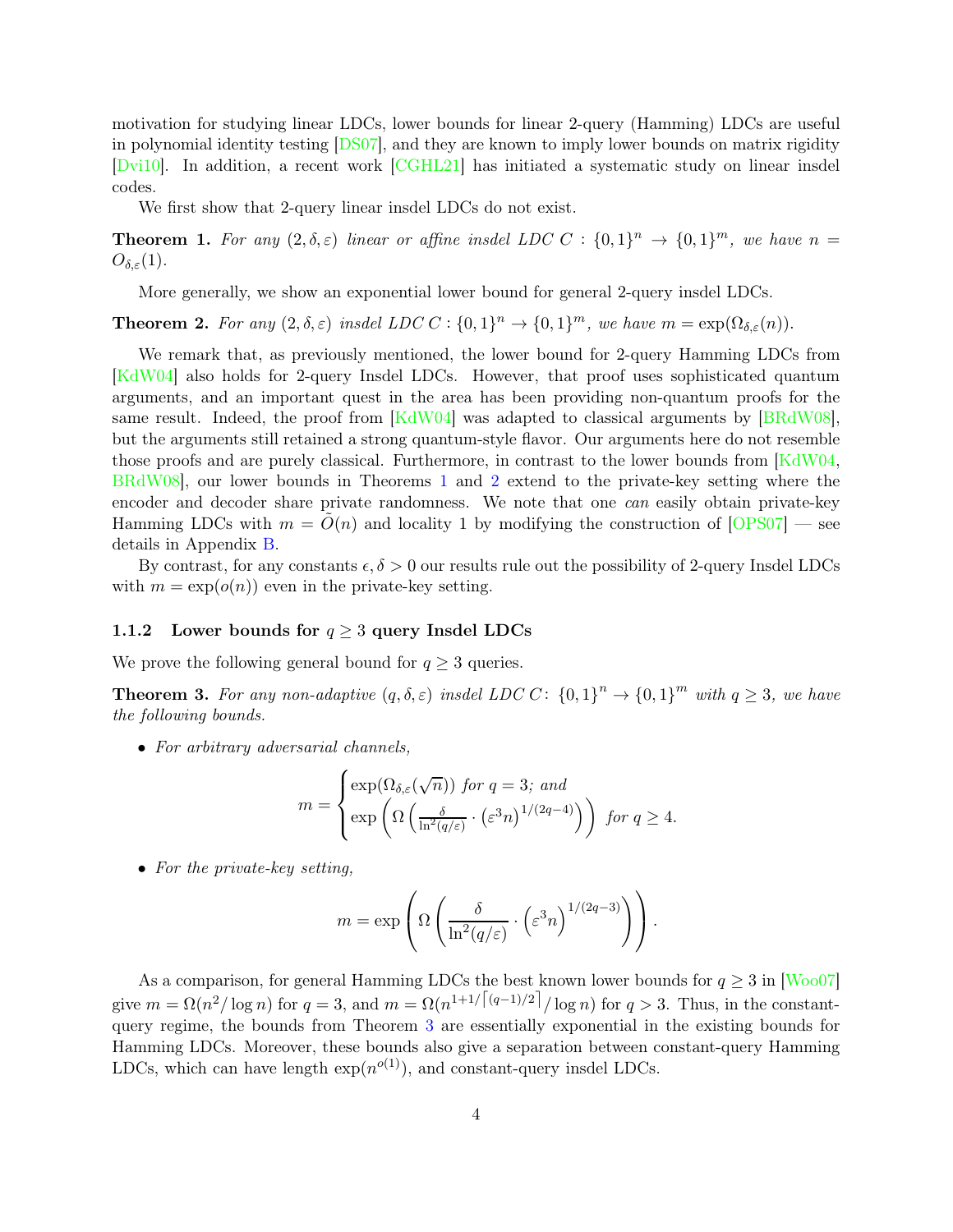Lower bounds for adaptive decoders It is well-known [\[KT00\]](#page-38-2) that a  $(q, \delta, \varepsilon)$  adaptive Hamming LDC can be converted into a non-adaptive  $\left(\frac{|\Sigma|^q-1}{|\Sigma|-1}\right)$  $\frac{\Sigma|^{3}-1}{\Sigma|-1}, \delta, \varepsilon)$  Hamming LDC, and also into a nonadaptive  $(q, \delta, \varepsilon/|\Sigma|^{q-1})$  Hamming LDC, and hence lower bounds for non-adaptive decoders imply lower bounds for adaptive decoders, with the respective loss in parameters. It is easy to verify that the same reduction works for Insdel  $LDCs<sup>1</sup>$  $LDCs<sup>1</sup>$  $LDCs<sup>1</sup>$ . In particular our lower bounds imply the respective lower bounds for adaptive decoders.

<span id="page-5-1"></span>**Corollary 1.** For any (possibly adaptive)  $(q, \delta, \varepsilon)$  insdel LDC C:  $\{0, 1\}^n \to \{0, 1\}^m$  with  $q \geq 3$ , we have the following bounds.

• For arbitrary adversarial channels,

$$
m = \begin{cases} \exp(\Omega_{\delta,\varepsilon}(\sqrt{n})) \text{ for } q = 3; \text{ and} \\ \exp\left(\Omega\left(\frac{\delta}{(q+\ln(q/\varepsilon))^2} \cdot (\varepsilon^3 n)^{1/(2q-4)}\right)\right) \text{ for } q \ge 4. \end{cases}
$$

• For the private-key setting,

$$
m = \exp\left(\Omega\left(\frac{\delta}{(q + \ln(q/\varepsilon))^2} \cdot \left(\varepsilon^3 n\right)^{1/(2q-3)}\right)\right).
$$

Corollary [1](#page-5-1) is obtained by plugging  $\epsilon' = \epsilon/2^{q-1}$  into Theorem [3](#page-4-2) and applying the average case reduction from a  $(q, \delta, \epsilon)$  (adaptive) Insdel LDC to a  $(q, \delta, \epsilon/2^{q-1})$  (non-adaptive) Insdel LDC [\[KT00\]](#page-38-2). Corollary [1](#page-5-1) also implies lower bounds in regimes where q is slightly super-constant (but  $o(\log n)$ ).

**Corollary 2.** For any (possibly adaptive)  $(q, \delta, \varepsilon)$  insdel LDC C:  $\{0, 1\}^n \to \{0, 1\}^m$ , the following bounds hold.

- If  $q = O(\log \log n)$ , then  $m = \exp(\exp(\Omega_{\delta,\varepsilon}(\log n/\log \log n)))$ .
- If  $q = \log n/(2c \log \log n)$  for some  $c > 3$ , then  $m = \exp(\Omega(\log^{c-2} n))$ . In turn, if  $m = \text{poly}(n)$ , then  $q = \Omega(\log n / \log \log n)$ .

Moreover, the lower bounds hold even in private-key settings.

We remark that the lower bound for  $q = O(\log \log n)$  queries is even larger than the Hamming LDC upper bound of  $\exp(\exp((\log n)^{1/t}(\log \log n)^{1-1/t}))$  due to [\[Yek08,](#page-39-4) [DGY11,](#page-36-2) [Efr12\]](#page-36-3) for  $q = 2^t$ being a constant number of queries.

Furthermore, we get a super-polynomial lower bound even if  $q = \log n/(8 \log \log n)$ . Thus to get any polynomial length Insdel LDC one needs  $q = \Omega(\log n / \log \log n)$ . This can be compared to the Insdel LDC constructions in [\[OPC15,](#page-38-12) [BBG](#page-34-5)<sup>+</sup>20], which give  $m = o(n^2)$  with  $q = (\log n)^C$  for some

<span id="page-5-0"></span><sup>&</sup>lt;sup>1</sup>For example, our non-adaptive decoder can pick  $r_1, \ldots, r_{q-1} \in \Sigma$  randomly and simulate the adaptive  $(q, \delta, \epsilon)$ decoder responding to the first  $q-1$  queries with  $r_1, \ldots, r_{q-1}$ . This allows the non-adaptive decoder to extract a set  $(j_1, \ldots, j_q)$  of queries representing the set of queries that the adaptive decoder would have asked given the first  $q-1$  responses. The queries  $(j_1, \ldots, j_q)$  can then be asked non-adaptively to obtain  $y[j_1], \ldots, y[j_q]$ . With probability  $|\Sigma|^{-q+1}$  we will have  $y[j_i] = r_i$  for each  $i \leq q-1$  and we can finish simulating the adaptive decoder to obtain a prediction  $x_i$  which will be correct with probability at least  $\frac{1}{2} + \varepsilon$ . Otherwise, our non-adaptive decoder randomly guesses the output bit  $x_i$ . Thus, the non-adaptive decoder is successful with probability at least  $\frac{1}{2} + \epsilon |\Sigma|^{-q+1}$ .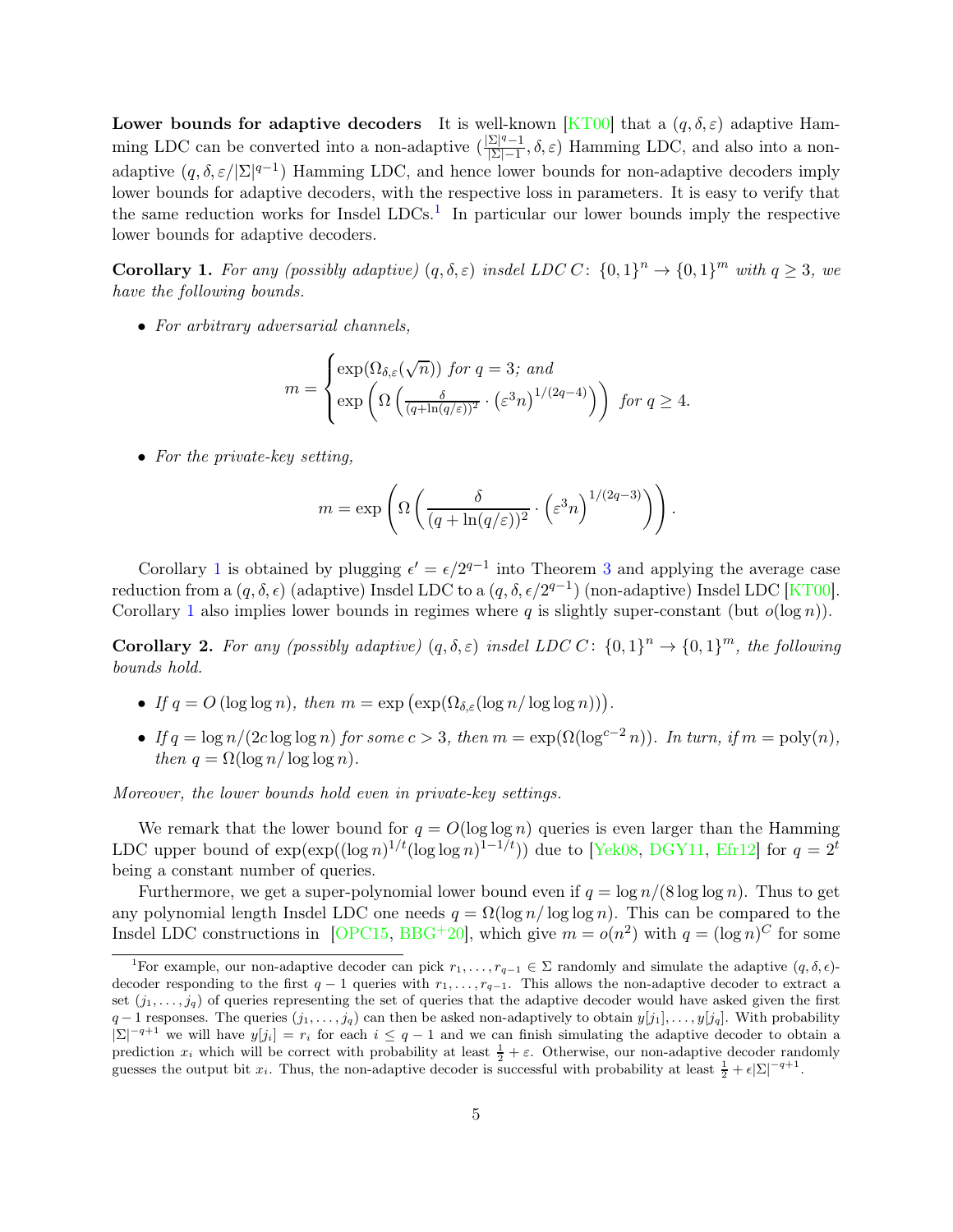$C > 2$  (or to the private-key Insdel LDC construction in [\[CLZ20,](#page-36-9) [BB21\]](#page-34-6) which gives constant rate  $m = \Theta(n)$  and  $q = (\log n)^C$  for some  $C > 2$ ). Both the lower bound and the upper bound are for an adaptive Insdel LDC, so our lower bound on the query complexity almost matches the upper bound for polynomial length Insdel LDCs. This also implies that there is a "phase transition" phenomenon in the  $q = \text{polylog}(n)$  regime, where the length of the Insdel LDC transits from super-polynomial to polynomial.

#### <span id="page-6-0"></span>1.1.3 Implications to Lower Bounds for Insdel LCCs

As mentioned above, the lower bounds for Insdel LDCs extend to Insdel LCCs due an analogue to Insdel errors of a reduction [\[KV10,](#page-38-1) [BGT16\]](#page-35-0) between the two notions in the Hamming error model. More specifically, in [\[KV10,](#page-38-1) [BGT16\]](#page-35-0), the authors show that in the standard Hamming error case, any q-query LCC can be converted into a q-query LDC with only a constant loss in rate, and preserving the other relevant parameters. In [\[KV10\]](#page-38-1), Kaufman and Viderman show that the two notions are not equivalent in some specific sense, as there exist LDCs that are not LCCs [\[KV10\]](#page-38-1).

We start with a formal definition.

Definition 2. [Insdel Locally Correctable Codes (Insdel LCCs)] Fix an integer q and constants  $\delta \in [0,1], \ \varepsilon \in (0,\frac{1}{2}]$  $\frac{1}{2}$ . We say  $C: \{0,1\}^n \to \Sigma^m$  is a  $(q, \delta, \varepsilon)$ -locally correctable insdel code if there exists a probabilistic algorithm Dec such that:

• For every  $x \in \{0,1\}^n$  and  $y \in \Sigma^{m'}$  such that  $ED(C(x), y) \leq \delta \cdot 2m$ , and for every  $i \in [m]$ , we have

$$
\Pr\left[\mathsf{Dec}(y, m', i) = C(x)_i\right] \ge \frac{1}{2} + \varepsilon,
$$

where the probability is taken over the randomness of Dec, and ED  $(C(x), y)$  denotes the minimum number of insertions/deletions necessary to transform  $C(x)$  into y.

• In every invocation, Dec reads at most q symbols of y. We say that Dec is non-adaptive if the distribution of queries of  $Dec(y, m', i)$  is independent of y.

We note that if C is a linear/affine insdel LCCs then C is also an insdel LDC. Indeed, linear/affine codes are systematic codes, and hence the message bits appear as codeword bits. This is also the case in the private-key setting. For completeness, we include a proof in Appendix [D.](#page-43-0) Hence our lower bounds about linear/affine insdel LDCs apply to linear/affine insdel LCCs, even in the private-key setting.

Our results can be extended to non-linear LCCs and LDCs (but not in the private-key setting), using the following theorem, which we prove in Appendix [D](#page-43-0) via small adaptations to the proof of [\[BGT16\]](#page-35-0).

<span id="page-6-1"></span>**Theorem 4.** Let  $C: \{0,1\}^k \to \Sigma^m$  be a  $(q, \delta, \varepsilon)$ -insdel LCC, then there exists a  $(q, \delta, \varepsilon)$ -insdel LDC  $C' : \{0,1\}^{k'} \to \Sigma^m$  with

$$
k' = \Omega\left(\frac{k}{\log(1/\delta)}\right).
$$

We conclude the following about Insdel LCCs.

Corollary 3. The asymptotic lower bounds for Insdel LDCs in Theorems [1,](#page-4-0) [2,](#page-4-1) [3](#page-4-2) (for arbitrary adversarial channels only), and the respective corollaries, also hold for Insdel LCCs.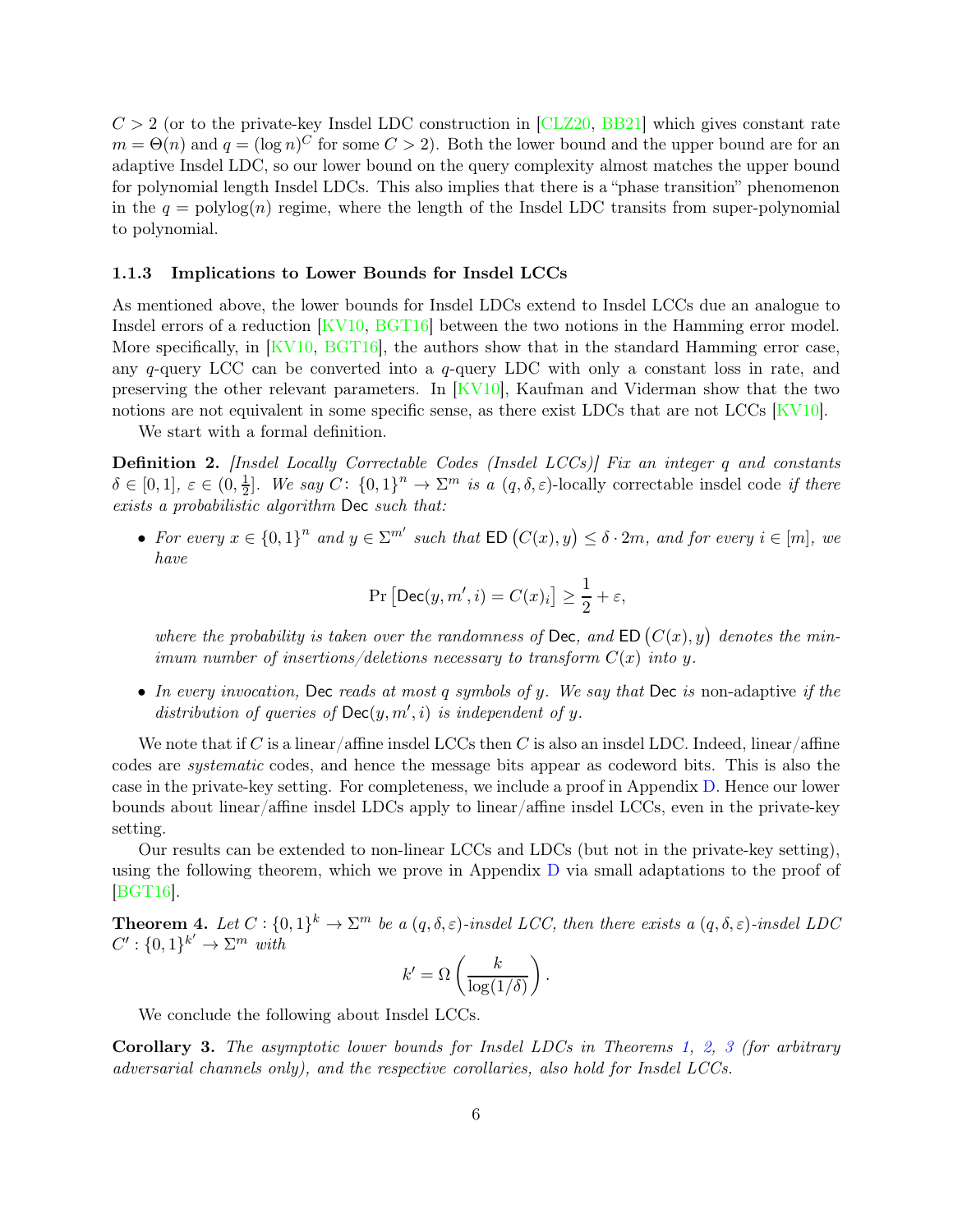### 1.2 Overview of techniques

Here we give an informal overview of the key ideas and techniques used in our proofs. We always assume a non-adaptive decoder in the following discussion.

Prior strategies for Hamming LDC lower bounds We start by discussing the proof strategies in lower bounds for Hamming LDCs. Essentially all such proofs [2](#page-7-0) begin by observing that the code needs to be smooth in the sense that for any target message bit, the decoder cannot query a specific index with very high probability. Using this property, one can show that if we represent the queries used by the decoder as edges in a hypergraph with  $m$  vertices, then for any target message bit the hypergraph contains a matching of size  $\Omega(m/q)$ . The key idea in the proof is now to analyze this matching, where one uses various tools such as (quantum) information theory  $KTO0$ , [KdW04,](#page-37-0) [Woo07\]](#page-39-3), matrix hypercontractivity [\[BRdW08\]](#page-35-5), combinatorial arguments [\[KT00,](#page-38-2) [BCG20\]](#page-34-4), and reductions from  $q$ -query to 2-query [ $Woo07$ ,  $Woo12$ ].

For our proofs, however, the matching turns out to be not the right object to look at. Indeed, by simply analyzing the matching it is hard to prove any strong lower bounds for  $q \geq 3$ , as evidenced by the lack of progress for Hamming LDCs. Intuitively, a matching does not capture the essence of insdel errors (e.g., position shifts), which are strictly more general and powerful than Hamming errors. Therefore, we instead need to look at a different object.

**The Good queries** For a q-query insdel LDC, the correct object turns out to be the set of all good q-tuples in the codeword that are potentially useful for decoding a target message bit. When we view the bits in the codeword as functions of the message, we define a  $q$ -tuple to be good for the i'th message bit if there exists a Boolean function  $f: \{0,1\}^q \to \{0,1\}$  which can predict the *i*'th message bit with a non-trivial advantage (e.g., with probability at least  $1/2 + \varepsilon/4$ , see Definition [3\)](#page-14-0), using these q bits. It is a straightforward application of information theory (e.g., Theorem 2 in  $KT00$ ) that any q-tuple cannot be good for too many message bits. Therefore, intuitively, if we can show that any message bit requires a lot of good tuples to decode, then we can conclude that there must be many tuples and thus the codeword must be long. In the extreme case, if we can show that any message bit requires a *constant fraction* of all tuples to decode, then we can conclude that there can be at most a constant number of message bits, regardless of the length of the codeword.

Towards this end, we consider the effect of insdels on the tuples. Suppose the decoder originally queries some  $q$ -tuple A. After some insdels (e.g., deletions) the positions of the tuples will change, and the actual tuple the decoder queries using  $A$  now may correspond to some other tuple  $B$  in the original codeword. B may not be a good tuple, in which case it's not useful for decoding the message bit. However, since the decoder always succeeds with probability  $1/2 + \varepsilon$  when the number of errors is bounded, the decoder should still hit good tuples with a decent probability (e.g.,  $3\varepsilon/2$ ). Intuitively, this already implies in some sense that there should be many good tuples, except that this depends on the decoder's probability distribution. For example, if the decoder queries one tuple with probability 1, then for any fixed error pattern one just needs to make sure that one specific tuple is good.

To leverage the above point, we turn to a probabilistic analysis and use random errors. Specifically, we carefully design a probability distribution on the insdel errors. For any  $q$ -tuple A, this distribution also induces another probability distribution for the  $q$ -tuple B which A corresponds to

<span id="page-7-0"></span><sup>&</sup>lt;sup>2</sup>Except the proof in  $[GM12]$  which gives a lower bound for 3-query Hamming LDC in a special range of parameters.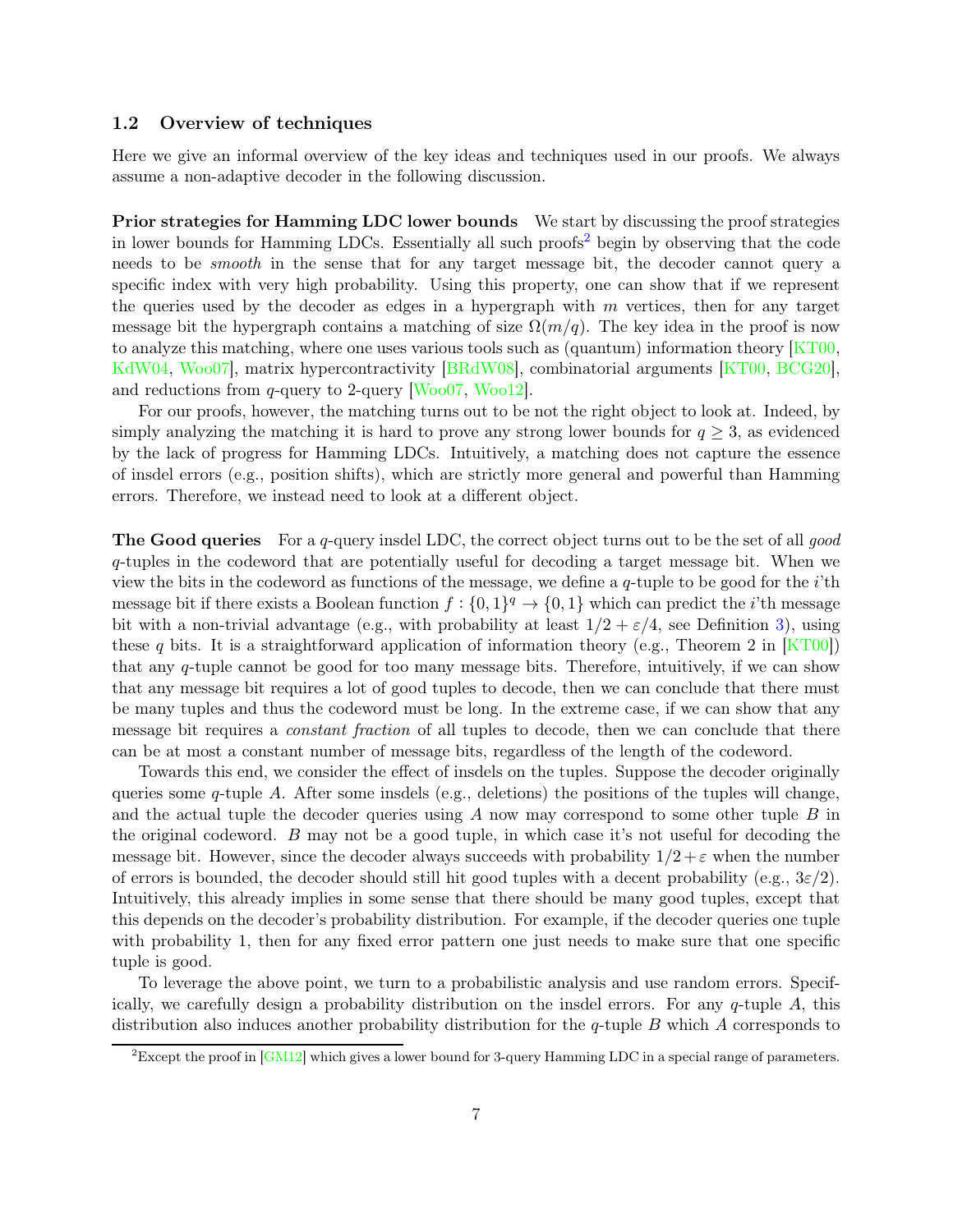in the original codeword. The key ingredient in all our proofs is to design the error distribution such that it ensures certain nice properties of the induced distribution of any  $q$ -tuple, which will allow us to establish our bounds. This can be viewed as a conceptual contribution of our work, as we have reduced the problem of proving lower bounds of insdel LDCs to the problem of designing appropriate error distributions.

Designing the insdel error distribution What is the best insdel error distribution for our proof? It turns out the ideal case for the induced distribution of a q-tuple is the uniform distribution. Indeed, the hitting property discussed above implies that for any message bit, there is at least one q-tuple in the support of the decoder's queries which would still be good with constant probability under the induced distribution. If we can design an error distribution such that for *any*  $q$ -tuple, the induced distribution is the uniform distribution on all  $q$ -tuples, this means that for any message bit, there are at least a constant fraction of all q-tuples that are good for this bit, which would in turn imply that there can be at most a constant number of message bits.

However, it appears hard to design an error distribution with the above property even for  $q = 2$ , since we have a bound on the total number of errors allowed, and errors allocated to one tuple will affect the number of errors available for other tuples. Instead, our goal is to design the error distribution such that the induced distribution of any q-tuple is as "close" to the uniform distribution as possible. We first illustrate our ideas for the case of  $q=2$ .

The case of  $q = 2$  A simple idea is to start with a random number (up to  $\Omega(m)$ ) of deletions at the beginning of the codeword, we call this deletion type 1. This results in a random shift of any pair of indices. However, a crucial observation is that the distance between any pair of indices stays the same (for a pair of indices  $i, j \in [m]$ , their distance is  $|i - j|$ ), which makes the induced distribution far from being uniform. Indeed, under such error patterns the Hadamard code seems to be a good candidate for insdel LDC. This is because any codeword bit of the Hadamard code is the inner product of a vector  $v \in \{0,1\}^n$  with the message, and to decode the *i*'th message bit the decoder queries a pair of inner products for v and  $v + e_i$  ( $e_i$  is the *i*'th standard basis vector) where  $v$  is a uniform vector. If we arrange the codeword bits in the natural lexicographical order according to v, then all pairs used in queries for the *i*'th message bit have a fixed distance of  $2^{i-1}$ . In fact we show in the appendix that a simple variant of the Hadamard code does give a LDC under deletion type 1. However, our Theorem [1](#page-4-0) implies that it is not an insdel LDC in general. The point here is that we need a different operation to change the distance of any pair, which is a phenomenon unique to insdel LDC and never happens in Hamming LDC.

To achieve this, we introduce random deletions of each message bit on top of the previous operation. Specifically, imagine that we fix a constant  $p < \delta$  and delete each bit of the codeword independently with probability p. Under this error distribution, any pair of queries with distance d will correspond to a pair with distance  $\frac{d}{1-p}$  in expectation (since we expect to delete p fraction of bits in any interval). However, the independent deletions lead to a concentration around the mean. Thus the probability of any distance around  $\frac{d}{1-p}$  is  $\Theta(\frac{1}{\sqrt{p}})$  $\frac{1}{d}$ ) and the distribution resembles that of a binomial distribution (it is called a negative binomial distribution), which is not flat enough compared to the uniform distribution. Therefore, we add another twist by first picking the parameter p uniformly from an interval (e.g.,  $\left[\frac{\delta}{8}\right]$  $\frac{\delta}{8}, \frac{\delta}{4}$  $\frac{6}{4}$ ) and then delete each bit of the codeword independently with probability p. We call this deletion type  $2$ . Somewhat magically, the compound distribution now effectively "flattens" the original distribution, and we can show that the probability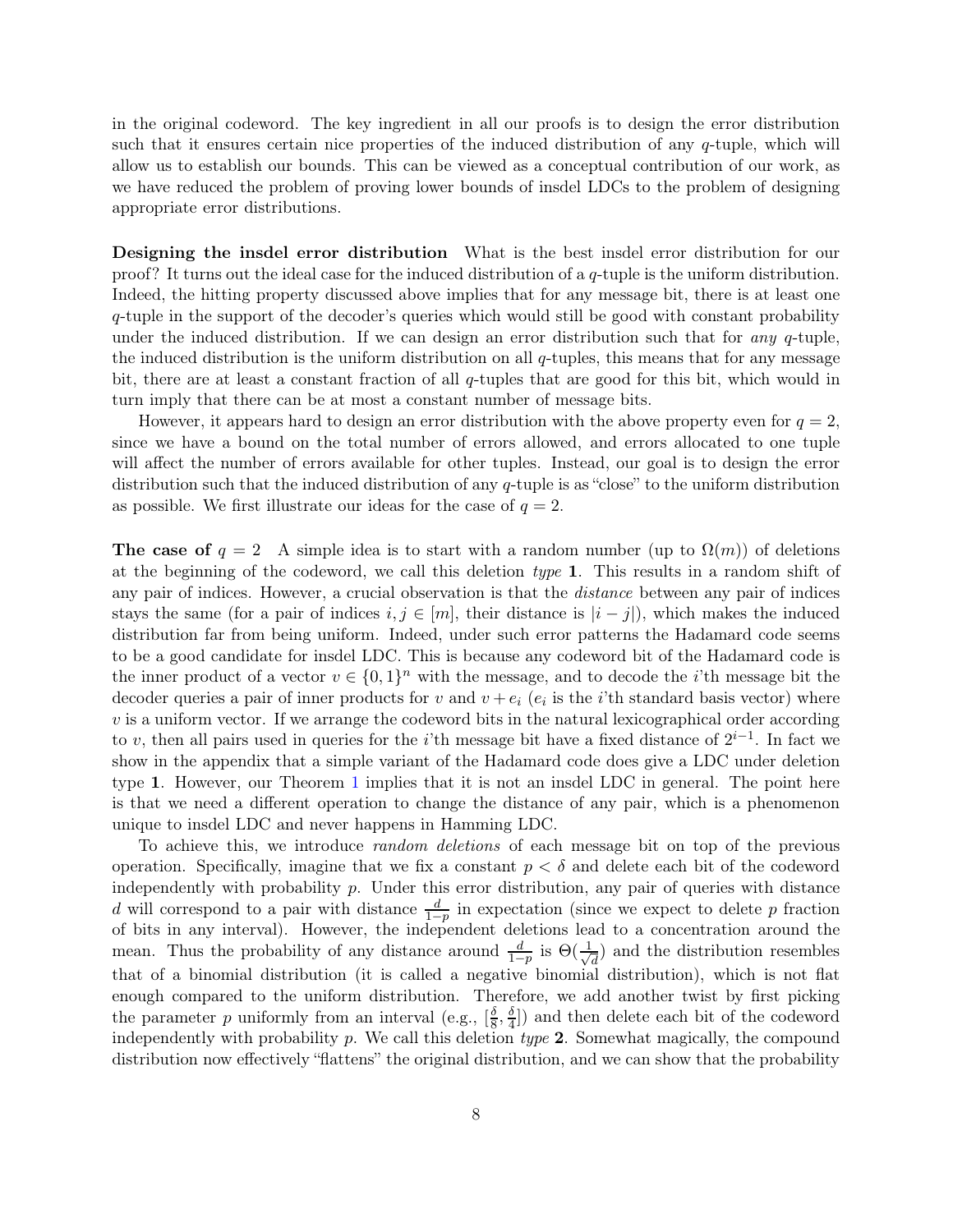mass of any distance is now  $O(\frac{1}{d})$  $\frac{1}{d}$ ). Intuitively, this is because the distance in the induced distribution is now roughly equally likely to appear in the interval  $\left[\frac{d}{1-\delta}\right]$  $\frac{d}{1-\delta/8}, \frac{d}{1-\delta}$  $\frac{d}{1-\delta/4}$ . Combined with the deletions at the beginning, we can conclude the following two properties for any pair with original distance d in the induced distribution: (1) The probability mass of any element in the support is  $O(\frac{1}{md})$ , and (2) With high probability, the corresponding pair will have distance in  $[d, cd]$  for some constant  $c = c(\delta, \varepsilon)$  (See Lemma [3](#page-17-0) for the formal statement).

While this is not exactly the uniform distribution, it is already enough to establish non-trivial bounds. To do this, we divide all pairs of queries into  $O(\log m)$  intervals based on their distances, where the j'th interval  $P_j$  consists of all pairs with distance in  $[c^{j-1}, c^j)$ . By the hitting property discussed before, for any message bit, there is at least one q-tuple in the support of the decoder's queries which is still good with constant probability under the induced distribution. By (1) and (2) above, there must be at least  $\Omega(md)$  good pairs with distance in [d, cd], and this further implies that there exists a j such that  $P_i$  contains a constant fraction of good pairs. Now a packing argument implies that  $n = O(\log m)$ .

We remark that the random deletion channel (described above) that we use to establish the lower bound does not depend on anything about the codeword or the entire coding and decoding scheme. Thus, in contrast to the same bound for Hamming LDC, our lower bound continues to apply in private-key settings where the encoder and decoder share secret randomness.

Linear 2-query LDC The case of linear/affine codes is more involved. Here, we first use Fourier analysis to argue that if a pair of codeword bits is good for decoding a message bit, then the message bit must have non-trivial correlation with some parity of the codeword bits. However, since the code itself is linear or affine, this non-trivial correlation must be 1. By the hitting property, for any i'th message bit there exists a  $j_i$  such that a constant fraction of the pairs in  $P_{j_i}$  are good for i. By rearranging the message bits, without loss of generality we can assume that  $j_1 \leq j_2 \leq \cdots \leq j_n$ .

Now, for any i and  $P_{i}$  we have two cases: the message bit can have correlation 1 either with a single codeword bit, or with the parity of the two codeword bits. By averaging, at least one case consists of a constant fraction of the pairs in  $P_{j_i}$ . By another averaging, at least a constant fraction of the message bits fall into one of the above cases, so eventually we have two cases: (a) a constant fraction of the message bits each has correlation 1 with a constant fraction of all codeword bits, or (b) a constant fraction of the message bits each has correlation 1 with the parity of a constant fraction of the pairs in  $P_{j_i}$ .

The first case is easy since any codeword bit cannot simultaneously have correlation 1 with two different message bits, hence this implies we can only have a constant number of message bits. The second case is harder, where we use a delicate combinatorial argument to reduce to the first case. Specifically, for any such message bit i we can consider the bipartite graph  $G_i$  on  $2m$  vertices induced by the good pairs in  $P_{j_i}$ , thus any such graph has bounded degree (since the distance of the pairs is bounded) and is dense in the sense that the edges take up a constant fraction of all possible edges. For simplicity let us assume that having correlation 1 means that the two bits are the same as functions. Roughly, we use the dense property of these graphs to show the following: (c) there is an index  $i = \Omega(n)$  and a right vertex  $W \in G_i$  which is connected to a set T of  $\Omega(c^{j_i})$  left vertices in  $G_i$ , and (d) there are  $\Omega(n)$  indices  $i' \leq i$  such that in each  $G_{i'}$ , the same set T is connected to a set  $U_{i'}$  of  $\Omega(c^{j_i})$  neighbors. By (c), all the codeword bits in T must be the same, and they are all contained in an interval of length  $c^{j_i}$ . Then by (d), all the codeword bits in  $U_{i'}$  for different i' must be disjoint, since the parity of them with some bits in  $T$  equals a different message bit. Now notice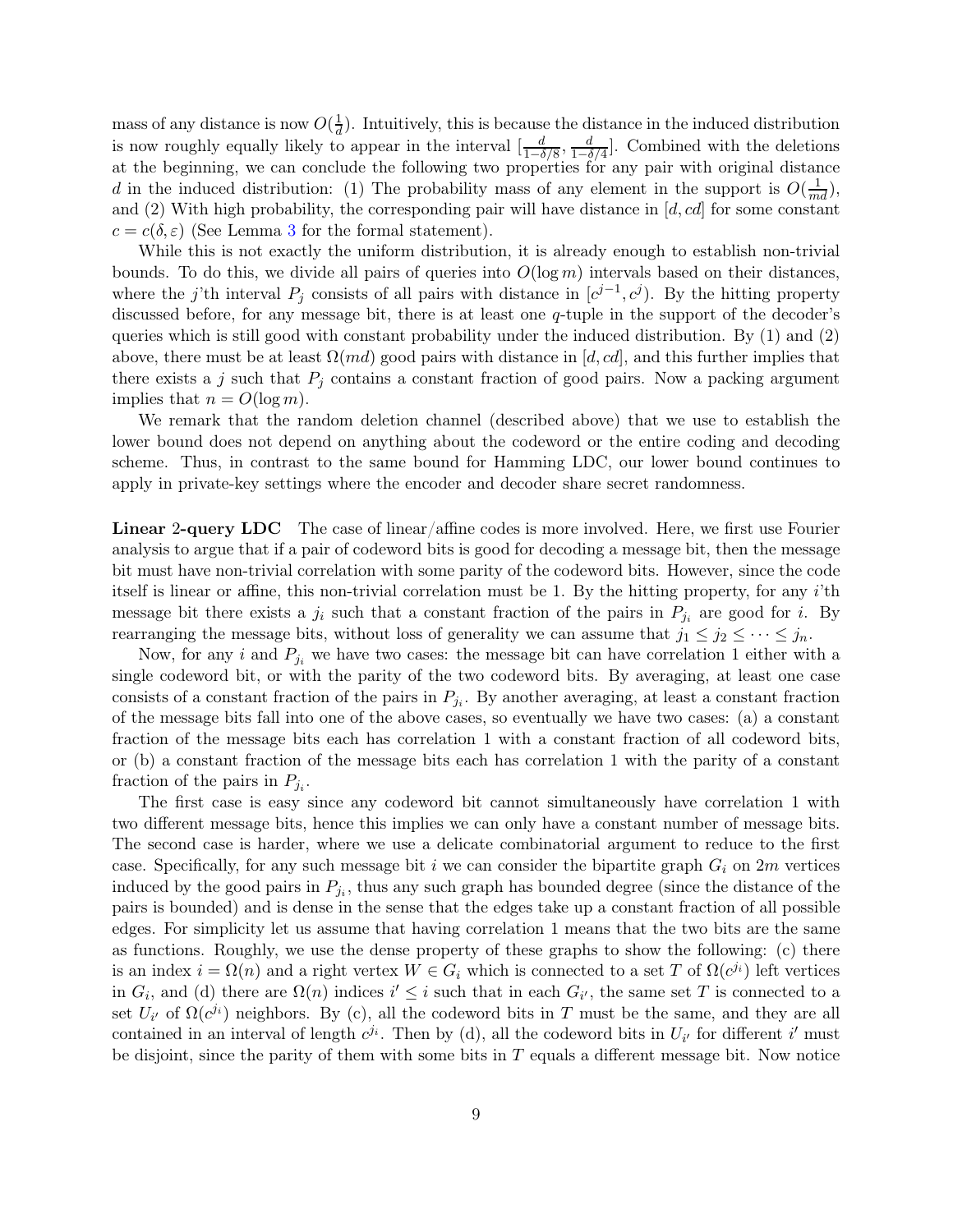that for any  $i' \leq i$ , all pairs in  $P_{j'_i}$  have distance at most  $c^{j'_i} \leq c^{j_i}$ . This implies all the bits of all  $U_{i'}$  are contained in an interval of length  $2c^{j_i}$ , which readily gives that  $n = O(1)$ .

The case of  $q \geq 3$  We now generalize the above strategy to the case of  $q \geq 3$ . Consider the case of  $q = 3$  for example. Now any query is a triple and we use  $(d_1, d_2)$  to stand for the distances of the two adjacent intervals in the query. If we can show similar properties as before, i.e., for any triple with distance  $(d_1, d_2)$  in the induced distribution: (1) The probability mass of any element is  $O(\frac{1}{md_1})$  $\frac{1}{md_1d_2}$ , and (2) With high probability, the corresponding triple will have distance  $(d'_1, d'_2)$  such that  $d'_1 \in [d_1, cd_1], d'_2 \in [d_2, cd_2]$  for some constant  $c = c(\delta, \varepsilon)$ , then a similar argument would yield the bound of  $n = O(\log^2 m)$ , and for general q (at least constant q) the bound of  $n = O(\log^{q-1} m)$ .

However, unlike the case of  $q = 2$ , another tricky issue arises here. The issue is that with the error distribution discussed above, while we can ensure that for any pair of indices in the  $q$ -tuple, its marginal distribution behaves as before, the joint distribution of the  $q$ -tuple in the induced distribution behaves differently than what we expect. The reason is that (e.g., for  $q = 3$ ) the two intervals with distance  $d_1$  and  $d_2$  are correlated under the error distribution. Specifically, the random deletion of each codeword bit again leads to a concentration phenomenon, thus conditioned on the number of deletions in the first interval, the parameter  $p$  is no longer uniformly distributed in the interval  $\left[\frac{\delta}{8}, \frac{\delta}{4}\right]$ , but rather pretty concentrated in a much smaller interval. This in turn affects  $\frac{1}{8}$  the induced distribution of the second interval. Specifically, under this error distribution the bound on the probability in (1) becomes  $O(\frac{\sqrt{d}}{md_1})$  $\frac{\sqrt{d}}{md_1d_2}$ , where  $d = d_1 + d_2$ . If we simply apply this bound, it will lead to (coincidentally or uncoincidentally) almost exactly the same bound as for Hamming LDC, thus we don't get any significant improvement.

To get around this and prove strong lower bounds for insdel LDCs, we introduce additional random deletion processes to "break" the correlations discussed above. Towards this, we add another layer of deletions on top of the previous two operations: we first divide the codeword evenly into blocks of size s, and then for each block, we independently pick a parameter p uniformly from  $\left[\frac{\delta}{8}\right]$  $\frac{\delta}{8}, \frac{\delta}{4}$  $\frac{6}{4}$ ] and delete each bit of this block independently with probability  $p$ . The idea is that, if for a 3-query it happens that one block is completely contained in one interval, then since the deletion process in that block is independent of the other blocks, the induced distribution of that interval is also more or less independent of the other interval.

However, this comes with another tricky issue: how to pick the size s. If s is too large, then for queries with small intervals, both intervals can be contained in the same block, and the deletion process would be exactly the same as before, which defeats the purpose of using blocks. On the other hand, if s is too small, then for queries with large intervals, the concentration and correlation phenomenon will happen again, which also defeats the purpose of using blocks. Since the intervals of the queries can have arbitrary distance, our solution is to actually use  $O(\log m)$  layers of deletions, where for the j'th layer we use a block size of say  $2<sup>j</sup>$ . This ensures that for any query there is an appropriate block size, and in the analysis we can first condition on the fixing of all other layers, and argue about this layer.

Yet there is another price to pay here: since we are only allowed at most  $\delta m$  deletions, in each layer we cannot delete each bit with constant probability. Therefore for these layers we need to pick a parameter p uniformly from  $\left[\frac{\delta}{8 \log m}, \frac{\delta}{4 \log m}\right]$ . We call this deletion type 3. This blows up our bound of the probability in (1) by a polylog factor (see Corollary [4](#page-27-0) for a formal statement), and we get a bound of  $n = O(\log^{2q-3} m)$ .

We note that in all the discussions so far, our error distributions do not depend on anything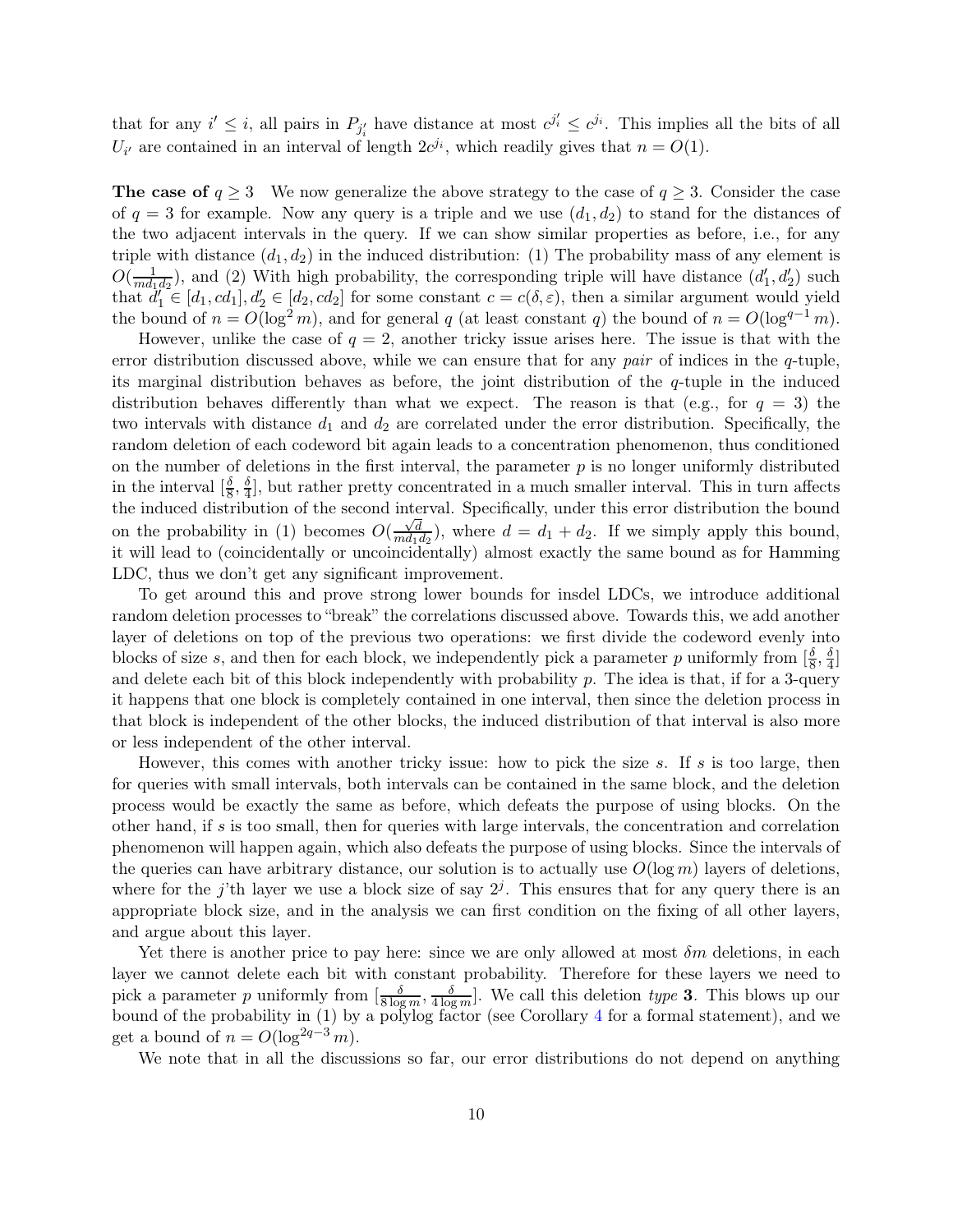about the codeword or the entire coding and decoding scheme, thus all these results apply in settings where the encoder and decoder share secret randomness (private-key), which makes our lower bounds stronger. On the other hand, by exploiting the decoder's strategy, we can actually improve our bounds for the case of  $q \geq 3$  (but the improved lower bounds no longer hold in the private-key setting). This time, we add another  $O(\log m)$  layers of deletions on top of the previous three operations, where for the j'th layer we again use a block size of say  $2<sup>j</sup>$ . However, for these  $O(\log m)$  layers the deletion parameter p is not picked from  $\left[\frac{\delta}{8 \log m}, \frac{\delta}{4 \log m}\right]$ , but rather uniformly from  $\left[\frac{\delta p_j}{8}\right]$  $\frac{p_j}{8}, \frac{\delta p_j}{4}$  $\frac{p_j}{4}$ , where  $p_j$  is the probability that the decoder uses a query whose first interval has distance in  $[2^{j-1}, 2^j)$ . We call this deletion type 4. Notice that since  $\sum_j p_j = 1$  the expected number of total deletions for this operation is still at most  $\frac{\delta m}{4}$ .

To get some intuition of why this helps us, consider the extreme case where all the queries used by the decoder have exactly the same distance for the first interval. Since there is no other distance for the first interval, we should not assign any probability mass of deletions to blocks of a different size, but should instead use the same block size, and delete each bit with probability  $p$  chosen uniformly from say  $\left[\frac{\delta}{8}\right]$  $\frac{\delta}{8}, \frac{\delta}{4}$  $\frac{\delta}{4}$ . This corresponds to the case where some  $p_j = 1$ , and the above strategy is a natural generalization. In the meantime, we still need all previous deletion types to take care of the other intervals. We show that under this deletion process we can replace one  $\log m$  factor in the probability of (1) by  $1/p_j$  (see Corollary [5](#page-27-1) for a formal statement), and overall this leads to a bound of  $n = O(\log^{2q-4} m)$  for  $q \geq 3$ .

### 1.3 Open Problems

Better lower bounds and/or explicit constructions An immediate open problem concerns the existence of constant-query Insdel LDCs. While our lower bounds here are exponential in the message length, it is still conceivable that such Insdel LDCs do not actually exist, a conjecture raised in  $[BBG^+20]$ . If on the other hand such codes do exist, it would be very intriguing to have better lower bounds and/or have explicit constructions, even for  $q = O(\log n / \log \log n)$ . Surprisingly, it appears to be highly non-trivial to construct such codes, which is in contrast to Hamming LDCs, where the simple Hadamard code is a classic example of a constant-query (in fact 2-query) LDC, and by now we have several constructions of explicit LDCs.

Relaxed Insdel LDCs/LCCs Relaxed (Hamming) LDCs/LCCs are variants in which the decoder is allowed some small probability of outputing a "don't know" answer, while it should answer with the correctly decoded bit most of the time.  $[BGH<sup>+</sup>06]$  proposed these variants and gave constructions with constant query complexity and codeword length  $m = n^{1+\varepsilon}$ . More recently [\[GRR18\]](#page-36-12) extended the notion to LCCs, and proved similar bounds, which are tight [\[GL21\]](#page-36-13). An open problem here is to understand tight bounds for the relaxed insdel variants of LDCs/LCCs.

Larger alphabet size We believe our proofs generalize to larger alphabet sizes, and leave the precise bounds in terms of the alphabet size as an open problem. All the above directions may also be asked for larger alphabet sizes.

### 1.4 Further discussion about related work

[\[OPS07\]](#page-38-7) gave private key constructions of LDCs with constant rate  $m = \Theta(n)$  and locality polylog $(n)$ . [\[BKZ20\]](#page-35-13) extended the construction from [\[OPS07\]](#page-38-7) to settings where the sender/decoder do not share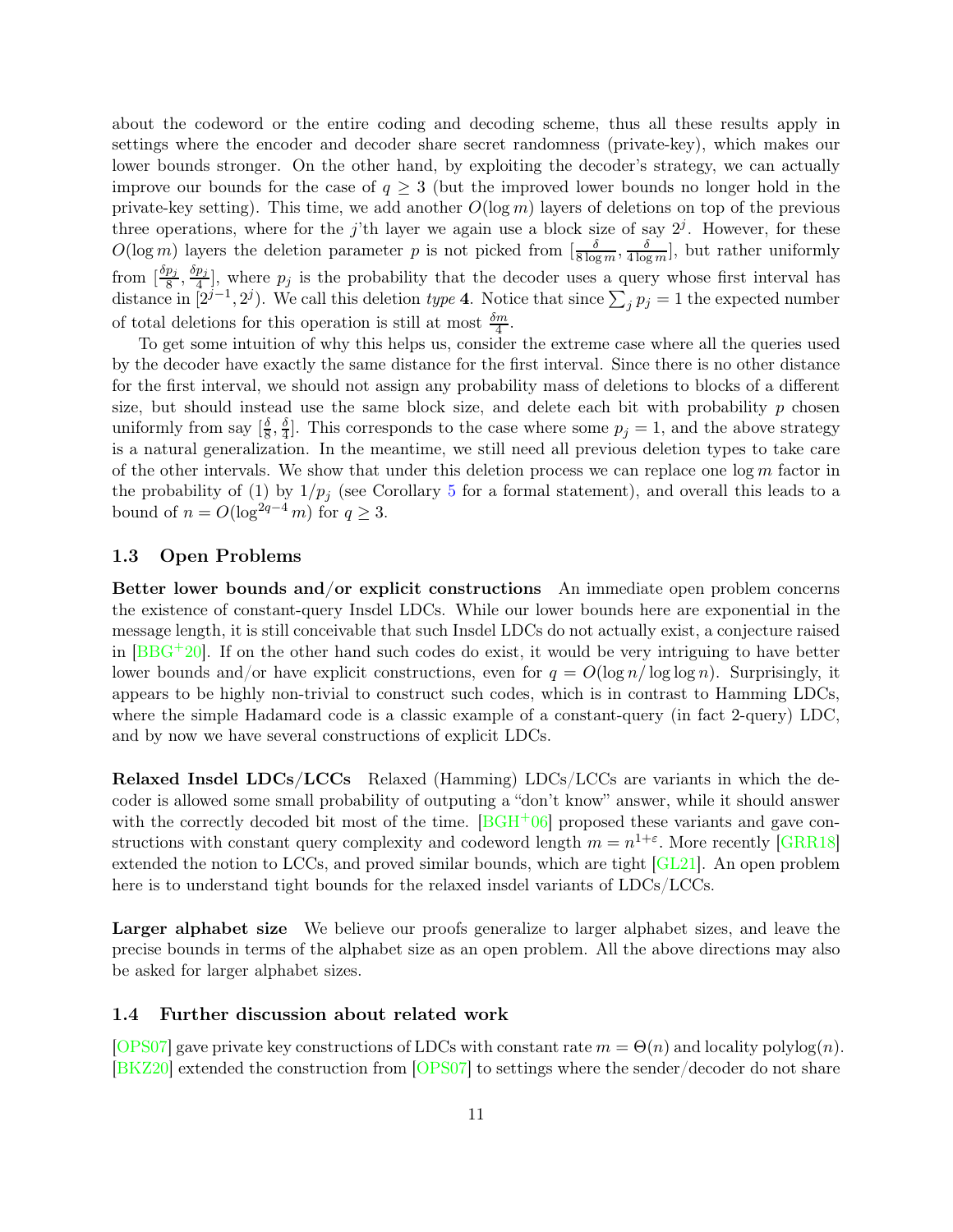randomness, but the adversarial channel is resource bounded i.e., there is a safe-function that can be evaluated by the encoder/decoder but not by the channel due to resource constraints (space, computation depth, etc.). By contrast, in the classical setting with no shared randomness and a computationally unbounded channel there are no known constructions with constant rate  $m = \Theta(n)$ and locality polylog(n). [\[BB21\]](#page-34-6) applied the [\[BBG](#page-34-5)+20] compiler to the private key Hamming LDC of [\[OPS07\]](#page-38-7) (resp. resource bounded LDCs of [\[BKZ20\]](#page-35-13)) to obtain private key Insdel LDCs (resp. resource bounded Insdel LDCs) with constant rate and  $\text{polylog}(n)$  locality.

Insdel LDCs have also been recently studied in computationally bounded channels, introduced in [\[Lip94\]](#page-38-6). Such channels can perform a bounded number of adversarial errors, but do not have unlimited computational power as the general Hamming channels. Instead, such channels operate with bounded resources: for example, they might only behave like probabilistic polynomial time machines, or log space machines, or they may only corrupt codewords while being oblivious to the encoder's random coins, or they might have to deal with settings in which the sender and receiver exchange cryptographic keys. As expected, in many such limited-resource settings one can construct codes with strictly better parameters than what can be done generally [\[DGL04,](#page-36-14) [MPSW05,](#page-38-13) [GS16,](#page-37-10) [SS16\]](#page-39-9). LDCs in these channels under Hamming error were studied in [\[OPS07,](#page-38-7) [HO08,](#page-37-11) [HOSW11,](#page-37-12) [HOW15,](#page-37-13) [BGGZ19,](#page-34-7) [BKZ20\]](#page-35-13).

[\[BB21\]](#page-34-6) applied the  $[BBG^+20]$  compiler to the Hamming LDC of  $[BKZ20]$  to obtain a constant rate Insdel LDCs with  $\text{polylog}(n)$  locality for resource bounded channels. The work of [\[CLZ20\]](#page-36-9) proposes the notion of locally decodable codes with randomized encoding, in both the Hamming and edit distance regimes, and in the setting where the channel is oblivious to the encoded message, or the encoder and decoder share randomness. For edit error they obtain codes with  $m = O(n)$  or  $m = n \log n$  and polylog(n) query complexity. However, even in settings with shared randomness or where the channel is oblivious or resource bounded, there are no known constructions of Insdel LDCs with constant locality.

Locality in the study of insdel codes was also considered in [\[HS18\]](#page-37-6), which constructs explicit synchronization strings that can be locally decoded.

Synchronization strings are powerful ingredients that have been used extensively in constructions of insdel codes. In fact, by combining locally decodable synchronization strings with Hamming LDCs, it seems possible to get similar reductions to Insdel LDCs as those in [\[OPS07,](#page-38-7) [BBG](#page-34-5)+20].

### 1.5 Organization

In Section [2](#page-12-0) we give some basic notations and lemmas. In section [3,](#page-16-0) we show our lower bound for 2 query insdel LDCs. In Section [4,](#page-22-0) we describe more general error distributions and their induced properties. In Section [5](#page-28-0) we show our lower bound for  $q$ -query insdel LDCs for the private key setting. In Section  $6$ , we show our stronger lower bound for  $q$ -query insdel LDCs.

## <span id="page-12-0"></span>2 Notation and Preliminary Lemmas

Here we present some common notation and lemmas which we use throughout our proofs.

The indices  $i, j, k, \ell$  are reserved for iterators;  $c, \alpha, \beta, \gamma, \eta$  are reserved for constants;  $a, b, x, y, z$ are reserved for vectors or strings. For a string  $y \in \{0,1\}^m$  and a subset  $J \subseteq [m]$  of indices, we write  $y_J \coloneqq \{y_j : j \in J\}$  for the restriction of y to J.

We may assume that decoder always queries exactly  $q$  indices. If some query uses a set of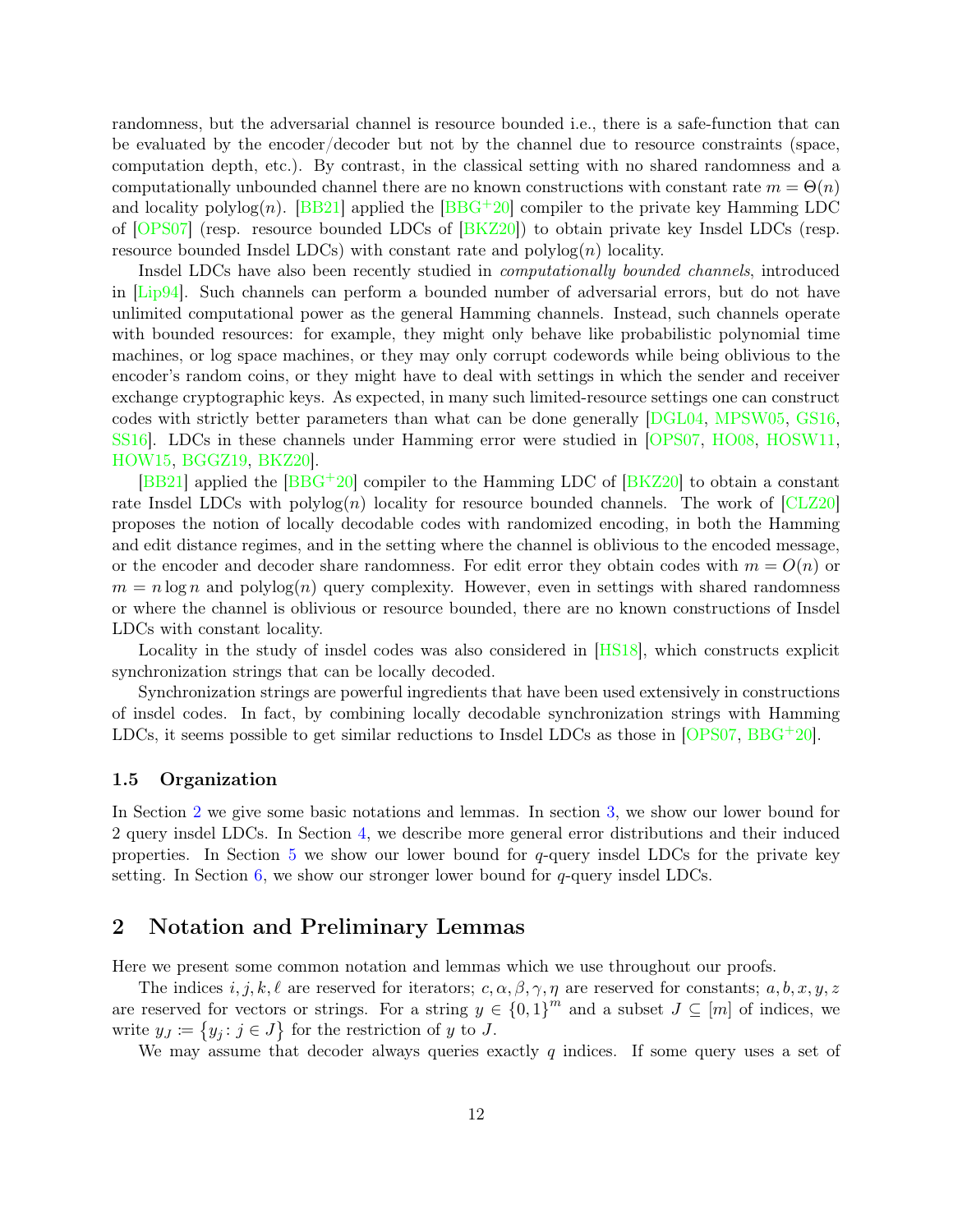indices  $Q' \subset [m]$  such that  $|Q'| = q' < q$ , we can replace  $Q'$  by  $Q = Q' \cup \{j_1, \ldots, j_{q'-q}\}$  where choices of  $j_1, \ldots, j_{q'-q} \in [m] \setminus Q'$  are arbitrary. In the actual decoding, the decoder will just ignore the extra symbols. Given a tuple  $\{k_0, \ldots, k_{q-1}\}$  with  $k_0 < \cdots < k_{q-1}$ , we also denote it by  $(k_0, d_1, d_2, \ldots, d_{q-1})$  where  $d_i = k_i - k_{i-1}$  for  $i = 1, 2, \ldots, q-1$ . Note that this induces a bijection  $\psi_{m,q}$  between  $\mathcal{S}_{m,q} = \{(k, d_1, \ldots, d_{q-1}) : k, d_1, \ldots, d_{q-1} \geq 1, k + d_1 + \cdots + d_{q-1} \leq m\}$  and  $\binom{[m]}{[m]}$  $\binom{m}{q}$ . Sometimes we will abuse the notation and write  $Q \subseteq [m]^q$  while we actually mean the image of Q under  $\psi_{m,q}$  (e.g. when we write  $A \cap B$  where  $A \subseteq \binom{[m]}{q}$  $\binom{m}{q}$  and  $B \subseteq S_{m,q}$ , and vice versa.

Given a distribution D over some space  $\Omega$ , denote by  $\text{supp}(\mathcal{D}) = \{ \omega \in \Omega : \mathcal{D}(\omega) > 0 \}$  the support of D.

All logs are in base 2 unless otherwise specified. We write  $\mathcal{H}(x) = -x \log x - (1-x) \log(1-x)$ for the binary entropy function, and we use the following upper bound (Proposition [1\)](#page-13-0). The proof can be obtained via expanding  $\mathcal{H}(x)$  into Taylor series around  $x = 1/2$ .

<span id="page-13-0"></span>**Proposition 1.** For  $x \in (0, 1/2)$ , we have  $\mathcal{H}(1/2 + x) \leq 1 - (2(\ln 2)^2/3)x^2$ .

**Basic facts of Fourier analysis.** We start with a Boolean function from  $\{0,1\}^n \to \{0,1\}$  and transform it to the  $\{1, -1\}^n \to \{1, -1\}$  space by the transformation  $u \mapsto (-1)^u$  for any bit u in the input or output.

Let f, g be two Boolean functions from Fourier space. We define their correlation to be  $\text{Corr}(f, g)$  $|\mathbb{E}_x f(x)g(x)| = |\Pr_x[f(x) = g(x)] - \Pr_x[f(x) \neq g(x)]|$ . For a function f, its Fourier expansion is  $\sum_{S \subseteq [n]} \hat{f}_{S} \chi_{S}(x)$ , where  $\chi_{S}(x) = \prod_{i \in S} x_i$  and  $\hat{f}_{S} = \langle f, \chi_{S} \rangle = \mathbb{E}_x f(x) \chi_{S}(x)$ . By this definition, for Boolean functions f, we always have  $|\hat{f}_S| \leq 1$ , since  $f(u), \chi_S(u) \in \{-1, 1\}$ .

<span id="page-13-1"></span>**Proposition 2.** Let  $f: \{-1,1\}^n \to \{-1,1\}$  and  $C: \{-1,1\}^n \to \{-1,1\}^m$  be arbitrary functions. For every  $Q \subseteq \binom{[m]}{q}$  $_{q}^{m]}),\;i\!f$ 

$$
\sup_{S \subseteq Q} \left| \mathbb{E}_x f(x) \prod_{j \in S} y_j \right| < \frac{\varepsilon}{2^q},
$$

where  $y = C(x)$ , then for any function  $g: \{-1, 1\}^q \to \{-1, 1\}$ ,  $Pr_x [g(y_Q) = f(x)] < (1 + \varepsilon)/2$ .

*Proof.* We know that  $g(y_Q) = \sum_{S \subseteq [q]} \hat{g}_S \chi_S(y_Q)$ . So

$$
|\mathbb{E}_x g(y_Q)f(x)| = \left| \mathbb{E}_x \sum_{S \subseteq [q]} \hat{g}_S \chi_S(y_Q) f(x) \right|
$$
  
\n
$$
= \left| \sum_{S \subseteq [q]} \mathbb{E}_x \hat{g}_S \chi_S(y_Q) f(x) \right|
$$
  
\n
$$
\leq \sum_{S \subseteq [q]} |\mathbb{E}_x \hat{g}_S \chi_S(y_Q) f(x)|
$$
  
\n
$$
\leq 2^q \sup_{S \subseteq [q]} |\mathbb{E}_x \hat{g}_S \chi_S(y_Q) f(x)|
$$
  
\n
$$
< 2^q \varepsilon / 2^q = \varepsilon.
$$

So  $Pr_x [g(y_Q) = f(x)] < (1 + \varepsilon)/2.$ 

 $\Box$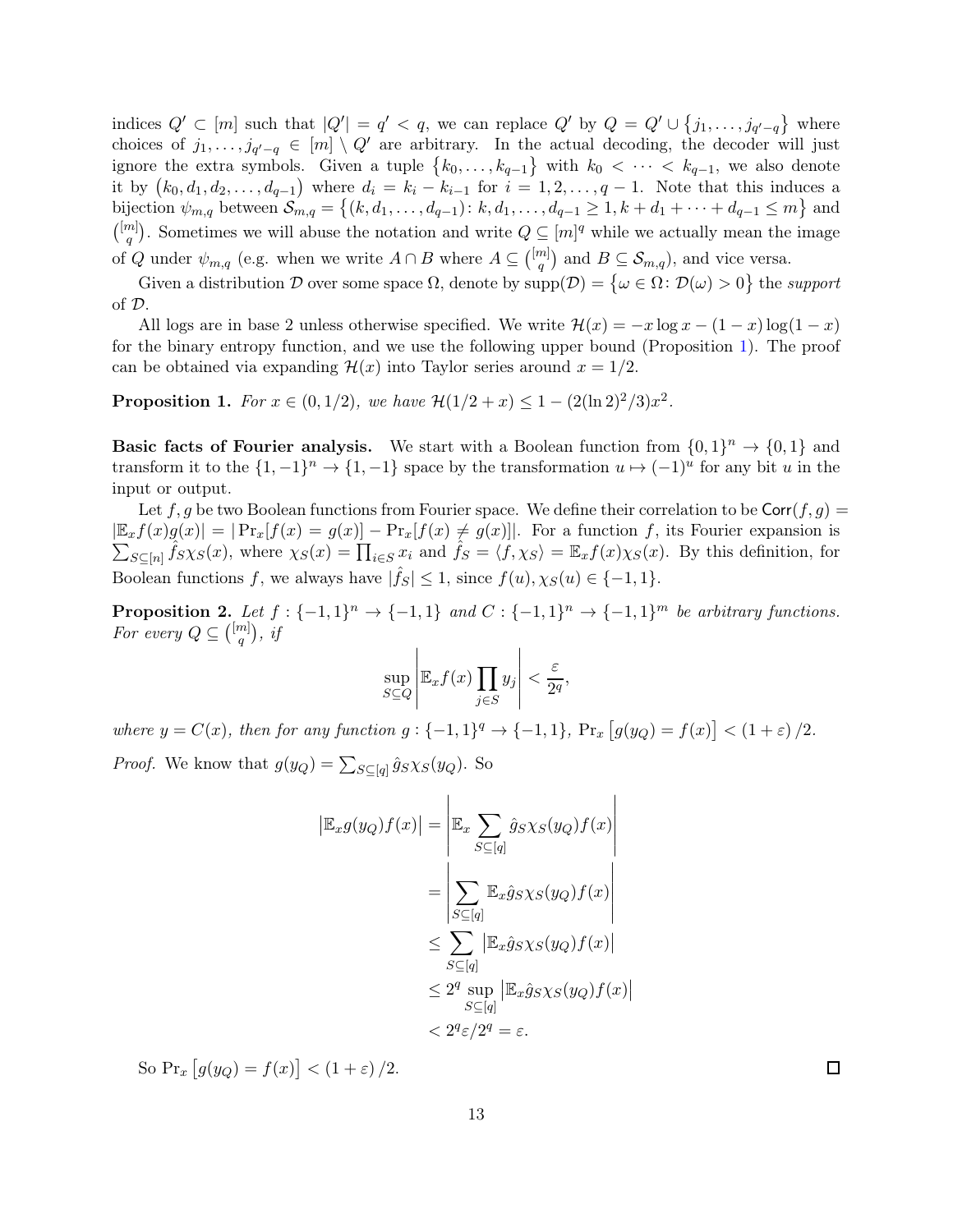Our analysis is based on designing a specific error pattern and deriving the necessary properties the decoder needs to have in order to perform well against such errors. In a high level, the error pattern is going to be in the following form. Given a codeword  $y \in \{0,1\}^m$ , we first obtain the augmented codeword  $y' \in \{0,1\}^{2m}$  by appending m bits to the end of y. These bits may be random, and most often they will be independent and uniformly random bits. Then the augmented codeword undergoes a random deletion process, which we describe in details later in Section [3](#page-16-0) and Section [4.](#page-22-0) For now, think of it as generating a subset  $D \subseteq [2m]$  according to some distribution  $D$ , and then deleting all bits from  $y'$  with indices in D. Finally, the string output by the deletion process is truncated at length m to obtain the final output  $\tilde{y}$ . We will argue that with high probability,  $\tilde{y}$  has length exactly  $m$  (i.e. there are at most  $m$  deletions in total) and is close to the original codeword y (i.e. only a small number of deletions are introduced to the first half of  $y'$ ).

One would observe that we could equivalently augment the codeword to length  $m$  after the deletion process, and indeed this gives the same distribution (if the padded bits are i.i.d.). However, it turns out that our argument becomes cleaner if we view the deletions as if they also occur in the augmented part. Specifically, in the following definition we view the augmented bits as part of the codeword, as it is possible that in some situation they actually help the decoder to decode some message bits.

<span id="page-14-0"></span>**Definition 3.** For  $i \in [n]$ , define the set Good<sub>i</sub> as

$$
\text{Good}_i \coloneqq \left\{ Q \in \binom{[2m]}{q} \colon \exists a \; Boolean \; function \; f \colon \{0,1\}^q \to \{0,1\} \; such \; that \; \Pr[f(C'(x)_Q) = x_i] \geq \frac{1}{2} + \frac{\varepsilon}{4} \right\},
$$

where the probability is over the uniform distribution of all messages and any possible randomness in the padded bits.

For  $Q \in {\binom{[2m]}{q}}$  $\binom{m}{q}$ , let  $H_Q \subseteq [n]$  be a subset collecting all indices i for which  $\textsf{Good}_i$  contains Q. The following is a corollary to Theorem 2 in  $[KT00]$ .

<span id="page-14-1"></span> $\textbf{Proposition 3.}\,\, \forall Q\in \binom{[2m]}{q}$  $\left| \begin{array}{c} m\\ q \end{array} \right|$ ,  $\left|H_Q\right| \leq q/\left(1-\mathcal{H}(1/2+\varepsilon/4)\right)$ .

*Proof.* Let  $I(\mathbf{x}_{H_Q}; C(\mathbf{x})_Q)$  denote the mutual information between  $\mathbf{x}_{H_Q}$  and  $C(\mathbf{x})_Q$ . We have that

$$
I\left(\mathbf{x}_{H_Q}; C(\mathbf{x})_Q\right) \leq \mathcal{H}\left(C(\mathbf{x})_Q\right) \leq q.
$$

On the other hand,

$$
I\left(\mathbf{x}_{H_Q}; C(\mathbf{x})_Q\right) = \mathcal{H}\left(\mathbf{x}_{H_Q}\right) - \mathcal{H}\left(\mathbf{x}_{H_Q} \mid C(\mathbf{x})_Q\right)
$$
  
\n
$$
\geq \mathcal{H}\left(\mathbf{x}_{H_Q}\right) - \sum_{i \in H_Q} \mathcal{H}\left(x_i \mid C(\mathbf{x})_Q\right)
$$
  
\n
$$
\geq \left(1 - \mathcal{H}\left(\frac{1}{2} + \varepsilon/4\right)\right) \cdot \left|H_Q\right|.
$$

Rearranging gives the result.

A deletion pattern is a distribution D over subsets of  $[2m]$ . Let  $D \subseteq [2m]$  be a set of deletions. We note that D induces a strictly increasing mapping  $\phi_D : [2m - |D|] \rightarrow [2m]$ , where  $\phi_D(i)$  $\min\left\{i' \in [2m] : \left|\overline{D} \cap [i']\right| \geq i\right\}$ , or intuitively the index of i before the deletions are introduced.

 $\Box$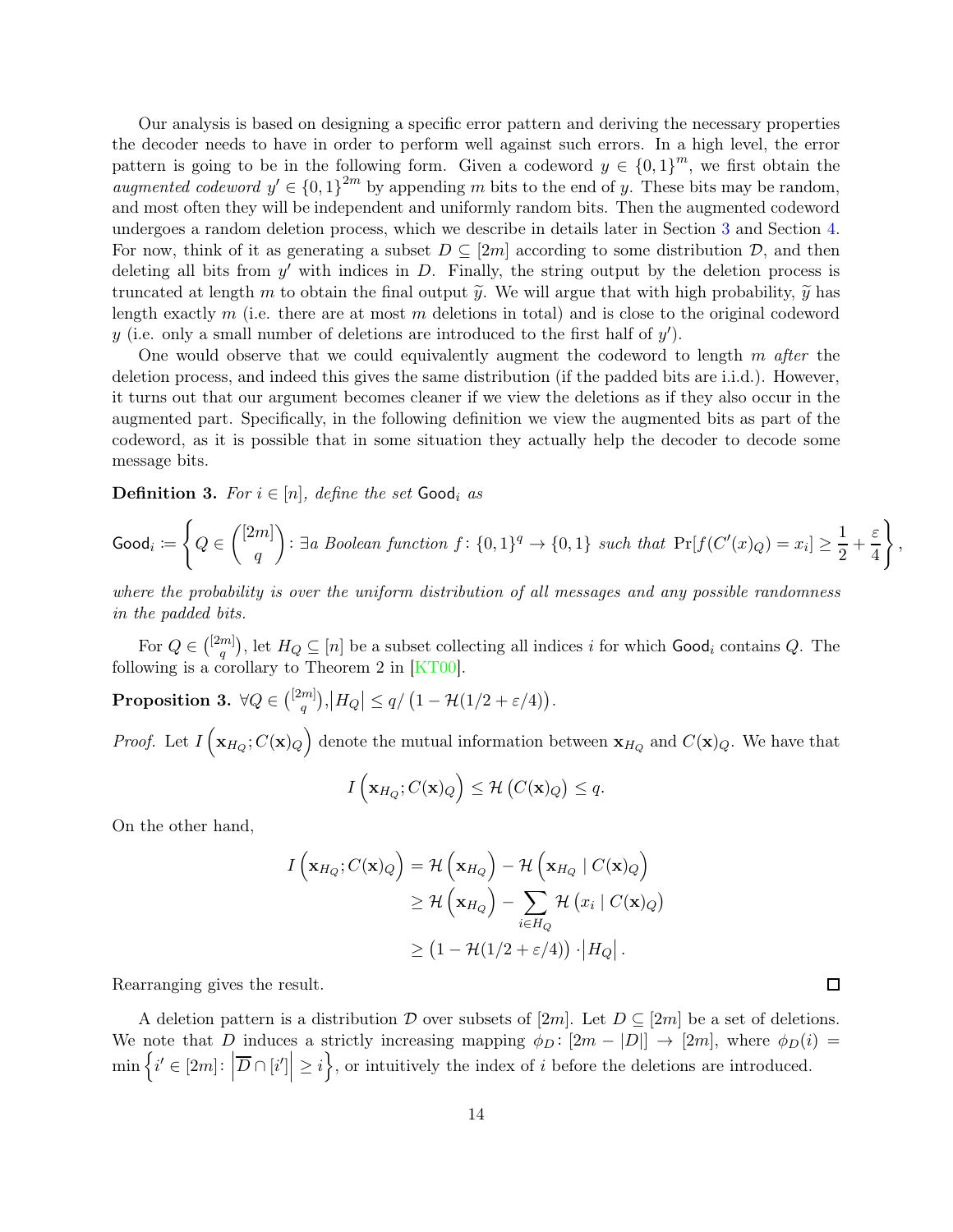Given  $Q = \{k_0, ..., k_{q-1}\} \in \binom{[m]}{q}$  $\binom{m}{q}$ , we denote  $Q^D = \{\phi_D(k_0), \ldots, \phi_D(k_{q-1})\}$ . Note that this is always well-defined when  $|D| \leq m$ . Most often we will work with a random  $D \sim \mathcal{D}$  for some deletion pattern D. In that case  $Q^D$  is a random variable, and sometimes we say that  $Q^D$  corresponds to Q under D. If the event  $Q^D \in \mathsf{Good}_i$  occurs, where Q is a random query of  $\mathsf{Dec}(\cdot, m, i)$ , we say that "Dec $(\cdot, m, i)$  hits Good<sub>i</sub>". In this paper this event will be independent of the string given to Dec since Dec is non-adaptive, and  $\mathcal D$  will be oblivious to the codeword.

<span id="page-15-0"></span>**Lemma 1.** Given a  $(q, \delta, \varepsilon)$  insdel LDC, for any deletion pattern  $D$  such that  $|D \cap [m]| \leq \delta m$  and  $|D| \leq m$  for any  $D \in \text{supp}(\mathcal{D})$ , and any  $i \in [n]$ , the probability that  $\text{Dec}(\cdot, m, i)$  hits  $\text{Good}_i$  is at least  $3\varepsilon/2$ .

*Proof.* Consider a uniformly random message  $x \in \{0,1\}^n$  and  $y = C(x) \in \{0,1\}^m$ . Let  $y' \in \{0,1\}^{2m}$ be an augment of y, and denote by  $y^D$  the string obtained by deleting from y' all bits with indices in D and truncating at length m. Formally,  $y_j^D = y'_{\phi_D(j)}$  for  $j = 1, ..., m$ . Note that this is well defined if  $|D| \leq m$ .

Denote by  $\mathcal E$  the event "Dec  $(\cdot, m, i)$  hits Good<sub>i</sub>". Conditioned on  $\overline{\mathcal E}$ , the decoder successfully outputs  $x_i$  with probability at most  $1/2 + \varepsilon/4$ , by definition of **Good**<sub>i</sub> (even in the case where the decoder may output a random function).

When  $|D \cap [m]| \leq \delta m$ , we have that  $ED(y, y^D) \leq \delta \cdot 2m$ . By definition of a  $(q, \delta, \varepsilon)$  insdel LDC, we have that

$$
\frac{1}{2} + \varepsilon \leq \Pr\left[\text{Dec}(y^D, m, i) = x_i\right] \n\leq \Pr\left[\text{Dec}(y^D, m, i) = x_i \mid \mathcal{E}\right] \cdot \Pr\left[\mathcal{E}\right] + \Pr\left[\text{Dec}(y^D, m, i) = x_i \mid \overline{\mathcal{E}}\right] \cdot \Pr\left[\overline{\mathcal{E}}\right] \n\leq \Pr\left[\mathcal{E}\right] + \left(\frac{1}{2} + \frac{\varepsilon}{4}\right) \cdot \left(1 - \Pr\left[\mathcal{E}\right]\right).
$$

All probabilities above are over  $x, D$ , the randomness of the decoder and any possible randomness in the padded bits. Rearranging gives  $Pr[\mathcal{E}] \geq 3\varepsilon/(2-\varepsilon) \geq 3\varepsilon/2$ .  $\Box$ 

We will write  $\mathbf{U}[a, b]$  for the uniform distribution over the interval  $[a, b]$ . For  $n \in \mathbb{N}$  and  $p \in [0, 1]$ , we will write  $B(n, p)$  for the binomial distribution with n trials and success probability p. When p is a random variable with distribution  $\mathcal{D}$ , we will denote the resulting compound distribution by  $B(n, \mathcal{D}).$ 

We use the following anti-concentration bound for the compound distribution  $B(n, U|a, b)$ .

<span id="page-15-1"></span>**Lemma 2.** Let  $n \in \mathbb{N}$ , and  $0 \leq s < t \leq 1$ . Let X be a random variable following a compound distribution  $B(n, \mathbf{U}[s, t])$ . Then for any  $0 \leq k \leq n$ , we have

$$
\Pr\left[X = k\right] \le \frac{1}{(t-s)\,(n+1)}.
$$

Proof. We can explicitly write the probability as

$$
\Pr\left[X = k\right] = \frac{1}{t-s} \int_{s}^{t} \binom{n}{k} x^{k} (1-x)^{n-k} \, \mathrm{d}x \le \frac{1}{t-s} \int_{0}^{t} \binom{n}{k} x^{k} (1-x)^{n-k} \, \mathrm{d}x.
$$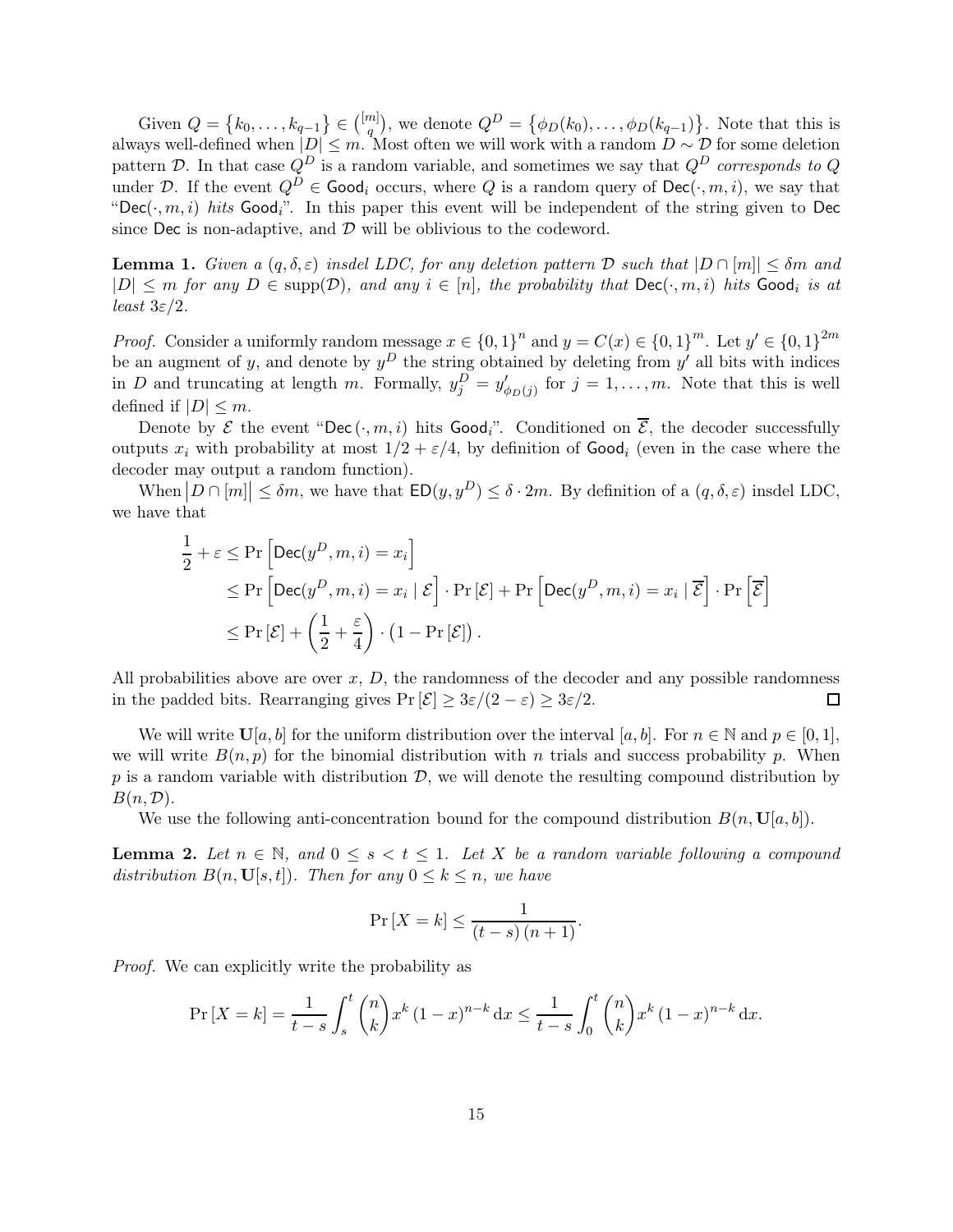Denoting

$$
I_k = \binom{n}{k} \int_0^t x^k (1-x)^{n-k} \, \mathrm{d}x,
$$

we are going to show that  $I_k \leq 1/(n+1)$ . Integration by parts gives

$$
I_k = \frac{1}{k+1} \binom{n}{k} \left( x^{k+1} (1-x)^{n-k} \Big|_0^t + (n-k) \int_0^t x^{k+1} (1-x)^{n-k-1} dx \right)
$$
  
= 
$$
\frac{1}{k+1} \binom{n}{k} t^{k+1} (1-t)^{n-k} + \frac{n-k}{k+1} \binom{n}{k} \int_0^t x^{k+1} (1-x)^{n-k-1} dx
$$
  
= 
$$
\frac{1}{n+1} \binom{n+1}{k+1} t^{k+1} (1-t)^{n-k} + \binom{n}{k+1} \int_0^t x^{k+1} (1-x)^{n-k-1} dx
$$
  
= 
$$
\frac{1}{n+1} \binom{n+1}{k+1} t^{k+1} (1-t)^{n-k} + I_{k+1}.
$$

Therefore by telescoping and the Binomial Theorem, we have

$$
I_k = \sum_{j=k}^n (I_k - I_{k+1}) = \frac{1}{n+1} \sum_{j=k+1}^{n+1} {n+1 \choose j} t^j (1-t)^{n+1-j} \le \frac{1}{n+1}.
$$

### <span id="page-16-0"></span>3 Bounds for 2-query Insdel LDCs

In this section, we prove lower bounds for 2-query insdel LDCs (Theorem [1](#page-4-0) and Theorem [2\)](#page-4-1).

We start by describing the error pattern. It is defined via the following random deletion process which is applied to the augmented codeword described in the last section i.e., we obtain the augmented codeword by appending m bits to the end of the codeword. Recall that after applying the random deletions below we can always truncate the final string back down to  $m$  bits.

### Description of the error distribution

**Step 1** Pick a real number  $\beta \in \left[\frac{\delta}{8}\right]$  $\frac{\delta}{8}, \frac{\delta}{4}$  $\frac{q}{4}$ ] uniformly at random and then delete each bit  $j \in [2m]$ independently with probability  $\beta$ .

**Step 2** Pick an integer 
$$
e_2 \in \left\{0, 1, ..., \left\lfloor \frac{\delta m}{4} \right\rfloor \right\}
$$
 uniformly at random and delete the first  $e_2$  bits.

We remark that equivalently, the process can be thought of as maintaining a subset  $D \subseteq [2m]$  of deletions and updating  $D$  in each step, and nothing is really deleted until the end of the process. We will sometimes take this view in later discussions. However, for readability we omitted the details as to how this set is updated.

The following proposition bounds the number of deletions introduced by the process.

<span id="page-16-1"></span>**Proposition 4.** Let  $D \subseteq [2m]$  be a set of deletions generated by the process. Then we have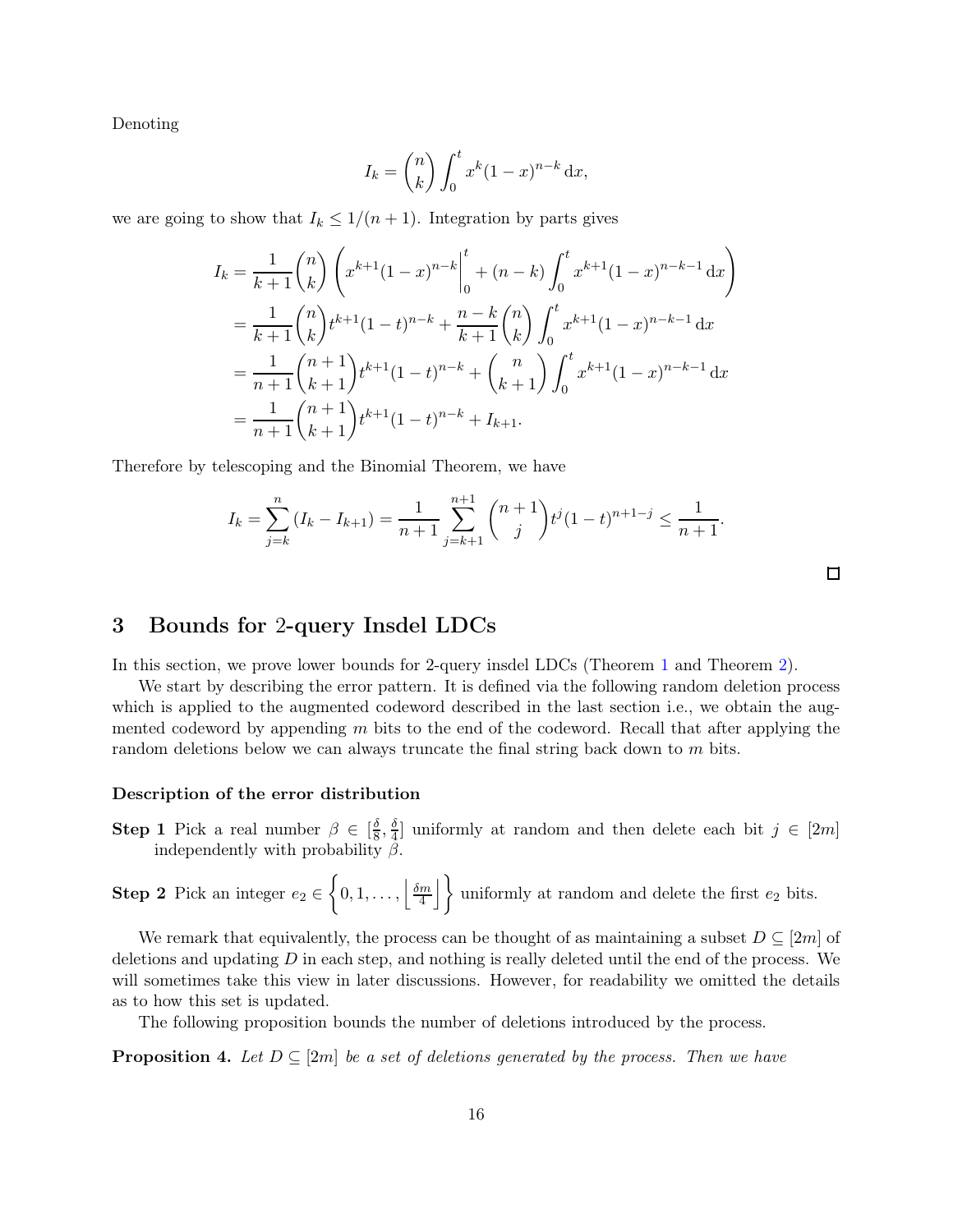- Pr  $[|D \cap [m]| > \delta m] \leq 2^{-\Omega(m)}$ ,
- Pr  $[|D| > m] \leq 2^{-\Omega(m)}$ .

*Proof.* Let  $D_1 \subseteq D$  be the subset of deletions introduced during Step 1. Since Step 2 introduces at most  $\delta m/4$  deletions, it suffices to upper bound the probabilities of  $|D_1 \cap [m]| > 3\delta m/4$  and  $|D_1| > 3m/4$ . Moreover, it suffices to prove the upper bounds for any fixed  $\beta \in [\delta/8, \delta/4]$  picked in Step 1.

For the first item, notice that each bit  $j \in [m]$  is deleted independently with probability  $\beta \leq \delta/4$ . Thus by Hoeffding's inequality

$$
\Pr\left[|D_1 \cap [m]| \ge \left(\frac{\delta}{4} + \frac{\delta}{2}\right)m\right] \le \exp\left(-\frac{\delta^2 m}{2}\right) = 2^{-\Omega(m)}.
$$

The proof of the second item follows similarly from Hoeffding's inequality

$$
\Pr\left[|D_1| \ge \frac{3m}{4}\right] \le \Pr\left[|D_1| \ge \left(\frac{\delta}{4} + \frac{1}{8}\right) \cdot 2m\right] \le \exp\left(-2\left(\frac{1}{8}\right)^2 \cdot 2m\right) = 2^{-\Omega(m)}.
$$

 $\Box$ 

In the following lemma, we fix an arbitrary query  $\{k, \ell\} \in \binom{[m]}{2}$  $\binom{m}{2}$  of the decoder, with  $k < \ell$ , and represent it as  $(k, d)$  where  $d = \ell - k$ .

Let  $(k', d') \in [2m] \times [2m]$  be the random pair that corresponds to  $(k, d)$  under the error distribu-tion (see the discussion before Lemma [1\)](#page-15-0). It should be clear that we always have  $k' \geq k$  and  $d' \geq d$ . We prove some properties of the distribution of  $(k', d')$ .

<span id="page-17-0"></span>**Lemma 3.** There exist two constants  $c = c(\varepsilon) > 1$  and  $c' = c'(\delta) > 0$  such that the following holds.

- The distribution of  $(k', d')$  is concentrated in the set  $[2m] \times [d, cd]$  with probability  $1 \varepsilon$ .
- Any support of  $(k', d')$  has probability at most  $\frac{c'}{md}$ .

*Proof.* We prove the concentration result first. We will fix an arbitrary  $\beta \in [\delta/8, \delta/4]$ . By Hoeffding's inequality, we can take  $c_0 = \sqrt{\ln(1/\varepsilon)/2}$  such that for any  $n \in \mathbb{N}$  and  $p \in [0, 1]$ ,

$$
\Pr_{Y \sim B(n,p)} \left[ Y \ge pn + c_0 \sqrt{n} \right] \le \varepsilon.
$$

Take  $c = 8c_0^2 = 4\ln(1/\varepsilon)$ . Then  $c > 1 + (c_0/(1-\beta))^2$  for any  $\beta \le \delta/4 < 1/2$ . Let X denote the number of deletions occurred in [d + 1, cd], which follows a binomial distribution  $B((c-1)d, \beta)$ . Then by the choice of  $c_0$  we have

$$
\Pr\left[d' > cd\right] \le \Pr\left[X \ge (c-1)d\right] \le \Pr\left[X \ge \beta(c-1)d + c_0\sqrt{(c-1)d}\right] \le \varepsilon.
$$

Note that this holds for any choice of  $\beta \leq \delta/4$ , and thus the concentration result follows.

Now we turn to the anti-concentration result. Denote by  $k' \mapsto k$  the event that the k'-th bit is retained and has index k after the deletion, and denote by  $(k', d') \mapsto (k, d)$  the event  $(k' \mapsto k) \wedge (k' \mapsto k' \mapsto (k' \mapsto k')$  $\big(k'+d'\mapsto k+d\big).$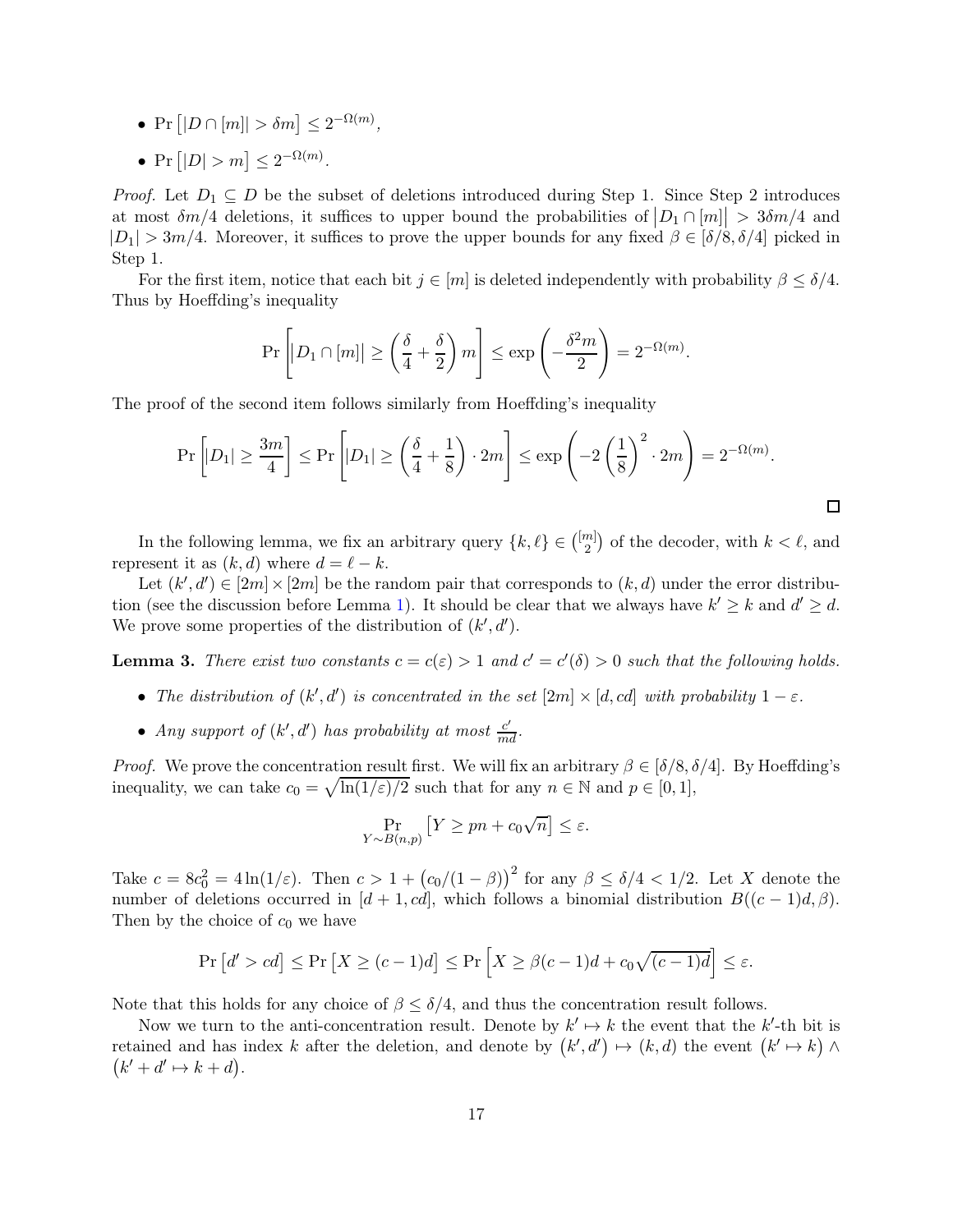Write  $Pr_{S_1}[\cdot]$  for the error distribution after Step 1. Let X be the number deletions occurred in  ${k' + 1, ..., k' + d' - 1}$ , which follows a compound distribution  $B(d' - 1, U[\delta/8, \delta/4])$ . We have

$$
\sum_{k''=0}^{k'} \Pr_{S_1} \left[ (k', d') \mapsto (k'', d) \right] = \sum_{k''=0}^{k'} \Pr_{S_1} \left[ k' \mapsto k'' \right] \cdot \Pr_{S_1} \left[ k' + d' \mapsto k'' + d \mid k' \mapsto k'' \right]
$$
\n
$$
= \sum_{k''=0}^{k'} \Pr_{S_1} \left[ k' \mapsto k'' \right] \cdot \Pr_{S_1} \left[ X = d' - d \right] \cdot \Pr_{S_1} \left[ k' + d' \text{ is retained} \right]
$$
\n
$$
\leq \Pr_{S_1} \left[ k' \text{ is retained} \right] \cdot \frac{8}{\delta} \cdot \frac{1}{d'}
$$
\n
$$
\leq \frac{8}{\delta} \cdot \frac{1}{d'}.
$$

Here the first inequality is due to Lemma [2.](#page-15-1) Finally, averaging over  $e_2$  gives

$$
\Pr\left[(k',d') \mapsto (k,d)\right] = \frac{8}{\delta m} \sum_{e_2=0}^{\delta m/8} \Pr_{S_1} \left[ (k',d') \mapsto (k+e_2,d) \right]
$$
  

$$
\leq \frac{8}{\delta m} \sum_{k'=0}^{k'} \Pr_{S_1} \left[ (k',d') \mapsto (k'',d) \right]
$$
  

$$
\leq \frac{8}{\delta m} \cdot \frac{8}{\delta} \cdot \frac{1}{d}
$$
  

$$
= \frac{64}{\delta^2} \cdot \frac{1}{md}.
$$

Therefore we can take  $c' = 64/\delta^2$ .

Before proceeding to prove the main theorems, we provide a dictionary of notations to facilitate the readers.

**Notations.** The sets  $S_i$ ,  $S$ ,  $T$ ,  $U_i$ ,  $V_i$  are subsets of  $[m]$ , where  $S_i$ ,  $S$ ,  $T$ ,  $U_i$  are used to denote some set of the first indices (namely k for a pair  $\{k, \ell\}$  with  $k < \ell$ ), and  $V_i$  is used to denote some set of the second indices (namely  $\ell$  for a pair  $\{k, \ell\}$  with  $k < \ell$ ). We have the following relation:  $\forall i, U_i \subseteq T \subseteq S.$ 

The set  $\textsf{Good}_i$  is defined in Definition [3.](#page-14-0) The sets  $P_j, Q_i$  are subsets of  $[2m] \times [2m]$ , i.e., subsets of the pairs of indices that may or may not be used in the query. j is reserved for the index of some  $P_j$ .

The set  $G_{k,i}$  is a subset of  $[n]$ , i.e., a subset of some indices of the message bits.

We recall the statement of our main theorem for 2-query linear insdel LDC.

**Theorem 1.** For any  $(2, \delta, \varepsilon)$  linear or affine insdel LDC C :  $\{0, 1\}^n \to \{0, 1\}^m$ , we have  $n =$  $O_{\delta,\varepsilon}(1)$ .

To prove this theorem we first establish the following claim, which works for any  $(2,\delta,\varepsilon)$  insdel (even non-linear/affine) LDC. Let c be the constant from Lemma [3.](#page-17-0) Consider all pairs of the form  $(k, d)$  in  $[2m] \times [2m]$ , and partition them into  $t = \lceil \log_c(2m) \rceil = O(\log m)$  subsets  $\{P_j\}$ , where for any  $j \in [t], P_j = [2m] \times [c^{j-1}, c^j)$ .

 $\Box$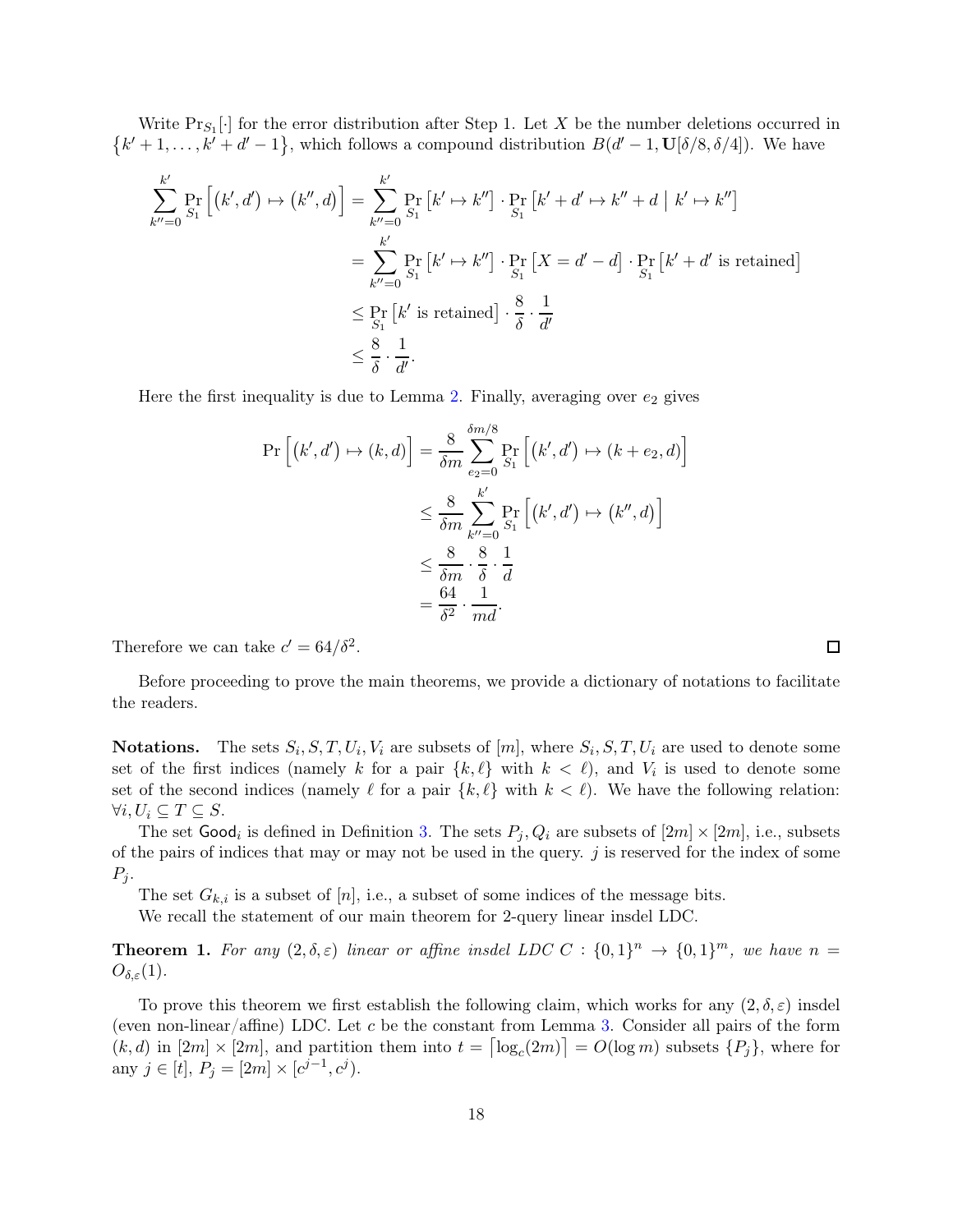<span id="page-19-0"></span>**Claim 1.** There exists a constant  $\gamma = \gamma(\delta, \varepsilon) \leq 1$  such that the following holds for any  $(2, \delta, \varepsilon)$ insdel LDC. For any  $i \in [n]$ , there exists a  $j \in [t]$  such that  $|P_j \cap \text{Good}_i| \geq \gamma mc^j$ .

*Proof.* Fix any  $i \in [n]$ . Let  $D \subseteq [2m]$  be a random set of deletions generated by the random process. By Proposition [4,](#page-16-1) with probability  $1 - 2^{-\Omega(m)} \ge 1 - \varepsilon/4$  for any large enough n (and thus also m), we have that  $|D \cap [m]| \leq \delta m$  and  $|D| \leq m$ . Conditioned on this event,  $\textsf{Dec}(\cdot, m, i)$  hits  $\textsf{Good}_i$  with probability at least  $3\varepsilon/2$  by Lemma [1.](#page-15-0) Therefore, unconditionally the probability that  $\text{Dec}(\cdot, m, i)$ hits  $\textsf{Good}_i$  is at least  $3\varepsilon/2 - \varepsilon/4 = 5\varepsilon/4$ 

(if  $|D| > m$  we simply assume that  $\text{Dec}(\cdot, m, i)$  never hits  $\text{Good}_i$ ). This implies that for at least one  $(k, d)$  in the support of the queries of  $\mathsf{Dec}(\cdot, m, i)$ , the corresponding pair  $(k', d')$  hits  $\mathsf{Good}_i$  with probability at least  $5\varepsilon/4$ .

Now by the first item of Lemma [3](#page-17-0) and a union bound,  $\text{Dec}(\cdot, m, i)$  queries a pair in  $\text{Good}_i \cap$  $([2m] \times [d, cd])$  with probability at least  $5\varepsilon/4 - \varepsilon = \varepsilon/4$ . By the second item of Lemma [3,](#page-17-0) we must have

$$
\Big|\mathsf{Good}_{i} \cap \big([2m] \times [d, cd]\big)\Big| \geq \frac{\varepsilon md}{4c'}.
$$

Choose j' such that  $c^{j'-1} \leq d < c^{j'}$ . Noticing that  $[2m] \times [d, cd] \subseteq P_{j'} \cup P_{j'+1}$ , for some  $j \in \{j', j' + 1\}$  we must have  $|Good_i \cap P_j| \geq \varepsilon md/(8c')$ . Since  $d \geq c^{j'-1} \geq c^{j-2}$ , we can choose  $\gamma =$  $\varepsilon/(8c'c^2)$  and the claim follows.  $\Box$ 

By the definition of  $\mathsf{Good}_i$  and Proposition [2,](#page-13-1) if a pair  $\{k, \ell\} \in \mathsf{Good}_i$   $(k < \ell)$ , then one of the following cases must happen: (1)  $x_i$  has correlation at least  $\varepsilon/8$  with  $y_k$ ; (2)  $x_i$  has correlation at least  $\varepsilon/8$  with  $y_\ell$ ; and (3)  $x_i$  has correlation at least  $\varepsilon/8$  with  $y_k \oplus y_\ell$ . However, notice that the code is a linear or affine code, thus every bit in  $C(x)$  is a linear or affine function of x, which has correlation either 1 or 0 with any  $x_i$ . Furthermore the inserted bits are independent, uniform random bits. Therefore in any of these cases, the correlation must be 1 and the bits involved must not contain any inserted bit.

Thus, for any  $i \in [n]$  and the corresponding  $j \in [t]$  guaranteed by Claim [1,](#page-19-0) by averaging we also have three cases: (1)  $P_j$  has at least  $\gamma mc^j/4$  pairs such that the first bit has correlation 1 with  $x_i$ ; (2)  $P_j$  has at least  $\gamma mc^j/4$  pairs such that the second bit has correlation 1 with  $x_i$ ; and (3)  $P_j$  has at least  $\gamma mc^j/2$  pairs such that the parity of the pair of bits has correlation 1 with  $x_i$ .

By another averaging, we now have two cases: either (a) at least  $n/4$  of the message bits fall into case (1) or (2) above, or (b) at least  $n/2$  of the message bits fall into case (3) above. We prove Theorem [1](#page-4-0) in each case.

*Proof of Theorem [1](#page-4-0) in case (a).* In this case, without loss of generality assume that there is a subset  $I \subseteq [n]$  with  $|I| \ge n/4$  such that for any  $i \in I$ , the corresponding  $P_j$  has at least  $\gamma mc^j/4$  pairs such that the first bit has correlation 1 with  $x_i$ . Notice that any bit in  $C(x)$  can be the first bit for at most  $c^j$  pairs in  $P_j$ , this means that there must be at least  $\gamma m/4$  different bits in  $C(x)$  that has correlation 1 with  $x_i$ . Let this set be  $V_i$  and we have  $|V_i| \ge \gamma m/4$ .

Since for each  $i \in I$  we have such a set  $V_i$ , and these sets must be disjoint (a bit cannot simultaneously have correlation 1 with  $x_i$  and  $x_{i'}$  if  $i \neq i'$ , we have

$$
\frac{n}{4} \cdot \frac{\gamma m}{4} \le \sum_{i \in I} |V_i| = \left| \bigcup_{i \in I} V_i \right| \le m.
$$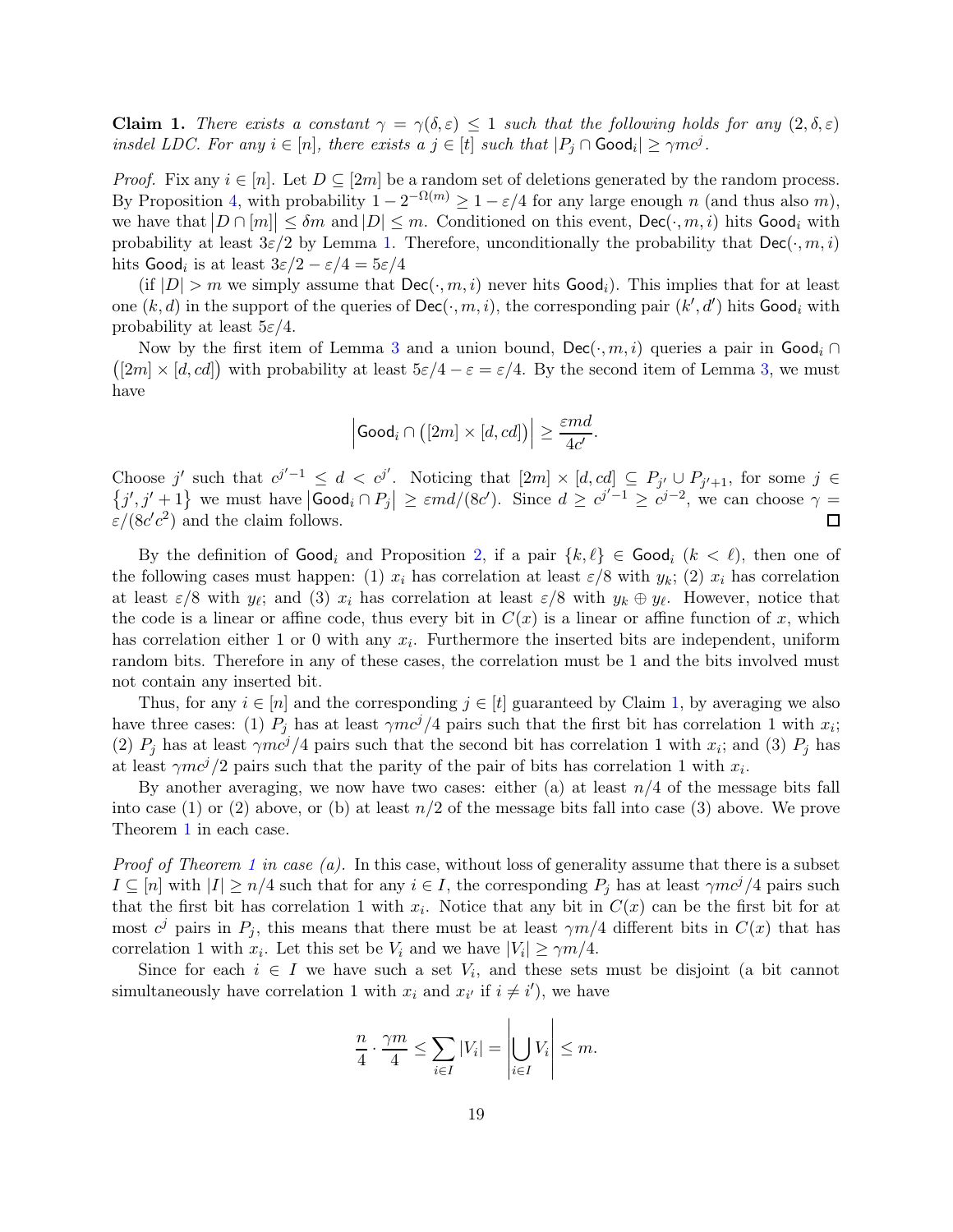This gives  $n \leq 16/\gamma = O_{\delta,\varepsilon}(1)$ .

*Proof of Theorem [1](#page-4-0) in case (b).* This is the harder part of the proof. Here, there is a subset  $I \subseteq [n]$ with  $|I| \ge n/2$  such that for any  $i \in I$ , the corresponding  $P_j$  has at least  $\gamma m c^j/2$  pairs such that the parity of the pair of bits has correlation 1 with  $x_i$ . For each  $i \in I$ , let the set of these pairs be  $Q_i$ . Thus  $|Q_i| \ge \gamma m c^{j_i}/2$ , where for any  $i \in I$ ,  $j_i$  is the corresponding index of  $P_j$  guaranteed by Claim [1.](#page-19-0) Let  $|I| = n' \ge n/2$ . By rearranging the message bits if necessary, without loss of generality we can assume that  $I = [n']$  and  $j_1 \leq j_2 \leq \cdots \leq j_{n'}$ . Let  $S_i$  be the set of all first indices of  $Q_i$  which are connected to at least  $\gamma c^{j_i}/4$  second indices. Formally,  $S_i = \{k : |\{d : (k, d) \in Q_i\}| \geq \gamma c^{j_i}/4\}.$ 

Another way to view this is to consider the bipartite graph  $G_i = ([m], [m], Q_i)$  (since the pairs in  $Q_i$  can only involve bits in  $C(x)$ ). Then  $G_i$  has at least  $\gamma mc^{i}/2$  edges, and the left and right degrees of  $G_i$  are both at most  $c^{j_i}$ . Now  $S_i$  is the subset of left vertices with degree at least  $\gamma c^{j_i}/4$ .

We have the following claim.

Claim 2. For any  $i \in [n']$ ,  $|S_i| \ge \gamma m/4$ .

*Proof.* Since  $|Q_i| \ge \gamma m c^{j_i}/2$ , and each index in  $S_i$  is connected to at most  $c^{j_i}$  other indices, the claim follows by a Markov type argument.  $\Box$ 

Now, for any index  $k \in [m]$  and any index  $i \in [n']$ , we define the set  $G_{k,i}$  to be the set of all indices  $i' \leq i$  such that  $k \in S_{i'}$ . Formally,  $G_{k,i} = \{i' \leq i : k \in S_{i'}\}$ . We have the following claim:

**Claim 3.** There exists a constant  $\eta = \eta(\delta, \varepsilon) = \gamma/8$ , an index  $i \in [n']$  and a set  $S \subseteq S_i$ , such that

- $|S| \geq \eta m$ .
- For any  $k \in S$ , we have  $|G_{k,i}| \ge \eta n'$ .

*Proof.* First notice that  $\sum_{k\in[m]}|G_{k,n'}| = \sum_{i\in[n']}|S_i|$ . For a pair  $(i,k)$  with  $i\in[n']$  and  $k\in[m]$ , we say it is good if  $k \in S_i$  and  $|G_{k,i}| \ge \gamma n'/8$ . For any fixed  $k \in [m]$ , there are at least  $|G_{k,n'}| - \gamma n'/8$ indices  $i \in [n']$  such that  $(i, k)$  is good (this number may be negative, but that's still fine for us). To see this, let  $i^*$  be the smallest index such that  $|G_{k,i^*}| = \gamma n'/8$  and notice that  $|G_{k,n'}| - \gamma n'/8 =$  $|G_{k,n'}| - |G_{k,i'}|$  counts the number of i such that  $i^* < i \leq n'$  and  $k \in S_i$ , i.e. the number of good pairs.

Therefore the total number of good pairs is at least

$$
\sum_{k\in[m]} \left( |G_{k,n'}| - \frac{\gamma n'}{8} \right) = \sum_{i\in[n']} |S_i| - \frac{\gamma mn'}{8} \ge \frac{\gamma mn'}{8},
$$

since for any  $i \in [n']$ , we have  $|S_i| \ge \gamma m/4$ .

By averaging, this implies that  $\exists i \in [n']$ , such that there are at least  $\gamma m/8$  good pairs for this fixed *i*. Let S be the set of all good indices of k for this *i*, then we must have  $|S| \ge \gamma m/8$  and for any  $k \in S$ , we have  $k \in S_i$  and  $|G_{k,i}| \geq \gamma n'/8$ . Thus the claim holds. □

Now consider the index i and the set S guaranteed by the above claim. Recall  $j_i$  is the index j of  $P_i$  corresponding to i. We have the following claim.

<span id="page-20-0"></span>**Claim 4.** There exists a set  $T \subseteq S$  and two indices  $k_0, \ell_0 \in [m]$  such that the following holds.

•  $|T| \geq \frac{\eta \gamma c^{j_i}}{4}$ .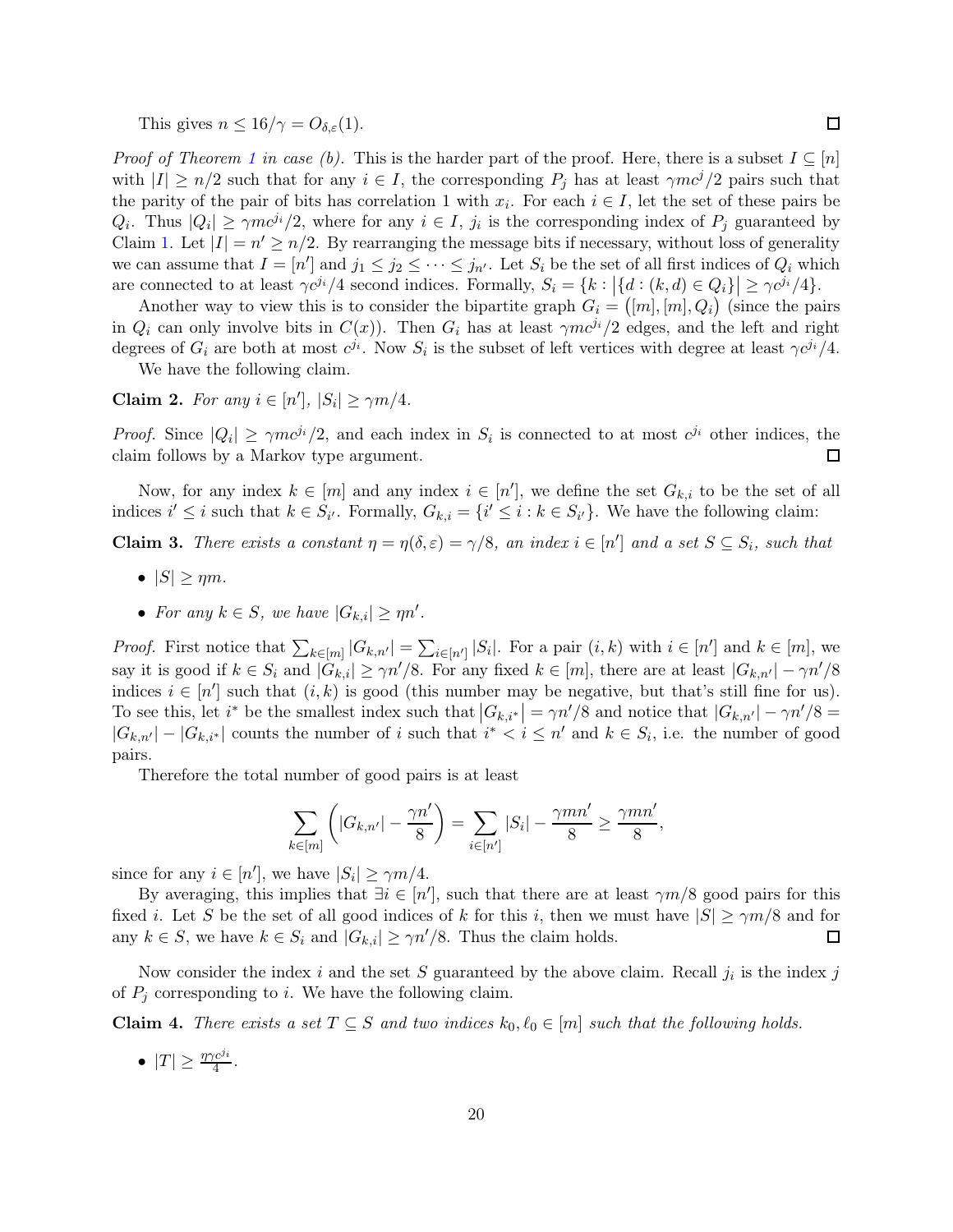- $T \subseteq [k_0, k_0 + c^{j_i}].$
- $\forall k \in T$ ,  $C(x)_k \oplus C(x)_{\ell_0}$  has correlation 1 with  $x_i$ .

*Proof.* Consider all pairs of indices  $\{k, \ell\} \in Q_i$   $(k < \ell)$  with  $k \in S$ , and view it as a bipartite graph  $G = (A, B, E)$  with indices k on the left, and indices l on the right. Formally,  $G = (A, B, E)$  with  $A = \{a_1, \ldots, a_m\}, B = \{b_1, \ldots, b_m\}$  and edge  $E = \{(a_k, b_\ell) : \{k, \ell\} \in Q_i, k < \ell\}.$  Since for any  $k \in S$ , we have  $k \in S_i$ , we know that any  $a_k$  has degree at least  $\gamma c^{j_i}/4$ . Notice that there are m right vertices in B. Therefore there must exist an  $\ell_0 \in [m]$  such that the node  $b_{\ell_0}$  is connected to at least  $\eta \gamma c^{j_i}/4$  vertices on the left, and we can let the set of all these vertices be  $T = \{k : (a_k, b_{\ell_0}) \in E\}.$ Since for any pair in  $Q_i$ , the parity of this pair of bits has correlation 1 with  $x_i$ , we have that  $C(x)_k \oplus C(x)_{\ell_0}$  has correlation 1 with  $x_i$  for all  $k \in T$ .

Since the vertices in T are all connected to  $\ell_0$ , and the distance  $d = \ell - k$  for all pairs in  $Q_i$  is in  $[c^{j_i-1}, c^{j_i}]$ , we must have that all indices  $k \in T$  are in the range  $[\ell_0 - c^{j_i}, \ell_0]$ . Taking  $k_0 = \ell_0 - c^{j_i}$ and the claim follows.

Now for any  $i' \leq i$ , let  $U_{i'} = S_{i'} \cap T$ , and consider the set  $V_{i'}$  of all indices  $\ell \in [m]$  such that  $\exists k \in U_{i'}$  with  $\{k,\ell\} \in Q_{i'}$ . In other words,  $V_{i'}$  is set of neighbours of  $U_{i'}$  in the bipartite graph  $([m], [m], Q_{i'})$ . We have the following claim.

**Claim 5.** For any  $i' \leq i$ , we have

- $V_{i'} \subseteq [k_0, k_0 + 2c^{j_i}].$
- $|V_{i'}| \ge \gamma |U_{i'}|/4$ .

*Proof.* Since  $U_{i'} \subseteq T$ , and every pair of query in  $Q_{i'}$  has distance at most  $c^{j_{i'}} \leq c^{j_i}$ , we have  $V_{i'} \subseteq [k_0, k_0+2c^{j_i}]$ . Furthermore, since every index in  $U_{i'}$  is connected to at least  $\gamma c^{j_{i'}}/4$  indices in  $V_{i'},$ while every index in  $V_{i'}$  is connected to at most  $c^{j_{i'}}$  indices in  $U_{i'}$ , we must have  $|V_{i'}| \ge \gamma |U_{i'}|/4$ .

Now, notice that for any  $i' \leq i$ , and any  $\ell \in V_{i'}$ , there exists some  $k \in U_{i'} \subseteq T$  such that  $C(x)_k \oplus C(x)_\ell$  has correlation 1 with  $x_{i'}$ . By Claim [4,](#page-20-0)  $C(x)_k \oplus C(x)_{\ell_0}$  has correlation 1 with  $x_i$ . Thus  $C(x)_{\ell} \oplus C(x)_{\ell_0}$  has correlation 1 with  $x_i \oplus x_{i'}$ , and  $C(x)_{\ell}$  has correlation 1 with  $x_i \oplus x_{i'} \oplus C(x)_{\ell_0}$ . This means that for any two  $i_1, i_2 \leq i$  with  $i_1 \neq i_2$ , we must have  $V_{i_1} \cap V_{i_2} = \emptyset$ . Therefore, all the  $V_{i'}$ 's for different i' must be disjoint. Thus we have the following inequality:

$$
\frac{\gamma}{4} \left( \sum_{i' \leq i} |U_{i'}| \right) \leq \sum_{i' \leq i} |V_{i'}| \leq 2c^{j_i}.
$$

Notice that  $\sum_{k\in\mathcal{I}}|G_{k,i}|=\sum_{i'\leq i}|S_{i'}\cap T|=\sum_{i'\leq i}|U_{i'}|$  and  $\forall k\in\mathcal{I}\subseteq S$ , we have  $|G_{k,i}|\geq \eta n'.$ Thus

$$
\sum_{i' \leq i} |U_{i'}| \geq \eta n'|T| \geq \frac{\eta^2 \gamma c^{j_i}}{4} n'.
$$

Combining the two inequalities, we get  $n' \leq 32/(\eta^2 \gamma^2) = 2048/\gamma^4$ . Since  $n' \geq n/2$ . This also implies that  $n \leq 2n' = 4096/\gamma^4 = O_{\delta,\varepsilon}(1)$ .

Next we prove a simple exponential lower bound for general 2-query insdel LDCs, i.e. Theorem [2.](#page-4-1) This should serve as a warm-up for the general  $q \geq 3$  case.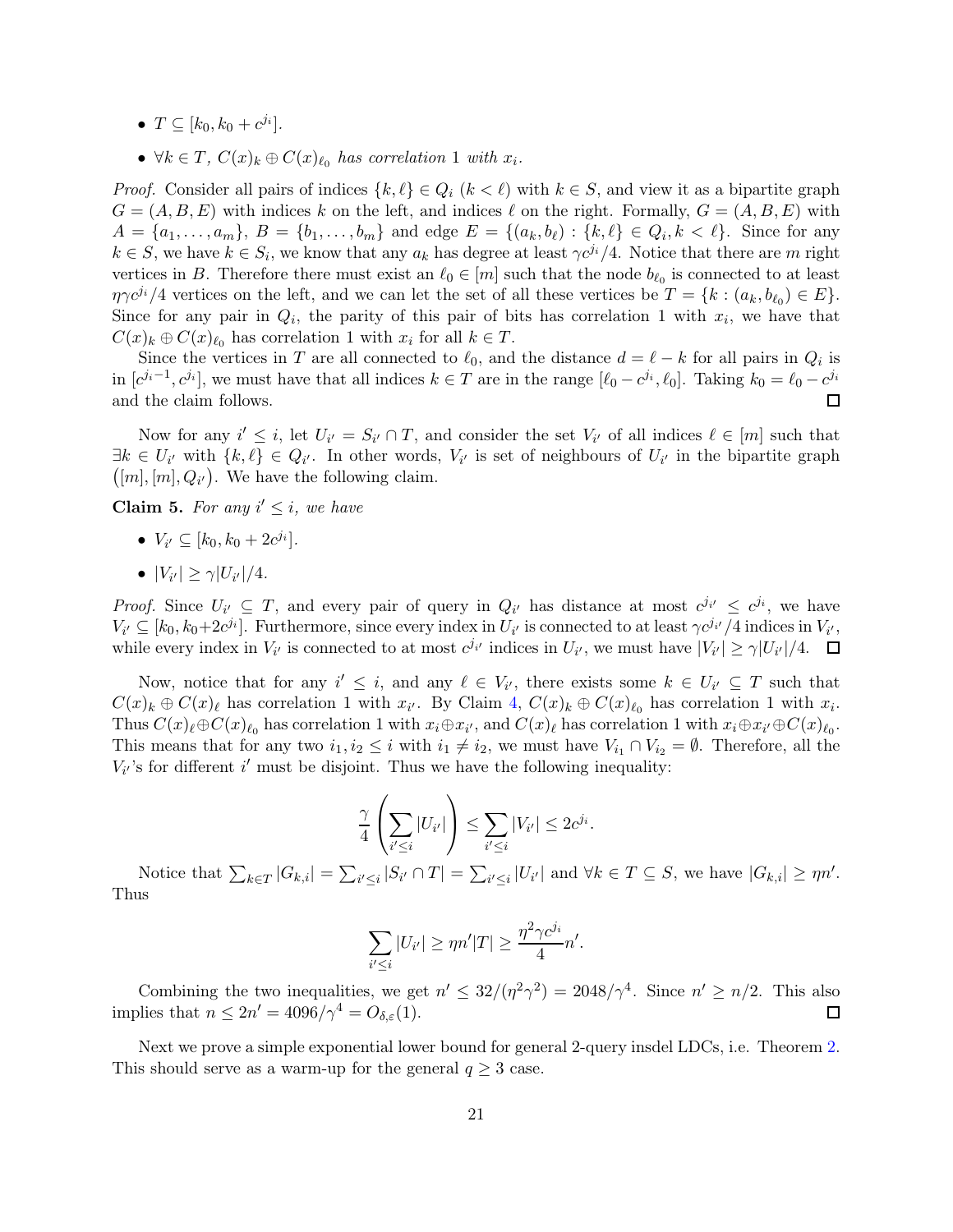**Theorem 2.** For any  $(2, \delta, \varepsilon)$  insdel LDC  $C : \{0, 1\}^n \to \{0, 1\}^m$ , we have  $m = \exp(\Omega_{\delta, \varepsilon}(n))$ .

*Proof.* Recall that  $t = \lceil \log_c(2m) \rceil$  and  $P_j = [2m] \times [c^{j-1}, c^j)$  for  $j \in [t]$ . For  $j \in [t]$  and  $i \in [n]$ , we define  $\beta_{j,i} = \frac{|P_j \cap \text{Good}_i|}{|P_i|}$  $\frac{|\partial \text{Good}_i|}{|P_j|}$ . Since  $|P_j| = 2m(c^j - c^{j-1}) \leq 2mc^j$  $|P_j| = 2m(c^j - c^{j-1}) \leq 2mc^j$  $|P_j| = 2m(c^j - c^{j-1}) \leq 2mc^j$ , by Claim 1 there is a constant  $\gamma = \gamma(\delta, \varepsilon) < 1$  such that for any  $i \in [n]$ , there exists a  $j \in [t]$  satisfying  $\beta_{j,i} \geq \gamma$ . By the Pigeonhole Principle, there exists a  $j \in [t]$  such that  $\beta_{j,i} \geq \gamma$  for at least  $n/t$  different i's. Fix this j to be j<sub>0</sub>. We have

$$
\sum_{i=1}^n \beta_{j_0,i} \geq \frac{\gamma n}{t}.
$$

On the other hand, by Proposition [3](#page-14-1) every pair  $(k, d)$  can belong to  $\text{Good}_i$  for at most  $2/(1 \mathcal{H}(1/2 + \varepsilon/4)$  different *i*'s. Thus we have

$$
\sum_{i=1}^n \bigl| P_{j_0} \cap \text{Good}_i \bigr| \leq \frac{2}{1 - \mathcal{H}(1/2 + \varepsilon/4)} \cdot \bigl| P_{j_0} \bigr| \,.
$$

Altogether this yields

$$
\frac{\gamma n}{t} \leq \sum_{i=1}^n \beta_{j_0,i} = \sum_{i=1}^n \frac{\left|P_{j_0} \cap \text{Good}_i\right|}{\left|P_{j_0}\right|} \leq \frac{2}{1 - \mathcal{H}(1/2 + \varepsilon/4)}.
$$

We have  $n \leq O_{\delta,\varepsilon}(t) = O_{\delta,\varepsilon}(\log m)$  and  $m = \exp(\Omega_{\delta,\varepsilon}(n)).$ 

### <span id="page-22-0"></span>4 A More General Error Distribution

In this section we describe a general framework for designing error distributions, and instantiate it with two sets of parameters. The error distribution defined in this section will be used in the proof of Theorem [3.](#page-4-2) As before the error distribution is applied to the augmented codeword which is obtained by concatenating  $m$  bits to the end of the original codeword — the final codeword can be truncated back down to m bits after applying the random deletions below.

Given parameters  $L \in \mathbb{N}$ ,  $\mathbf{s} = (s_1, \ldots, s_L) \in [2m]^L$  and  $\mathbf{h} = (h_1, \ldots, h_L) \in [0, 1]^L$  such that

$$
h \coloneqq \sum_{\ell=1}^L h_\ell \le \frac{1}{4},
$$

we consider an error distribution  $\mathcal{D}(L, \mathbf{s}, \mathbf{h})$  defined by the following process.

### Description of the error distribution  $\mathcal{D}(L, \mathbf{s}, \mathbf{h})$

**Step 1** The first step introduces deletions through L layers. For the  $\ell$ -th layer, we first divide [2m] into  $\lceil 2m/s_\ell \rceil$  consecutive blocks each of size  $s_\ell$ , except for the last block which may have smaller size. For the b-th block in layer  $\ell$ , we pick  $q_{\ell,b} \in [0, h_{\ell} \delta]$  uniformly at random (independent of other blocks), and mark each bit in the block independently with probability  $q_{\ell,b}$ . Finally, we delete all bits which are marked at least once.

Step 2 Pick  $\beta \in [0, \frac{1}{4}]$  $\frac{1}{4}$ ] uniformly at random and delete each bit independently with probability  $\beta\delta$ .

 $\Box$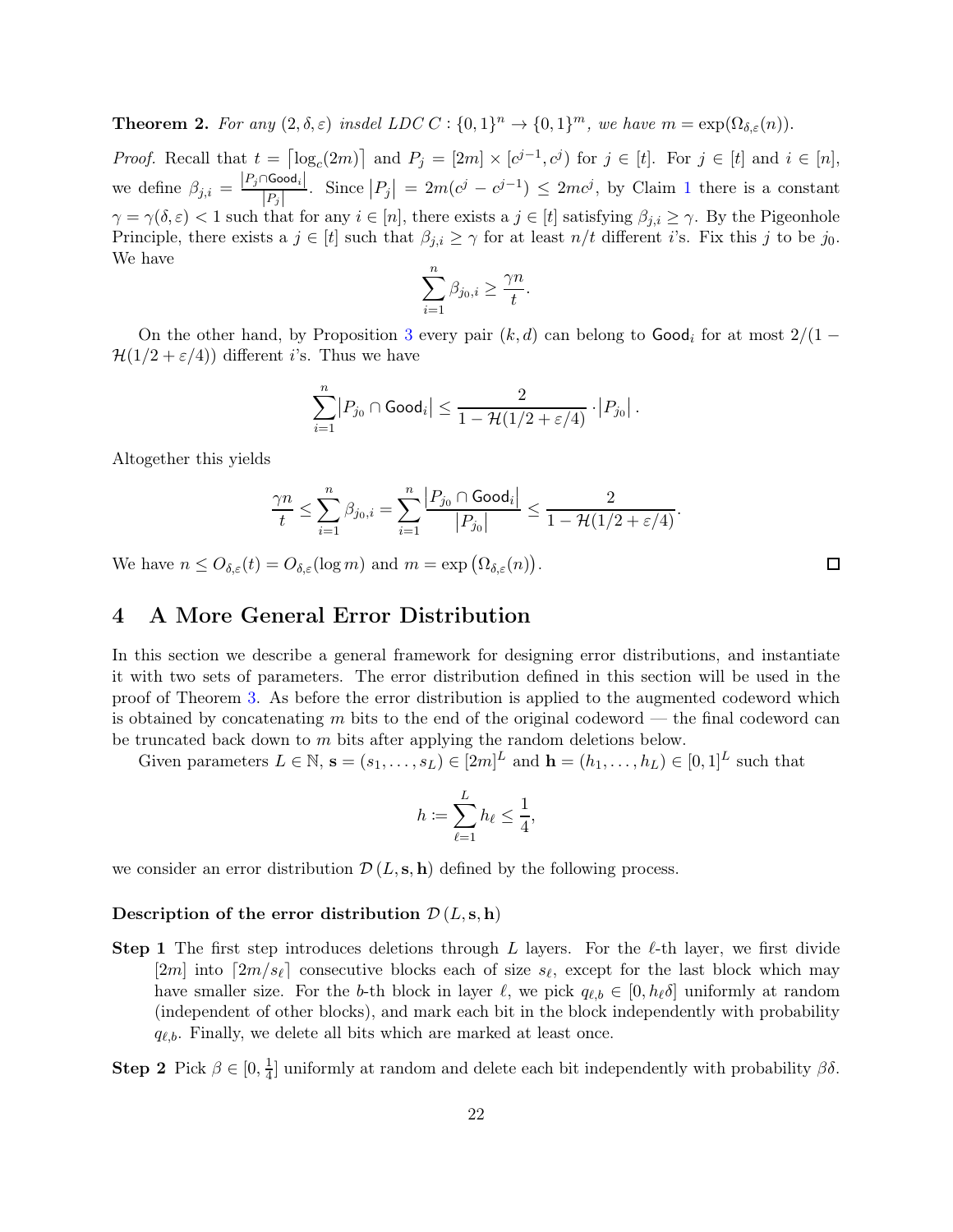**Step 3** Pick an integer  $e_2 \in$  $\left\{0,1,\ldots,\left|\frac{\delta m}{4}\right|\right\}$ 4  $\left\{\right\}$  uniformly at random and delete the first  $e_2$  bits.

By a union bound, after Step 1, each symbol is deleted with probability at most  $h\delta$ . We thus have the following proposition as an easy consequence of Hoeffding's inequality.

<span id="page-23-1"></span>**Proposition 5.** Let  $D \subseteq [2m]$  be a set of deletions generated by  $\mathcal{D}(L, \mathbf{s}, \mathbf{h})$ . Then we have

$$
\Pr\left[|D \cap [m]| > \delta m\right] \le \exp\left(-\frac{\delta^2 m}{8}\right), \text{ and } \Pr\left[|D| > m\right] \le \exp\left(-\left(1-\delta\right)^2 m\right).
$$

*Proof.* Let  $D_2 \subseteq D$  be the subset of deletions introduced during Step 1 and Step 2. Since Step 3 introduces at most  $\delta m/4$  deletions, it suffices to upper bound the probabilities of  $\big|D_2 \cap [m]\big| > 3\delta m/4$ and  $|D_2| > m$ . Moreover, it suffices to prove the upper bounds after conditioned on an arbitrary set of deletion probabilities  $q_{\ell,b} \in [0, h_{\ell} \delta]$  for each  $\ell \in [L]$  and  $b \leq [2m/s_{\ell}],$  and  $\beta \in [0, 1/4]$ .

Under the conditional distribution, each bit  $j \in [2m]$  is deleted with probability at most  $(h + \beta)$  δ  $\leq \delta/2$ , and these deletions are independent of each other. The Hoeffding's inequality shows that

$$
\Pr\left[|D_2 \cap [m]| > \left(\frac{\delta}{2} + \frac{\delta}{4}\right)m\right] \le \exp\left(-2\left(\frac{\delta}{4}\right)^2 m\right) = \exp\left(-\frac{\delta^2 m}{8}\right),
$$
  

$$
\Pr\left[|D_2| > m\right] = \Pr\left[|D_2| > \left(\frac{\delta}{2} + \frac{1-\delta}{2}\right) \cdot 2m\right] \le \exp\left(-\left(1 - \delta\right)^2 m\right).
$$

 $\Box$ 

We fix an arbitrary query  $Q = (k, d_1, \ldots, d_{q-1})$  of the decoder, and let  $(k', d'_1, \ldots, d'_{q-1})$  $\Big) \in [2m]^q$ be the random tuple that corresponds to Q under the error distribution  $\mathcal{D}(L, \mathbf{s}, \mathbf{h})$  (see the discussion before Lemma [1\)](#page-15-0). It should be clear that we always have  $k' \geq k$ ,  $d'_1 \geq d_1, \ldots, d'_{q-1} \geq d_{q-1}$ .

Given the query Q, we can define for each  $i \in [q-1]$  a subset  $F_i \subseteq [L]$  of layers as

$$
F_i = \left\{ \ell \in [L] \colon h_{\ell} \neq 0 \text{ and } \frac{d_i}{4} \le s_{\ell} \le \frac{d_i}{2} \right\}.
$$

The following lemma is a generalization of Lemma [3.](#page-17-0)

<span id="page-23-0"></span>**Lemma 4.** Suppose that  $F_i \neq \emptyset$  for each  $i = 2, 3, \ldots, q - 1$ . The following propositions hold.

- Let  $c = 4 \ln (q/\varepsilon)$ . The distribution of  $(k', d'_1, \ldots, d'_{q-1})$  is concentrated in the set  $[2m] \times$  $[d_1, cd_1] \times \cdots \times [d_{q-1}, cd_{q-1}]$  with probability  $1 - \varepsilon$ .
- For any  $(\ell_2, \ldots, \ell_{q-1}) \in F_2 \times \cdots \times F_{q-1}$ , any support of  $(k', d'_1, \ldots, d'_{q-1})$  has probability at  $most \frac{(32/\delta)^q}{m d}$  $\frac{32}{6}$   $\prod_{i=2}^{q-1} \frac{1}{h_{\ell_i}}$  $\frac{1}{h_{\ell_i}d_i}$ .

*Proof.* For convenience, let  $k'_0 = k'$  and  $k'_i = k'_0 + \sum_{j=1}^i d'_i$ . Similar to the proof of Lemma [3,](#page-17-0) we will write  $k' \mapsto k$  for the event "the k'-th bit is not deleted and has index k after the deletion process", and write  $(k', d'_1, \ldots, d'_{q-1})$  $\overline{ }$  $\mapsto (k, d_1, \ldots, d_{q-1})$  for the event  $\bigwedge_{i=0}^{q-1} (k'_i \mapsto k_i)$ .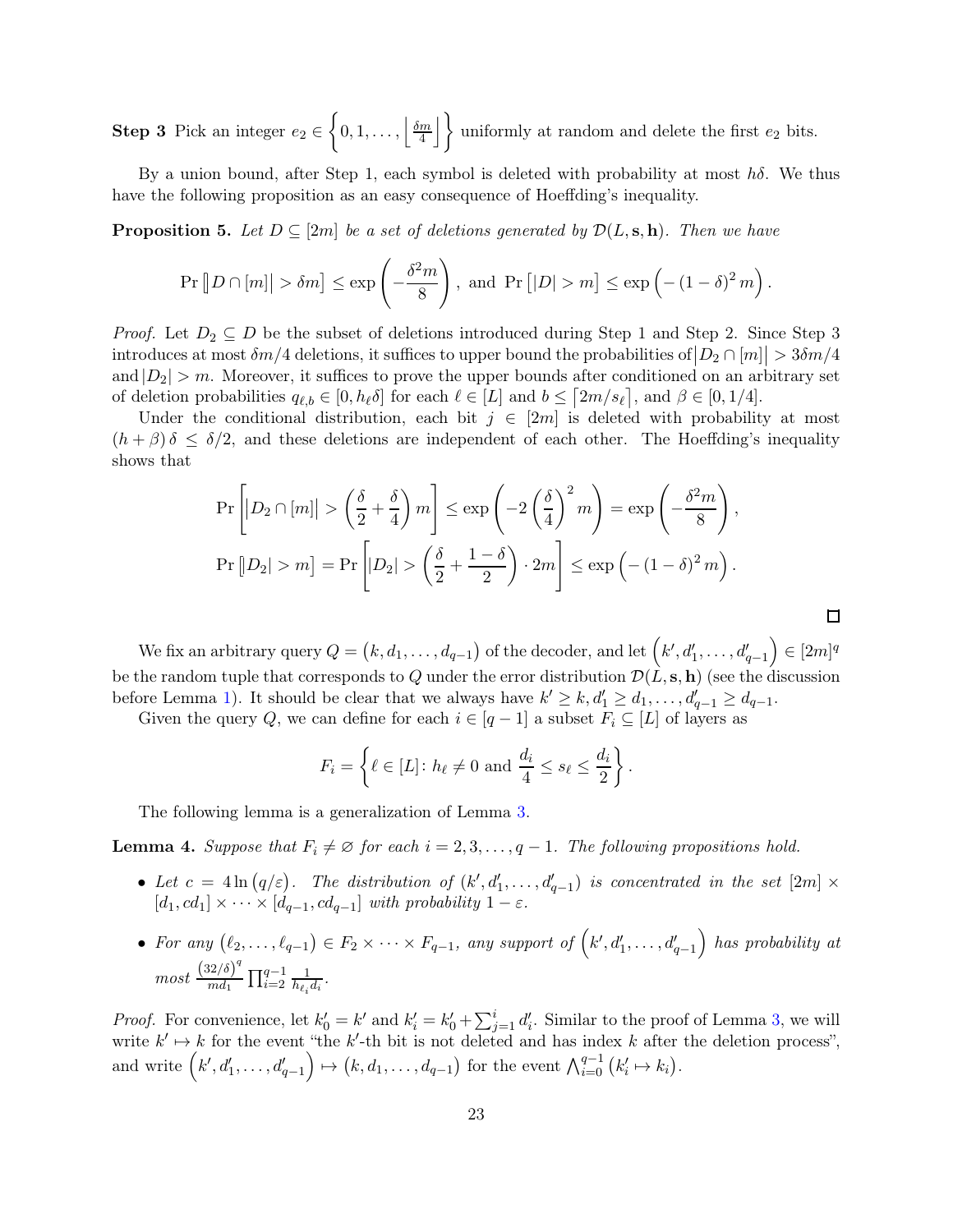To prove the first item, we are going to condition on an set of deletion probabilities (i.e.  $q_{\ell,b}$ ) for each block and  $\beta$ ), and  $e_2$  in Step 3. For each  $i \in [q-1]$ , we consider a random variable  $X_i$ denoting the number of deletions introduced to  $I_i := \{k'_{i-1} + 1, \ldots, k'_{i} - 1\}$ . It always holds that  $0 \leq X_i \leq d'_i-1$ . Note that  $X_i$  does not depend on the deletions introduced in Step 3. Under the error distribution, each of these bits is deleted independently with probability at most  $(h + \beta)\delta \leq \delta/2$ . Thus, following an analysis similar to the proof of Lemma [3,](#page-17-0) the choice of  $c = 4 \ln(q/\varepsilon)$  guarantees

$$
\Pr[d_i' > cd_i] \le \frac{\varepsilon}{q-1}.
$$

Taking a union bound shows that

$$
\Pr\left[(k',d_1',d_2',\ldots,d_{q-1}')\in [2m]\times [d_1,cd_1]\times\cdots\times [d_{q-1},cd_{q-1}]\right] \geq 1-\varepsilon.
$$

Recall that this holds for any set of deletion probabilities, and thus the first item follows.

We now show the second item: for any  $(\ell_1, \ldots, \ell_{q-1}) \in F_1 \times \cdots \times F_{q-1}$ , we have

$$
\Pr\left[\left(k',d_1',\ldots,d_{q-1}'\right) \mapsto \left(k,d_1,\ldots,d_{q-1}\right)\right] \leq \frac{\left(32/\delta\right)^q}{md_1} \cdot \prod_{i=2}^{q-1} \frac{1}{h_{\ell_i}d_i}.
$$

Denote by  $Pr_{S_1, S_2}[\cdot]$  the error distribution before Step 3. Recall that for  $i \in [q-1]$ ,  $X_i$  is the number of deletions introduced to the interval  $I_i$ , which is independent of Step 3. We first observe that Step 3 does not change the relative distances among the queried indices. Therefore we have

$$
\Pr\left[\left(k', d'_1, \ldots, d'_{q-1}\right) \mapsto \left(k, d_1, \ldots, d_{q-1}\right)\right]
$$
\n
$$
= \frac{1}{\lfloor \delta m/4 \rfloor} \cdot \sum_{e_2=0}^{\lfloor \delta m/4 \rfloor} \Pr\left[\left(k', d'_1, \ldots, d'_{q-1}\right) \mapsto \left(k, d_1, \ldots, d_{q-1}\right) \mid e_2\right]
$$
\n
$$
= \frac{1}{\lfloor \delta m/4 \rfloor} \cdot \sum_{e_2=0}^{\lfloor \delta m/4 \rfloor} \Pr\left[\left(k', d'_1, \ldots, d'_{q-1}\right) \mapsto \left(k + e_2, d_1, \ldots, d_{q-1}\right) \right]
$$
\n
$$
\leq \frac{8}{\delta m} \cdot \Pr\left[\left(X_1 = d'_1 - d_1\right) \wedge \cdots \wedge \left(X_{q-1} = d'_{q-1} - d_{q-1}\right)\right].
$$

In the rest of the proof we will think of the error distribution as comprised of only Step 1 and 2. The chain rule of conditional probability gives

$$
\Pr\left[\left(X_1 = d'_1 - d_1\right) \wedge \cdots \wedge \left(X_{q-1} = d'_{q-1} - d_{q-1}\right)\right]
$$
  
= 
$$
\Pr\left[X_1 = d'_1 - d_1\right] \cdot \prod_{i=2}^{q-1} \Pr\left[X_i = d'_i - d_i \mid X_1 = d'_1 - d_1, \dots, X_{i-1} = d'_{i-1} - d_{i-1}\right].
$$

We finish the proof with 2 claims.

Claim 6.  $Pr[X_1 = d'_1 - d_1] \le 16/(\delta d'_1)$ .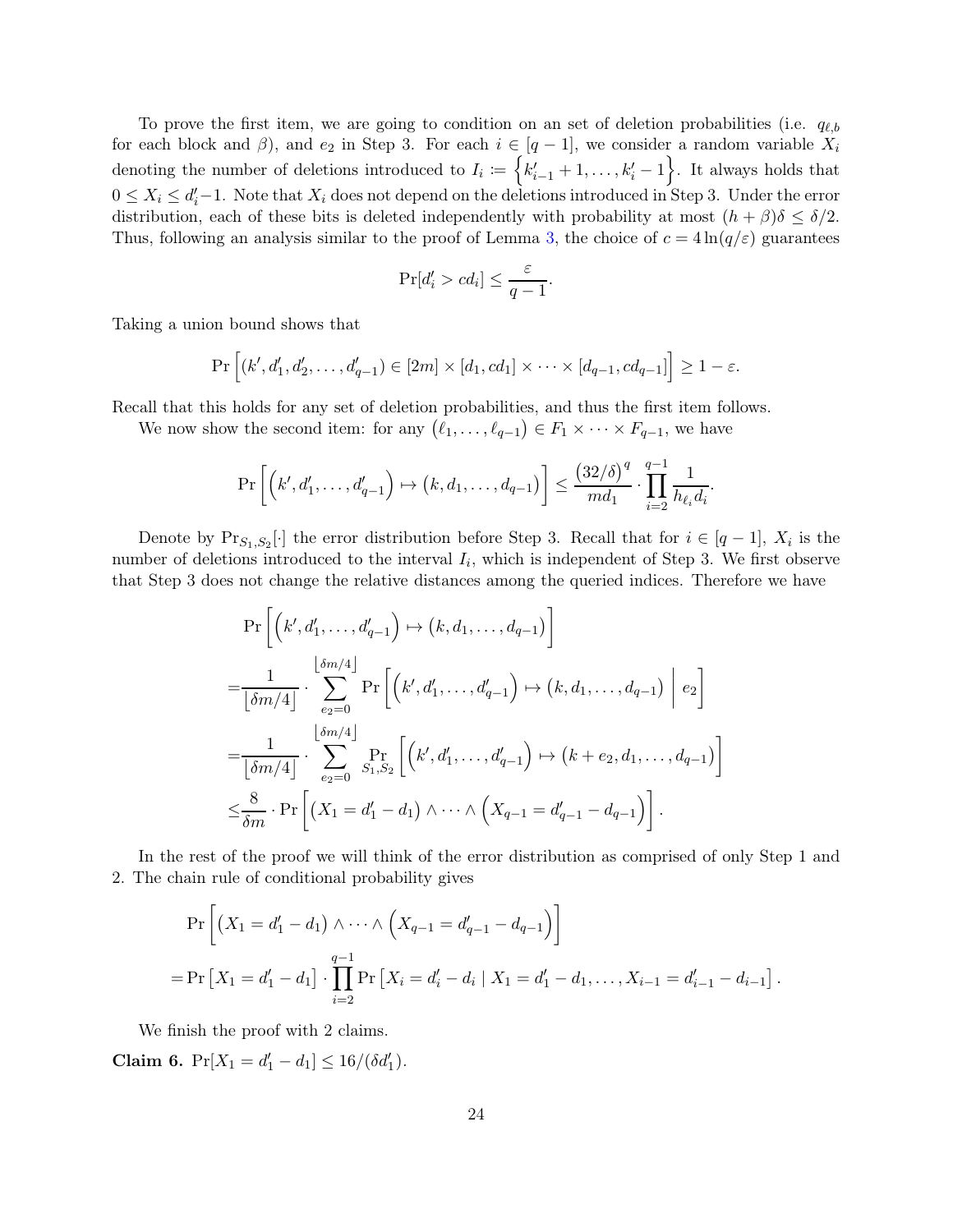*Proof of the claim.* We are going to condition on the deletion probabilities  $q_{\ell,b}$  and prove the same bound for any  $q_{\ell,b} \in [0, h_{\ell} \delta]$ . This clearly implies the claim. Moreover, under this conditional distribution, the deletions of individual bits in Step 1 are mutually independent.

Write  $X_1 = X_1^{(1)} + X_1^{(2)}$  where  $X_1^{(i)}$  $1^{(i)}$   $(i = 1, 2)$  is the number of deletions occurred in  $I_1$ , introduced in Step i. Since Step 1 deletes each bit independently with probability at most  $h\delta \leq \delta/4$ , Hoeffding's inequality shows that

$$
\Pr\left[X_1^{(1)} \ge \frac{1}{2}d_1'\right] \le \exp\left(-\frac{d_1'}{2}\right) \le \frac{1}{d_1'},
$$

where the last inequality holds as long as  $d'_1 \geq 1$ . Also notice that given  $X_1^{(1)}$  $\chi_1^{(1)}, X_1^{(2)}$  $i^{(2)}$  follows a compound distribution  $B(g_1' - X_1^{(1)} - 1, \mathbf{U}[0, \delta/4])$ . Therefore

$$
\Pr\left[X_{1} = d_{1}' - d_{1}\right] = \mathbb{E}_{X_{1}^{(1)}}\left[\Pr\left[X_{1}^{(2)} = d_{1}' - d_{1} - X_{1}^{(1)}\right] \middle| X_{1}^{(1)}\right]
$$
\n
$$
\leq \mathbb{E}_{X_{1}^{(1)}}\left[\frac{4}{\delta} \cdot \frac{1}{d_{1}' - X_{1}^{(1)}}\right]
$$
\n
$$
\leq \frac{4}{\delta} \cdot \frac{1}{d_{1}'/2} + \frac{4}{\delta} \cdot \Pr\left[X_{1}^{(1)} \geq \frac{1}{2}d_{1}'\right]
$$
\n
$$
\leq \frac{16}{\delta} \cdot \frac{1}{d_{1}'}
$$

Here the first equality uses Lemma [2.](#page-15-1)

**Claim 7.** 
$$
\forall 2 \leq i \leq q-1
$$
,  $\Pr\left[X_i = d'_i - d_i \mid X_1 = d'_1 - d_1, \ldots, X_{i-1} = d'_{i-1} - d_{i-1}\right] \leq 32/(\delta h_{\ell_i} d_i)$ .

*Proof of the claim.* For the *i*-th term where  $2 \leq i \leq q-1$ , we recall that  $\ell_i \in F_i$ . Since all blocks in layer  $\ell_i$  have size  $s_{\ell_i} \leq d_i/2 \leq d_i/2$  by the definition of  $F_i$ , there exists a block in layer  $\ell_i$  which is completely contained in  $I_i$ . Suppose it is the b-th block and denote it by  $B_i$ . Note that we may also assume  $|B_i| \ge d_i/4$  (if  $B_i$  is the last block and  $|B_i| < d_i/4$ , then the second last block is also contained in  $I_i$  and has size  $s_{\ell_i} \geq d_i/4$ .

Similar to the proof of the previous claim, we are going to condition on  $\beta$  and the deletion probabilities  $q_{\ell,b'}$  for all  $\ell \in [L]$  and  $b' \leq \lceil 2m/s_{\ell} \rceil$ , except for  $q_{\ell,i,b}$  which is the deletion probability of  $B_i$ . Proving the same bound under the conditional distribution will imply the claim.

Write  $X_i = X_{i,B} + X'_{i,B} + X_{i,\varnothing}$  where  $X_{i,B}$  is the number of deletions introduced to  $B_i$  by layer  $\ell_i$ ,  $X'_{i,B}$  is the number of deletions introduced to  $B_i$  by other sources, and  $X_{i,\varnothing}$  is the number of deletions introduced to  $I_i \setminus B_i$ .

A crucial observation is that given  $X'_{i,B}$ ,  $X_{i,B}$  is independent of the  $X_j$ 's for  $j \neq i$ , and follows a compound distribution  $B\left(|B_i| - X'_{i,B}, \mathbf{U}[0, h_{\ell_i} \delta]\right)$ . Similar to the analysis for  $X_1^{(1)}$  $i<sup>(1)</sup>$ , since each bit is deleted independently with probability at most  $(h + \beta)\delta \leq \delta/2$  during Step 1 and 2, Hoeffding's inequality implies

$$
\Pr\left[X'_{i,B} \ge \frac{3}{4}|B_i|\right] \le \exp\left(-\frac{|B_i|}{8}\right) \le \frac{4}{|B_i|},
$$

 $\Box$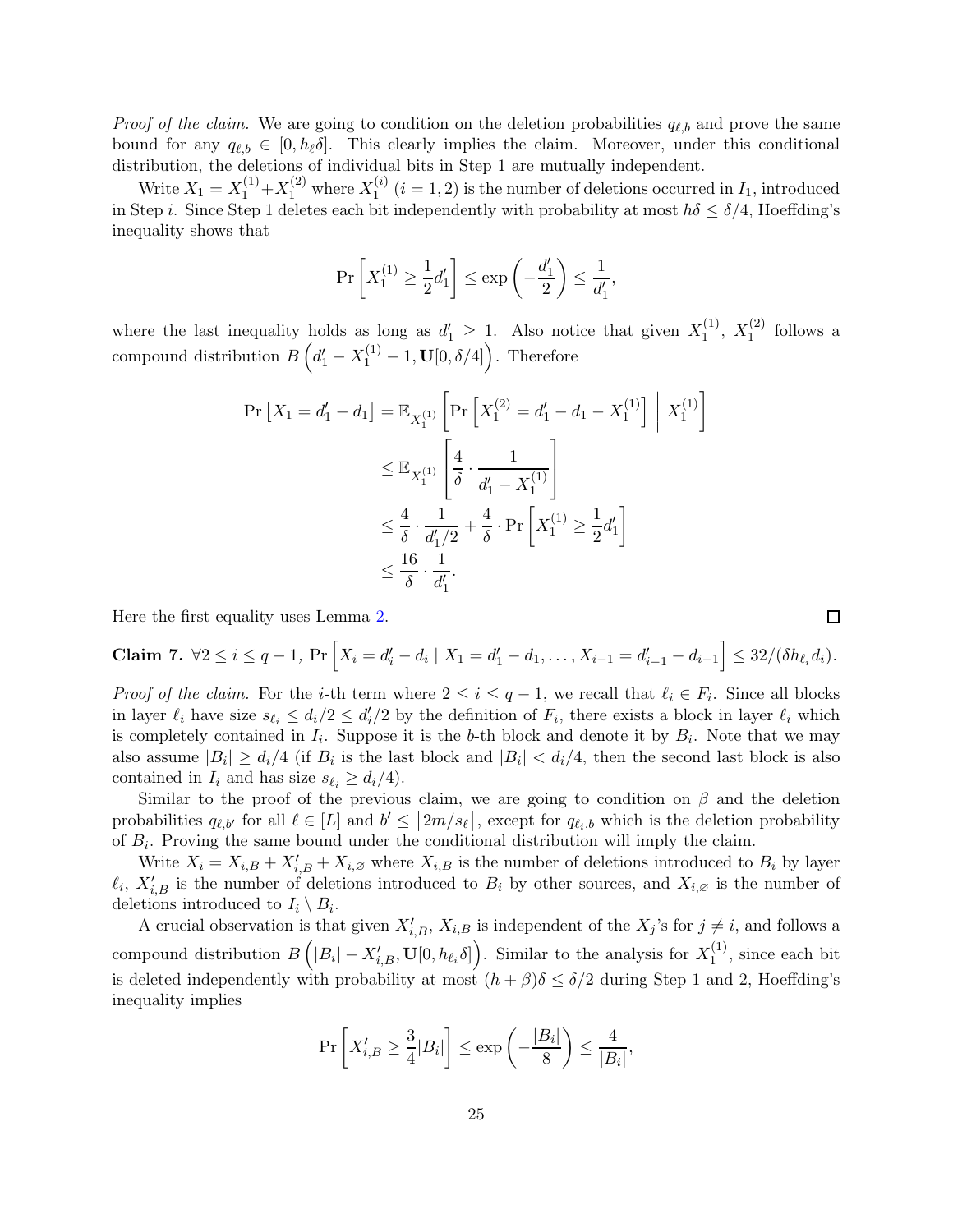where the last inequality holds as long as  $|B_i| \geq 1$ . Therefore we have

$$
\Pr\left[X_{i} = d'_{i} - d_{i} \mid X_{1} = d'_{1} - d_{1}, \dots, X_{i-1} = d'_{i-1} - d_{i-1}\right]
$$
\n
$$
= \mathbb{E}_{X'_{i,B}, X_{i,\varnothing}}\left[\Pr\left[X_{i} = d'_{i} - d_{i} \mid X_{1} = d'_{1} - d_{1}, \dots, X_{i-1} = d'_{i-1} - d_{i-1}\right] \mid X'_{i,B}, X_{i,\varnothing}\right]
$$
\n
$$
= \mathbb{E}_{X'_{i,B}, X_{i,\varnothing}}\left[\Pr\left[X_{i,B} = d'_{i} - d_{i} - X'_{i,B} - X_{i,\varnothing}\right] \mid X'_{i,B}, X_{i,\varnothing}\right]
$$
\n
$$
\leq \mathbb{E}_{X'_{i,B}, X_{i,\varnothing}}\left[\frac{1}{h_{\ell_{i}}\delta} \cdot \frac{1}{|B_{i}| - X'_{i,B} + 1}\right]
$$
\n
$$
\leq \frac{1}{h_{\ell_{i}}\delta} \cdot \left(\frac{1}{|B_{i}|/4} + \frac{4}{|B_{i}|}\right) = \frac{8}{h_{\ell_{i}}\delta} \cdot \frac{1}{|B_{i}|} \leq \frac{32}{\delta} \cdot \frac{1}{h_{\ell_{i}}d_{i}}.
$$

Here the first inequality is again due to Lemma [2.](#page-15-1)

Putting everything together, we have shown that

$$
\Pr\left[\left(k', d'_1, \dots, d'_{q-1}\right) \mapsto \left(k, d_1, \dots, d_{q-1}\right)\right] \leq \frac{8}{\delta m} \cdot \left(\frac{16}{\delta} \cdot \frac{1}{d'_1}\right) \cdot \prod_{i=2}^{q-1} \left(\frac{32}{\delta} \cdot \frac{1}{h_{\ell_i} d_i}\right)
$$

$$
\leq \frac{\left(32/\delta\right)^q}{md_1} \cdot \prod_{i=2}^{q-1} \frac{1}{h_{\ell_i} d_i}.
$$

In the rest of the section, we instantiate  $\mathcal{D}(L, \mathbf{s}, \mathbf{h})$  with two specific sets of parameters, which we now describe.

### <span id="page-26-0"></span>4.1 An error distribution independent of the code

We now define an error distribution  $\mathcal{D}_{obl}$  which is completely independent of the coding scheme  $(C: \{0,1\}^n \to \Sigma^m$ , Dec), message x and codeword  $C(x)$ . As such lower bounds obtained from  $\mathcal{D}_{obl}$ will also apply in the private-key setting where the encoder and decoder share secret random coins.

We take  $L_0 = \lceil \log(2m) \rceil \le \log m + 2$ ,  $\mathbf{s}_0 = (s_1, \ldots, s_{L_0})$  and  $\mathbf{h}_0 = (h_1, \ldots, h_{L_0})$  where

$$
\forall \ell \in [L_0], \quad s_\ell = 2^\ell, \quad h_\ell = \frac{1}{4L_0}.
$$

Let  $\mathcal{D}_{obl} = \mathcal{D}(L_0, \mathbf{s}_0, \mathbf{h}_0)$ . Note that  $\mathcal{D}_{obl}$  is oblivious to the encoding/decoding scheme.

Clearly  $h = 1/4$  for  $\mathcal{D}_{obl}$ . Consider an arbitrary query  $(k, d_1, \ldots, d_{q-1})$ . For each  $i \in [q-1]$ , we let  $\ell_i = \lceil \log_2 d_i \rceil - 2$ . Since  $\log_2 d_i - 2 \leq \lceil \log_2 d_i \rceil - 2 \leq \log_2 d_i - 1$ , we have

$$
s_{\ell_i} = 2^{\ell_i} \ge 2^{\log_2 d_i - 2} \ge \frac{d_i}{4}
$$
, and  $s_{\ell_i} \le 2^{\log_2 d_i - 1} \le \frac{d_i}{2}$ ,

which means  $\ell_i \in F_i$ . The corresponding  $h_{\ell_i} = 1/(4L_0) \ge 1/(4(\log m + 2))$ . Therefore we obtain the following corollary to Lemma [4.](#page-23-0)

 $\Box$ 

 $\Box$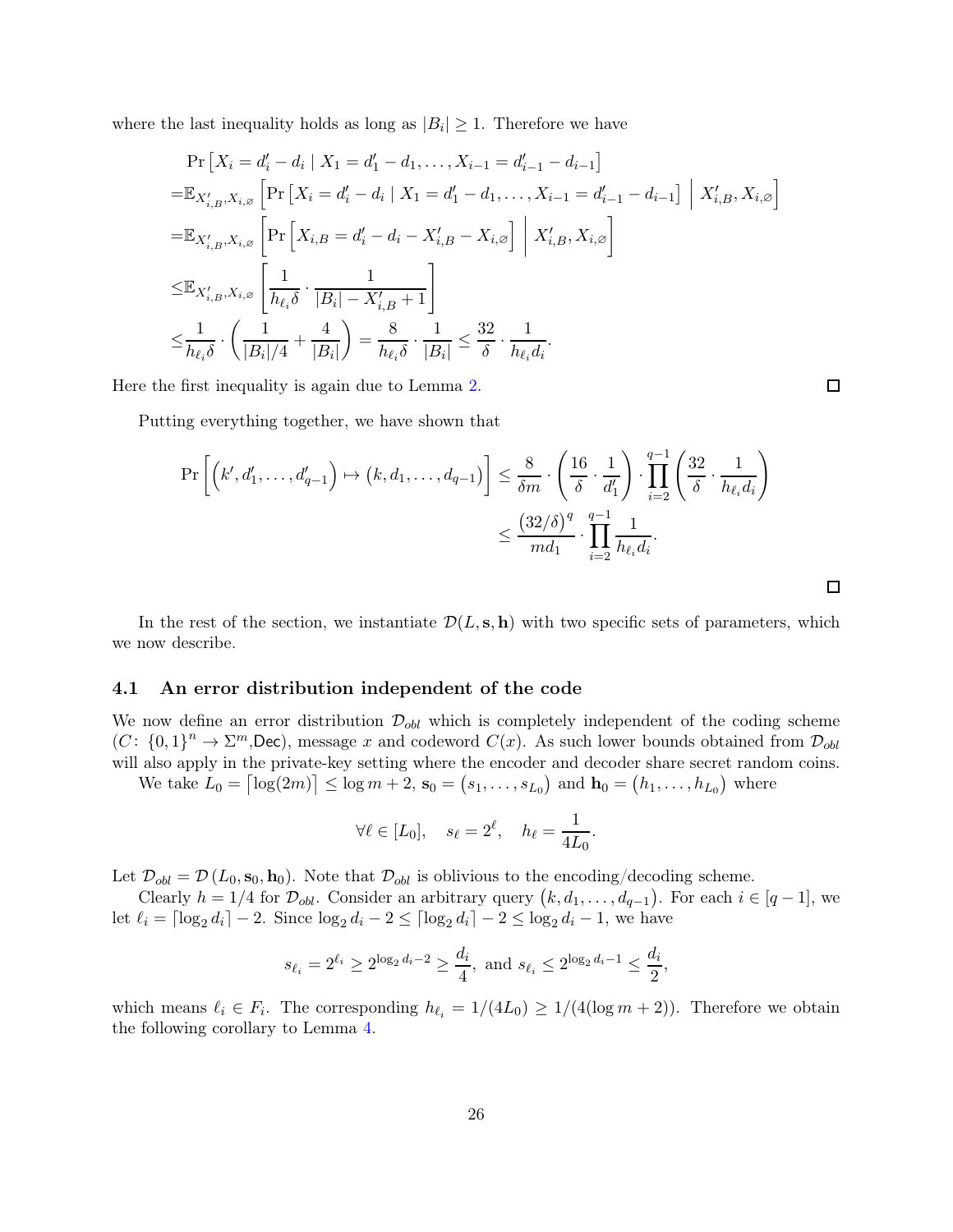<span id="page-27-0"></span> $\textbf{Corollary 4. } \textit{Let} \left( k', d'_1, \ldots, d'_{q-1} \right)$  $\Big)$  be the random tuple which corresponds to the query  $\big(k,d_1,\ldots,d_{q-1}\big)$ under error distribution  $\mathcal{D}_{\text{obl}}$ . Then any support of  $(k', d'_1, \ldots, d'_{q-1})$ has probability at most

$$
\frac{\left(32/\delta\right)^q}{md_1} \cdot \prod_{i=2}^{q-1} \frac{4(\log m + 2)}{d_i}.
$$

#### <span id="page-27-2"></span>4.2 An adversarial error distribution for  $q \geq 3$

We now define a non-oblivious error distribution  $\mathcal{D}_{adv,i}$  which may depend on the decoder Dec. Analyzing  $\mathcal{D}_{adv,i}$  allows us to derive tighter lower bounds on the codeword length m for a Insdel LDC with query complexity  $q$ . However, because the distribution is not oblivious the stronger lower bounds derived from  $\mathcal{D}_{adv,i}$  no longer apply in the private-key setting.

Fix  $i \in [n]$ . Let  $(K, D_1, D_2, \ldots, D_{q-1})$  be the random variable that corresponds to queries of Dec  $(\cdot, m, i)$ . For  $1 \leq \tau \leq \lceil \log(2m) \rceil$ , let  $p_{\tau, i}$  be the probability that  $2^{\tau-1} \leq D_2 < 2^{\tau}$ . Thus,  $p_{\tau, i}$  is the probability that the decoder for the *i*-th bit (Dec( $\cdot$ , m, *i*)) queries a tuple  $(k, d_1, \ldots, d_{q-1})$  such that  $2^{\tau-1} \leq d_2 < 2^{\tau}$ . We have  $\sum_{\tau=1}^{\lfloor \log(2m) \rfloor} p_{\tau,i} = 1$ .

We take  $L = 2L_0$  where  $L_0 = \lceil \log(2m) \rceil$ . The vectors  $\mathbf{s} = (s_1, \ldots, s_L)$  and  $\mathbf{h} = (h_1, \ldots, h_L)$  are defined as follows.

- $\forall 1 \leq \ell \leq L_0$ ,  $s_{\ell} = 2^{\ell}$ , and  $h_{\ell} = 1/(8L_0)$ .
- $\forall 1 \leq \tau \leq L_0$ ,  $s_{L_0+\tau} = 2^{\tau-2}$ , and  $h_{d+L_0} = p_{\tau,i}/8$ .

We define the adversary error distribution depending on  $\text{Dec}(\cdot, m, i)$  as  $\mathcal{D}_{adv,i} := \mathcal{D}(L, \mathbf{s}, \mathbf{h})$ . For this error distribution we also have

$$
h = \sum_{\ell=1}^{L_0} h_{\ell} + \sum_{\tau=1}^{L_0} h_{\tau+L_0} = L_0 \cdot \frac{1}{8L_0} + \frac{1}{8} \cdot \sum_{\tau=1}^{L_0} p_{\tau,i} = \frac{1}{4}.
$$

Let  $(k, d_1, d_2, \ldots, d_{q-1})$  be an arbitrary query in the support of Dec( $\cdot, m, i$ ) and  $1 \leq \tau_0 \leq t$ be the integer such that  $2^{\tau_0-1} \leq d_2 < 2^{\tau_0}$ . We set  $\ell_2 = L_0 + \tau_0$ . Since  $s_{\ell_2} = 2^{\tau_0-2}$ , we have  $d_2/4 \leq s_{\ell_2} \leq d_2/2$ . Thus,  $\ell_2 \in F_2$  with  $h_{\ell_2} = p_{\tau_0,i}/8$ .

For  $3 \le j \le q-1$ , we set  $\ell_j = \lceil \log d_j \rceil - 2 \in F_j$ . Thus,  $h_{\ell_j} = 1/(8L_0) \ge 1/(8(\log m + 2))$  for  $3 \leq j \leq q-1$ . We have the following corollary to Lemma [4.](#page-23-0)

<span id="page-27-1"></span>Corollary 5. Let  $\left(k',d'_1,\ldots,d'_{q-1}\right)$  $\bigg)$  be the random tuple that corresponds to the query  $\big(k,d_1,\ldots,d_{q-1}\big)$ under error distribution  $\mathcal{D}_{adv,i}$ . Let  $\tau_0$  be the integer such that  $2^{\tau_0-1} \leq d_2 < 2^{\tau_0}$ . Then any support  $of (k', d'_1, \ldots, d'_{q-1})$ has probability at most

$$
\frac{(32/\delta)^{q}}{m} \cdot \frac{8^{q-2}(\log m + 2)^{q-3}}{p_{\tau_0,i}} \cdot \prod_{\ell=1}^{q-1} \frac{1}{d_{\ell}}.
$$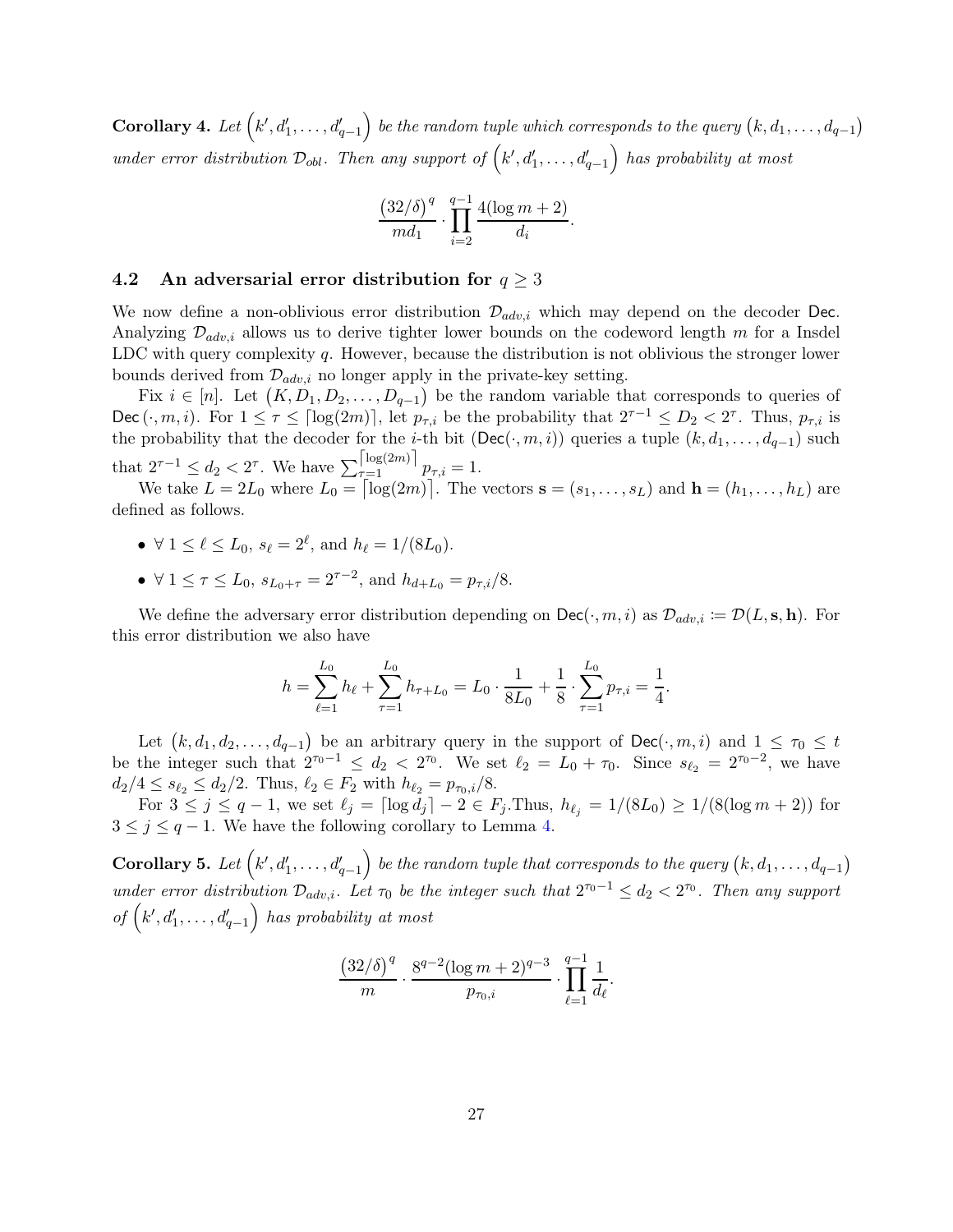### <span id="page-28-0"></span>5 Lower Bounds For Private-key Insdel LDCs

We will prove the second part of Theorem [3](#page-4-2) in this section, since the proof is simpler. The error distribution is going to be  $\mathcal{D}_{obl}$  defined in Section [4.1.](#page-26-0) Because  $\mathcal{D}_{obl}$  is independent of the coding scheme, message and codeword the lower bounds apply in the private-key setting. Of course the lower bounds still apply for general LDCs. However, we can derive tighter lower bounds for general LDCs using a different error distribution which may depend on the local decoder Dec — see Section [6.](#page-30-0)

Let  $c = 4 \ln(q/\varepsilon) \geq 2$  be the constant from Lemma [4.](#page-23-0) For  $j_1, j_2, \ldots, j_{q-1} \in [t]$  where  $t =$  $\log_c(2m)$   $\leq$   $\log m + 2$ , denote

$$
P_{j_1,\dots,j_{q-1}}=[2m]\times[c^{j_1-1},c^{j_1})\times\cdots\times[c^{j_{q-1}-1},c^{j_{q-1}}).
$$

<span id="page-28-1"></span>**Claim 8.** Let  $\gamma = \varepsilon / (256c^2/\delta)^q$ . For any  $i \in [n]$ , there exist  $j_1, \dots, j_{q-1} \in [t]$  such that

$$
\left|P_{j_1,\ldots,j_{q-1}}\cap \text{Good}_i\right|\geq \frac{\gamma \Big|P_{j_1,\ldots,j_{q-1}}\Big|}{(\log m +2)^{q-2}}.
$$

*Proof.* Fix any  $i \in [n]$ . Let  $D \subseteq [2m]$  be a random set of deletions generated by  $\mathcal{D}_{obl}$ . Let  $\mathcal{E}$  be the event that  $|D \cap [m]| \leq \delta m$  and  $|D| \leq m$ . By Proposition [5](#page-23-1) and a union bound,  $\mathcal E$  happens with probability at least  $1 - \exp(-\delta^2 m/8) - \exp(- (1 - \delta)^2 m) \ge 1 - \varepsilon/4$  for large enough n (and thus large enough  $m$ ). Therefore by Lemma [1,](#page-15-0) we have

$$
\Pr\left[\mathsf{Dec}(\cdot, m, i) \text{ hits } \mathsf{Good}_i\right] \ge \Pr\left[\mathsf{Dec}(\cdot, m, i) \text{ hits } \mathsf{Good}_i \mid \mathcal{E}\right] \cdot \Pr\left[\mathcal{E}\right]
$$
\n
$$
\ge \frac{3\varepsilon}{2} \cdot \left(1 - \frac{\varepsilon}{4}\right)
$$
\n
$$
\ge \frac{5\varepsilon}{4}.
$$

Here in the case of  $|D| > m$  we simply assume that  $\mathsf{Dec}(\cdot, m, i)$  never hits  $\mathsf{Good}_i$ . By the first item of Lemma [4](#page-23-0) and a union bound, for at least one query  $(k, d_1, \ldots, d_{q-1})$  we have

$$
\Pr\left[\left(k',d_1',\ldots,d_{q-1}'\right) \in \left([2m] \times [d_1,cd_1) \times \cdots \times [d_{q-1},cd_{q-1})\right) \cap \text{Good}_i\right] \geq \frac{\varepsilon}{4},
$$

where  $(k', d'_1, \ldots, d'_{q-1})$ ) corresponds to  $(k, d_1, \ldots, d_{q-1})$  under  $\mathcal{D}_{obl}$ . By Corollary [4,](#page-27-0) we have that

$$
\left| \left( [2m] \times [d_1, cd_1) \times \cdots \times [d_{q-1}, cd_{q-1}) \right) \cap \text{Good}_i \right| \ge \frac{\varepsilon m d_1 \cdots d_{q-1}}{4 \left( 32/\delta \right)^q \cdot \left( 4 \left( \log m + 2 \right) \right)^{q-2}}
$$

.

Take  $j_1, \dots, j_{q-1} \in [t]$  such that  $c^{j_{\ell}-1} \leq d_{\ell} < c^{j_{\ell}}$  for all  $1 \leq \ell \leq q-1$ . Note that for each  $\ell \leq q-1$ ,  $[d_{\ell}, cd_{\ell}] \subseteq [c^{j_{\ell}-1}, c^{j_{\ell}+1}) = [c^{j_{\ell}-1}, c^{j_{\ell}}) \cup [c^{j_{\ell}}, c^{j_{\ell}+1})$ . This implies

$$
[2m] \times [d_1, cd_1] \times \cdots \times [d_{q-1}, cd_{q-1}] \subseteq \bigcup_{\forall 1 \leq \ell \leq q-1, j'_{\ell} \in \{j_{\ell}, j_{\ell}+1\}} P_{j'_1, \ldots, j'_{q-1}}.
$$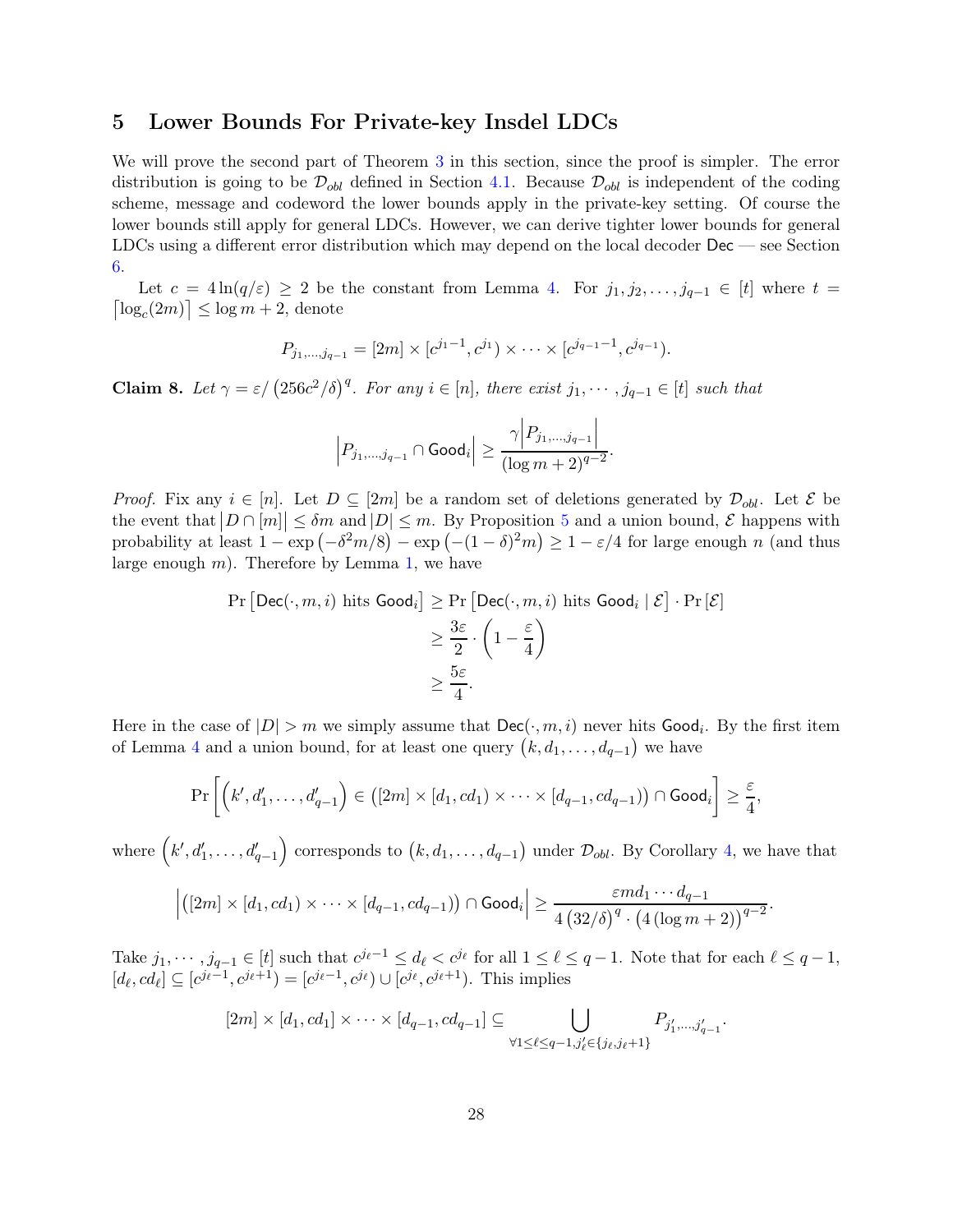Therefore for some  $j'_1, \ldots, j'_{q-1} \in [t]$  we have

$$
\left| P_{j'_1, \dots, j'_{q-1}} \cap \text{Good}_i \right| \ge \frac{1}{2^{q-1}} \cdot \left| \left( [2m] \times [d_1, cd_1] \times \dots \times [d_{q-1}, cd_{q-1}] \right) \cap \text{Good}_i \right|
$$
  
\n
$$
\ge \frac{1}{2^{q-1}} \cdot \frac{ \varepsilon m d_1 \cdots d_{q-1}}{4 (32/\delta)^q \cdot (4 (\log m + 2))^{q-2}}
$$
  
\n
$$
\ge \frac{\varepsilon}{(256c^2/\delta)^q} \cdot \frac{\left| P_{j'_1, \dots, j'_{q-1}} \right|}{(\log m + 2)^{q-2}}
$$
  
\n
$$
= \frac{\gamma \left| P_{j'_1, \dots, j'_{q-1}} \right|}{(\log m + 2)^{q-2}}.
$$

Here the last inequality is because  $\Big|P_{j'_1,...,j'_{q-1}}$  $\vert \leq c^{2q} \cdot 2md_1d_2\cdots d_{q-1}.$ 

For each  $i \in [n]$ , we fix a tuple  $\mathbf{J}_i = (j_1, \ldots, j_{q-1}) \in [t]^{q-1}$  such that

$$
\left|P_{\mathbf{J}_i} \cap \text{Good}_i\right| \ge \frac{\gamma \big|P_{\mathbf{J}_i}\big|}{\left(\log m + 2\right)^{q-2}}.
$$

Such a  $J_i$  exists as guaranteed by Claim [8.](#page-28-1) Given a tuple  $J = (j_1, \ldots, j_{q-1}) \in [t]^{q-1}$ , define

$$
G_{\mathbf{J}}=\left\{i\in\left[n\right]\colon\mathbf{J}=\mathbf{J}_{i}\right\}.
$$

<span id="page-29-0"></span>Claim 9.  $\forall J \in [t]^{q-1}, |G_J| \leq q (\log m + 2)^{q-2} / (\gamma (1 - \mathcal{H}(1/2 + \varepsilon/4)))$ .

*Proof.* By counting the number of pairs  $(Q, i) \in P_J \times G_J$  such that  $Q \in \mathsf{Good}_i$  in two ways, we have

$$
\sum_{Q \in P_{\mathbf{J}}} |H_Q \cap G_{\mathbf{J}}| = \sum_{i \in G_{\mathbf{J}}} |P_{\mathbf{J}} \cap \text{Good}_i|.
$$

On the one hand, by Proposition [3](#page-14-1) we have

$$
\sum_{Q \in P_{\mathbf{J}}} |H_Q \cap G_{\mathbf{J}}| \leq \sum_{Q \in P_{\mathbf{J}}} |H_Q| \leq \frac{q|P_{\mathbf{J}}|}{1 - \mathcal{H}(1/2 + \varepsilon/4)}.
$$

On the other hand, by definition of  $G_J$  we have

$$
\sum_{i \in G_{\mathbf{J}}} |P_{\mathbf{J}} \cap \text{Good}_i| \geq |G_{\mathbf{J}}| \cdot \frac{\gamma |P_{\mathbf{J}}|}{(\log m + 2)^{q-2}}.
$$

Rearranging gives the claim.

Now we are ready to prove the second part of Theorem [3.](#page-4-2) Of course the lower bound also applies in settings where the encoding/decoding scheme do not share secret random coins, but in these settings we can establish an even stronger bound by modifying  $\mathcal{D}_{obl}$  to depend on the specific encoding/decoding scheme.

 $\Box$ 

 $\Box$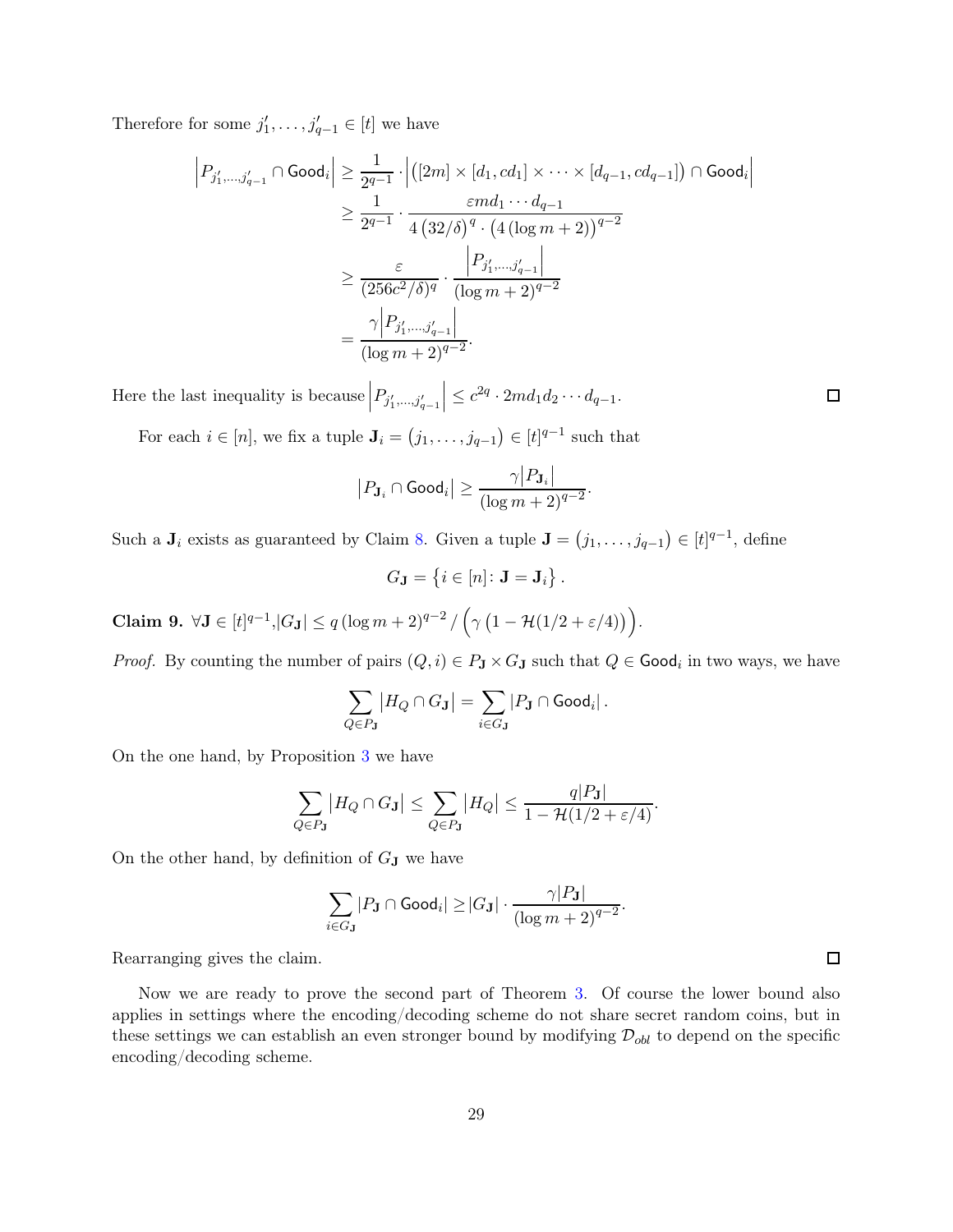**Theorem 3.** For any non-adaptive  $(q, \delta, \varepsilon)$  insdel LDC C:  $\{0, 1\}^n \to \{0, 1\}^m$  with  $q \geq 3$ , we have the following bounds.

• For arbitrary adversarial channels,

$$
m = \begin{cases} \exp(\Omega_{\delta,\varepsilon}(\sqrt{n})) \text{ for } q = 3; \text{ and} \\ \exp\left(\Omega\left(\frac{\delta}{\ln^2(q/\varepsilon)} \cdot (\varepsilon^3 n)^{1/(2q-4)}\right)\right) \text{ for } q \ge 4. \end{cases}
$$

• For the private-key setting,

$$
m = \exp\left(\Omega\left(\frac{\delta}{\ln^2(q/\varepsilon)} \cdot \left(\varepsilon^3 n\right)^{1/(2q-3)}\right)\right).
$$

Proof of the second part. Note that  $\bigcup_{\mathbf{J}\in[t]^{q-1}}G_{\mathbf{J}}=[n]$ . Therefore by Claim [9](#page-29-0) and substituting  $\gamma=$  $(256c^2/\delta)^q$  we have

$$
n \leq \sum_{\mathbf{J} \in [t]^{q-1}} |G_{\mathbf{J}}| \leq t^{q-1} \cdot \frac{q(\log m + 2)^{q-2}}{\gamma(1 - \mathcal{H}(1/2 + \varepsilon/4))} \leq \frac{24}{(\ln 2)^2} \cdot \frac{1}{\varepsilon^3} \cdot \left(\frac{512c^2}{\delta}\right)^q \cdot (\log m + 2)^{2q-3}
$$

where in the last inequality we used Proposition [1,](#page-13-0)  $q \le 2q - 3$  for  $q \ge 3$  and  $q \le 2^q$  for  $q \ge 1$ . Substituting  $c = 4 \ln(q/\varepsilon)$  and taking C to be a large enough constant, we can write

$$
n \le \frac{1}{\varepsilon^3} \cdot \left(\frac{C}{\delta} \cdot \ln^2\left(\frac{q}{\varepsilon}\right) \cdot \log m\right)^{2q-3}.
$$

Solving for m gives

$$
m \geq \exp\left(\Omega\left(\frac{\delta}{\ln^2(q/\varepsilon)} \cdot \left(\varepsilon^3 n\right)^{1/(2q-3)}\right)\right).
$$

Finally, we observe that  $\mathcal{D}_{obl}$  is oblivious to the encoding/decoding scheme and the specific codeword.<br>Thus, the lower bound still applies even if the encoder/decoder share secret random coins. Thus, the lower bound still applies even if the encoder/decoder share secret random coins.

### <span id="page-30-0"></span>6 Stronger Lower Bounds For Insdel LDCs

In this section, we prove the first part of Theorem [3.](#page-4-2) We assume the error distribution is  $\mathcal{D}_{adv,i}$ introduced in section [4.2.](#page-27-2) Following the notation from section [4.2](#page-27-2) and section [5,](#page-28-0) let  $p_{\tau,i}$  be the probability that Dec( $\cdot$ ,  $m, i$ ) queries a tuple  $(k, d_1, \ldots, d_{q-1})$  such that  $2^{\tau-1} \leq d_2 < 2^{\tau}$ . We have  $\sum_{\tau=1}^{\lfloor \log(2m) \rfloor} p_{\tau,i} = 1$ . Take  $\eta = (256/\delta)^q$ ,  $c = 4\ln(q/\varepsilon) \ge 2$  and denote  $t = \lceil \log_c(2m) \rceil$ . For  $j_1, j_2, \ldots, j_{q-1} \in [t]$ , denote

$$
P_{j_1,\dots,j_{q-1}}=[2m]\times[c^{j_1-1},c^{j_1})\times\cdots\times[c^{j_{q-1}-1},c^{j_{q-1}}).
$$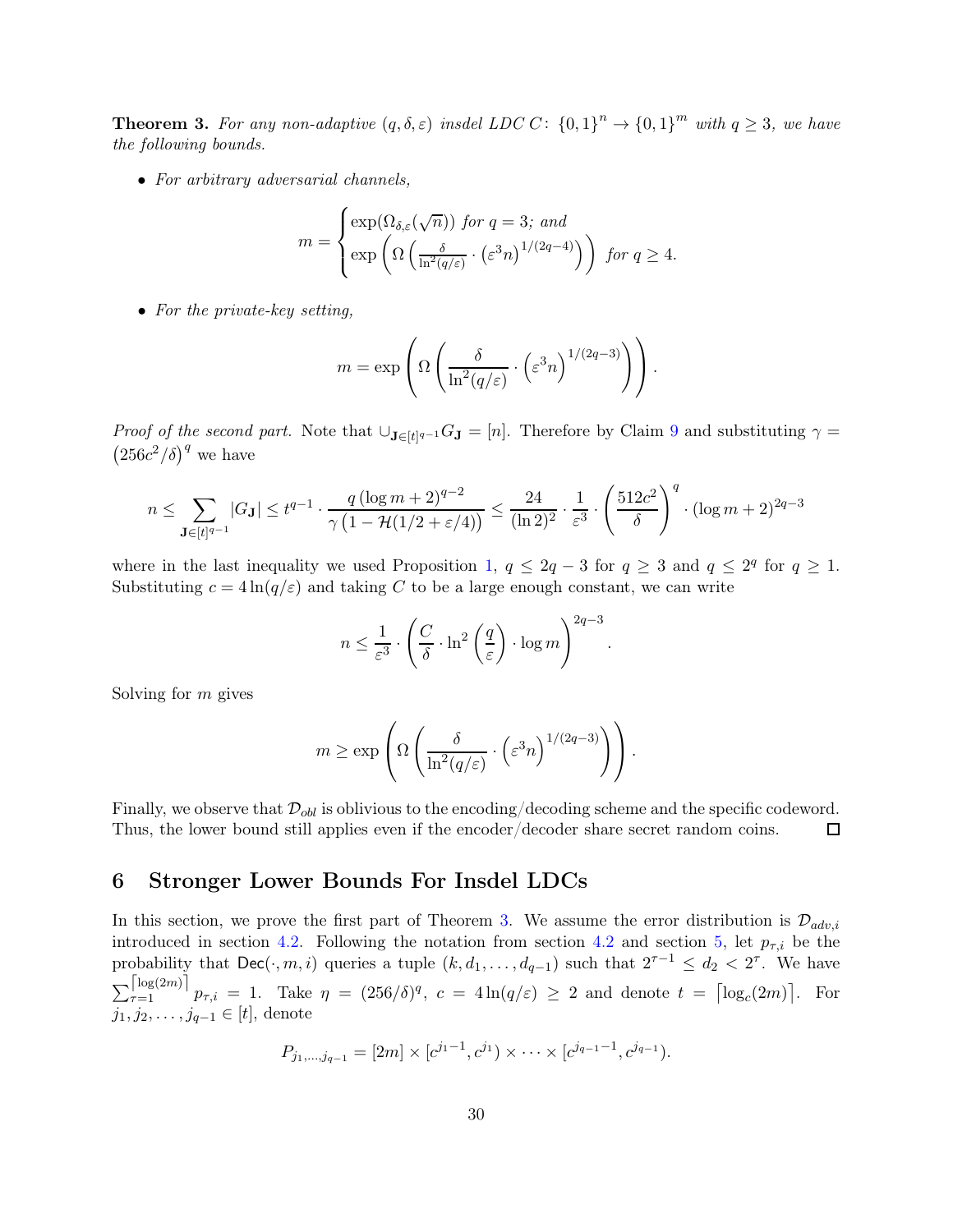Let  $I_{\tau} = \{P_{j_1,...,j_{q-1}} : 2^{\tau-1} \le c^{j_2} \le c^2 2^{\tau}\}\$ be a set of subcubes. We define

$$
\beta_{\tau,i} = \max_{P_{\mathbf{J}} \in I_{\tau}} \frac{|P_{\mathbf{J}} \cap \textsf{Good}_i|}{|P_{\mathbf{J}}|}
$$

.

Thus,  $\beta_{\tau,i}$  is the maximum fraction of good points in any subcube  $P_{\bf J}$  in the set  $I_{\tau}$ .

<span id="page-31-0"></span>Claim 10. For any  $i \in [n]$ , we have

$$
\sum_{\tau=1}^t \beta_{\tau,i} \ge \frac{\varepsilon}{8\eta(2c^2)^{q-1}(\log m+2)^{q-3}}.
$$

*Proof.* We fix  $i \in [n]$ . Let  $Q = (k, d_1, \ldots, d_{q-1})$  be an arbitrary query in the support of  $\text{Dec}(\cdot, m, i)$ , and let  $Q' = (k', d'_1, \ldots, d'_{q-1})$  be the random tuple corresponding to  $(k, d_1, \ldots, d_{q-1})$  under error distribution  $\mathcal{D}_{adv,i}$ .

For  $1 \leq \ell \leq q-1$ , we let  $j'_\ell$  be the integer such that  $c^{j'_\ell-1} \leq d_\ell < c^{j'_\ell}$ . We have  $[d_\ell, cd_\ell] \subseteq$  $[c^{j'_{\ell}-1}, c^{j'_{\ell}}] \cup [c^{j'_{\ell}}, c^{j'_{\ell}+1})$ . Let  $U_Q$  be a set of  $2^{q-1}$  tuples  $(j_1, \ldots, j_{q-1})$  such that  $j_{\ell} \in \{j'_{\ell}, j'_{\ell}+1\}$  for all  $\ell \in [q-1]$  (if  $j'_{\ell} = t$ , fix  $j_{\ell} = j'_{\ell}$ ). By Lemma [4,](#page-23-0) with probability at least  $1 - \varepsilon$ , we have

$$
(k',d'_1,\ldots,d'_{q-1})\in \bigcup_{\mathbf{J}\in U} P_{\mathbf{J}}.
$$

Denote this event by  $\mathcal{E}$ . We now give an upper bound of the probability that  $Q'$  hits  $\mathsf{Good}_i$  in terms of the  $\beta_{\tau,i}$ 's. Let  $1 \leq \tau_Q \leq \lceil \log(2m) \rceil$  be the integer such that  $2^{\tau_Q-1} \leq d_2 < 2^{\tau_Q}$ . Notice that  $2^{\tau_Q-1} \leq d_2 < c^{j'_2} < c^{j'_2+1}$  and  $c^{j'_2+1} \leq c^2 d_2 < c^2 2^{\tau_Q}$ . We have  $2^{\tau_Q-1} \leq c^{j'_2} < c^{j'_1+1} \leq c^2 2^{\tau_Q}$ . Thus for any  $\mathbf{J} \in U_Q$ , we have  $P_{\mathbf{J}} \in I_{\tau_Q}$ . By our definition of  $\beta_{\tau_Q,i}$ , we have

$$
\beta_{\tau_Q,i} \geq \frac{|P_{\mathbf{J}} \cap \textsf{Good}_i|}{|P_{\mathbf{J}}|}.
$$

By Corollary [5,](#page-27-1) any support of  $(k', d'_1, \dots, d'_{q-1})$  has probability at most

$$
\frac{\eta(\log m+2)^{q-3}}{m d_1 \dots d_{q-1} p_{\tau_Q,i}}
$$

for  $\eta = (256/\delta)^q$ .

The size of any subcube  $P_{j_1,...,j_{q-1}}$  is bounded by  $2mc^{j_1} \cdots c^{j_{q-1}}$ . Since for  $\mathbf{J} \in U_Q$  we have  $c^{j_{\ell}} \leq c^{j_{\ell}^{\prime}+1} \leq c^2 d_{\ell}$  for any  $1 \leq \ell \leq q-1$ , we have  $|P_{\mathbf{J}}| \leq (c^2)^{q-1} \cdot 2md_1 \cdots d_{q-1}$ . Thus the probability that  $(k', d'_1, \ldots, d'_{q-1})$  hits  $\textsf{Good}_i$  can be bounded by

$$
\begin{aligned} &\Pr\left[(k',d_1',\ldots,d_{q-1}') \text{ hits } \textsf{Good}_i\right] \\ &\leq \Pr\left[\overline{\mathcal{E}}\right] + \Pr\left[(k',d_1',\ldots,d_{q-1}') \in \textsf{Good}_i \cap \bigcup_{\mathbf{J} \in U_Q} P_{\mathbf{J}}\right] \\ &\leq \varepsilon + \frac{\eta(\log m + 2)^{q-3}}{md_1 \cdots d_{q-1} p_{\tau_Q,i}} \cdot \beta_{\tau_Q,i} \cdot \sum_{\mathbf{J} \in U_Q} |P_{\mathbf{J}}| \\ &\leq \varepsilon + 2 \beta_{\tau_Q,i} \cdot \frac{(2c^2)^{q-1} \eta(\log m + 2)^{q-3}}{p_{\tau_Q,i}}. \end{aligned}
$$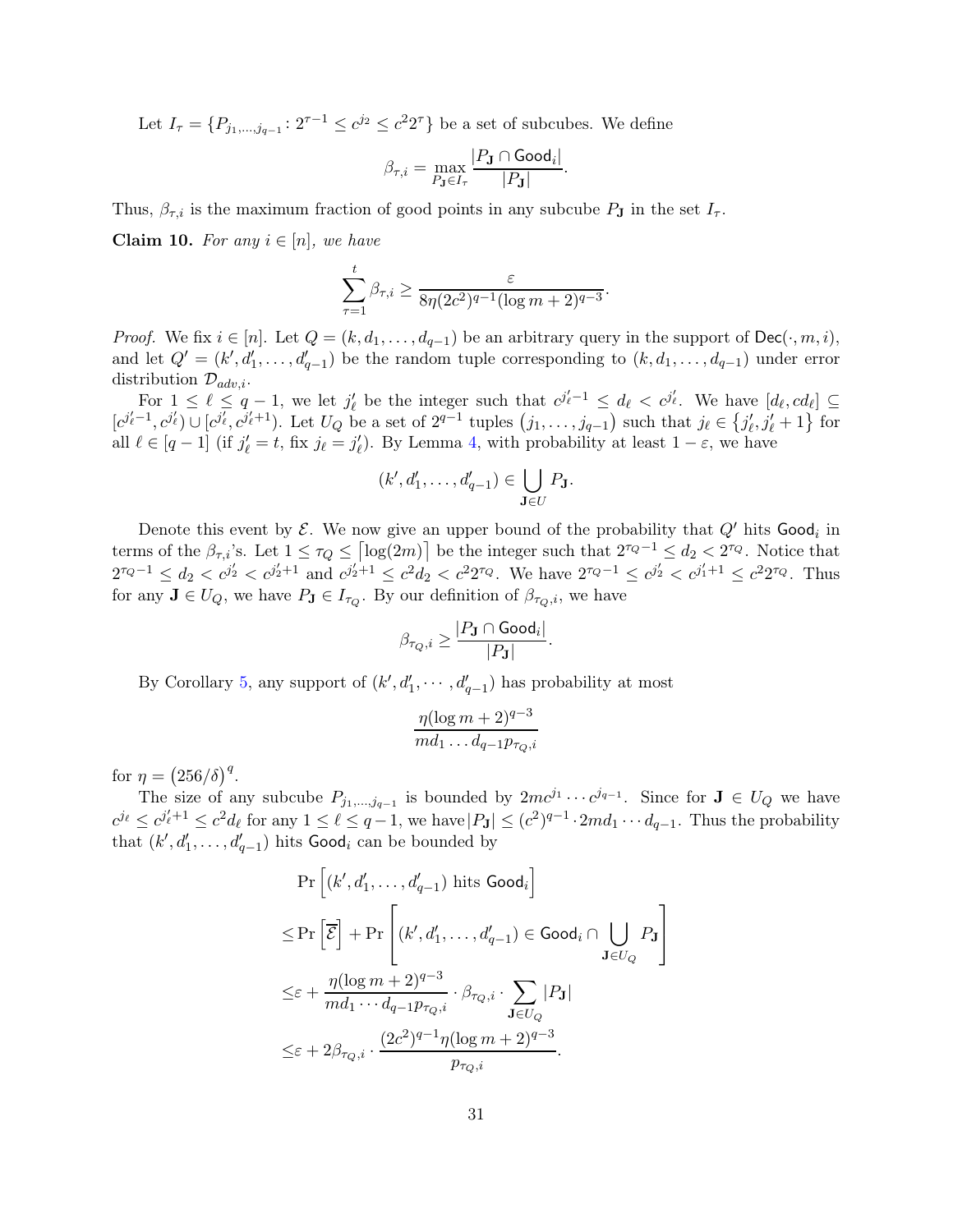Denote by  $\mu_i(\cdot)$  the probability distribution of the queries of  $\text{Dec}(\cdot, m, i)$ . For the probability that  $\mathsf{Dec}(\cdot,m,i)$  hits  $\mathsf{Good}_i$ , we have

$$
\Pr\left[\text{Dec}(\cdot, m, i) \text{ hits } \text{Good}_i\right]
$$
\n
$$
= \sum_{Q \in \binom{[2m]}{q}} \mu_i(Q) \cdot \Pr\left[\text{Dec}(\cdot, m, i) \text{ hits } \text{Good}_i \mid \text{Dec}(\cdot, m, i) \text{ queries } Q\right]
$$
\n
$$
\leq \sum_{Q \in \binom{[2m]}{q}} \mu_i(Q) \cdot \left(\varepsilon + 2\beta_{\tau_Q, i} \cdot \frac{(2c^2)^{q-1} \eta(\log m + 2)^{q-3}}{p_{\tau_Q, i}}\right)
$$
\n
$$
= \sum_{Q \in \binom{[2m]}{q}} \mu_i(Q)\varepsilon + \sum_{Q \in \binom{[2m]}{q}} \mu_i(Q) \cdot 2\beta_{\tau_Q, i} \cdot \frac{(2c^2)^{q-1} \eta(\log m + 2)^{q-3}}{p_{\tau_Q, i}}
$$
\n
$$
= \varepsilon + (2c^2)^{q-1} \eta(\log m + 2)^{q-3} \cdot \sum_{\tau=1}^{\lceil \log(2m) \rceil} 2\beta_{\tau, i} \cdot \frac{1}{p_{\tau, i}} \cdot \sum_{Q \colon \tau_Q = \tau} \mu_i(Q)
$$
\n
$$
\leq \varepsilon + 2(2c^2)^{q-1} \eta(\log m + 2)^{q-3} \sum_{\tau=1}^{\lceil \log(2m) \rceil} \beta_{\tau, i}.
$$

The last equality is due to the fact that for any  $1 \leq \tau \leq \lceil \log(2m) \rceil$ ,

$$
p_{\tau,i} = \sum_{Q \colon \tau_Q = \tau} \mu_i(Q).
$$

Similar to the argument used in the proof of Claim [8,](#page-28-1) by Proposition [5](#page-23-1) and Lemma [1,](#page-15-0) for large enough n (and thus m) the probability that  $\mathsf{Dec}(\cdot, m, i)$  hits  $\mathsf{Good}_i$  is at least  $3\varepsilon/2 - \varepsilon/4 = 5\varepsilon/4$ . Thus

$$
2(2c^2)^{q-1}\eta(\log m+2)^{q-3}\sum_{\tau=1}^{\lfloor \log(2m) \rfloor} \beta_{\tau,i} \ge \varepsilon/4.
$$

 $\Box$ 

<span id="page-32-0"></span>Claim 11.  $\sum_{i=1}^{n} \sum_{\tau=1}^{\lfloor \log(2m) \rfloor} \beta_{\tau,i} \leq 3q \log c \cdot t^{q-1}/\left(1 - \mathcal{H}(1/2 + \varepsilon/4)\right)$ .

*Proof.* By Proposition [3,](#page-14-1) for any tuple  $Q \in \binom{[m]}{k}$ *Proof.* By Proposition 3, for any tuple  $Q \in \binom{[m]}{k}$ , Q is in  $\text{Good}_i$  for at most  $\frac{q}{1-\mathcal{H}(1/2+\varepsilon/4)}$  different *i*'s. Thus for any subcube  $P_J$ , we have

$$
\sum_{i=1}^n \lvert P \mathbf{J} \cap \mathsf{Good}_i \rvert \leq \frac{q}{1 - \mathcal{H}(1/2 + \varepsilon/4)} \lvert P \mathbf{J} \rvert \,.
$$

Meanwhile, by the definition of  $\beta_{\tau,i}$ , we have

$$
\beta_{\tau,i} = \max_{P_{\mathbf{J}} \in I_{\tau}} \frac{|P_{\mathbf{J}} \cap \text{Good}_i|}{|P_{\mathbf{J}}|} \leq \sum_{P_{\mathbf{J}} \in I_{\tau}} \frac{|P_{\mathbf{J}} \cap \text{Good}_i|}{|P_{\mathbf{J}}|}.
$$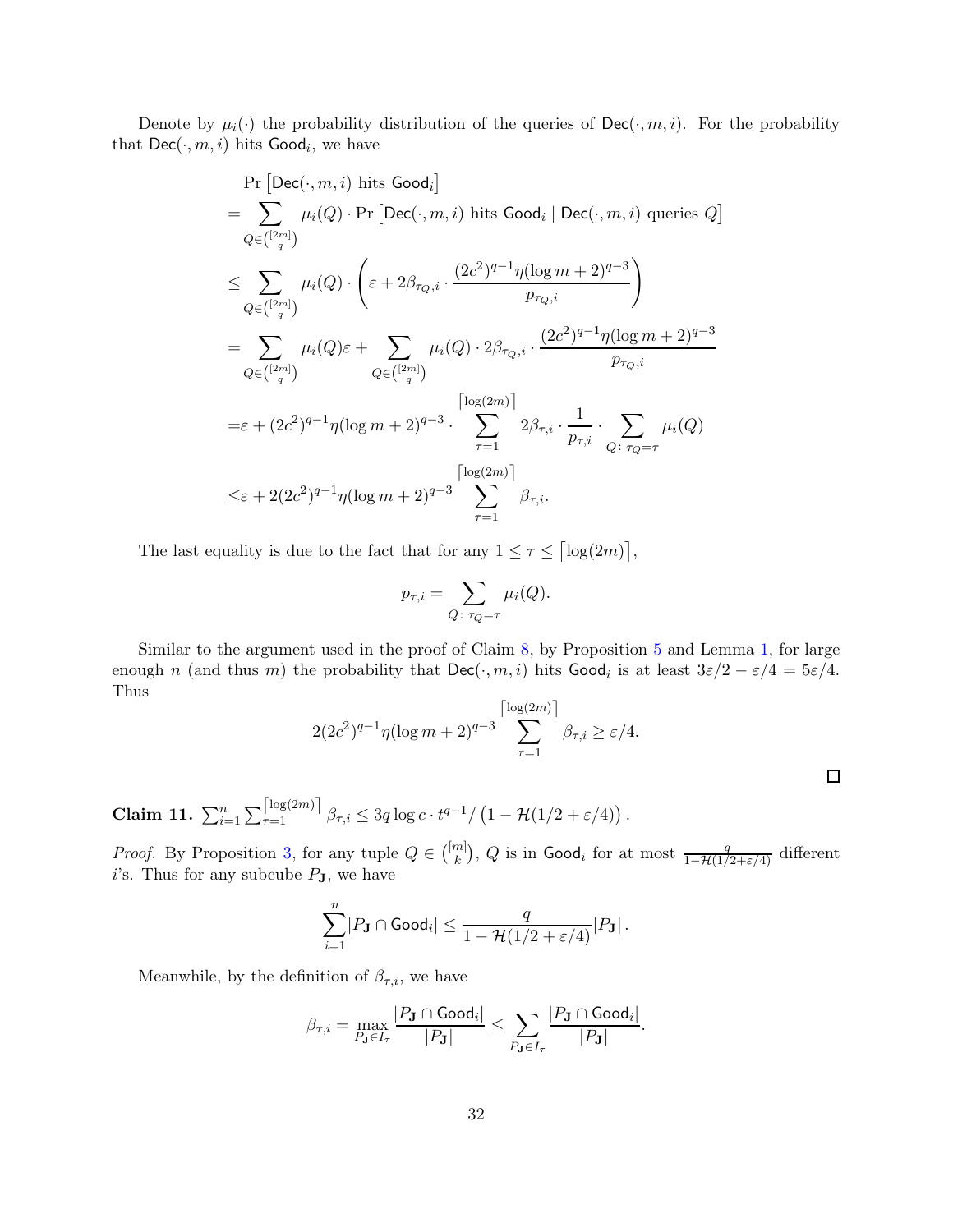Combining the above two inequalities, we have

$$
\sum_{i=1}^n \beta_{\tau,i} \leq \sum_{i=1}^n \sum_{P_{\mathbf{J}} \in I_{\tau}} \frac{|P_{\mathbf{J}} \cap \text{Good}_i|}{|P_{\mathbf{J}}|} \leq \frac{q}{1 - \mathcal{H}(1/2 + \varepsilon/4)} |I_{\tau}| \,.
$$

By the definition of  $I_{\tau}$ , each subcube  $P_{\bf J}$  belongs to at most  $\left[\log 2c^2\right] \leq 3\log c$  consecutive  $I_{\tau}$ 's. Notice that the total number of subcubes is bounded by  $t^{q-1}$ . By counting the number of subcubes, we have

$$
\sum_{\tau=1}^{\lfloor \log(2m) \rfloor} |I_{\tau}| \le 3 \log c \cdot t^{q-1}.
$$

Thus,

$$
\sum_{i=1}^n \sum_{\tau=1}^{\lfloor \log(2m) \rfloor} \beta_{\tau,i} \leq \frac{q}{1 - \mathcal{H}(1/2 + \varepsilon/4)} \cdot \sum_{\tau=1}^t |I_{\tau}| \leq \frac{q \cdot 3 \log c \cdot t^{q-1}}{1 - \mathcal{H}(1/2 + \varepsilon/4)}.
$$

 $\Box$ 

Now we are ready to prove the first part of Theorem [3.](#page-4-2)

**Theorem 3.** For any non-adaptive  $(q, \delta, \varepsilon)$  insdel LDC C:  $\{0, 1\}^n \to \{0, 1\}^m$  with  $q \geq 3$ , we have the following bounds.

• For arbitrary adversarial channels,

$$
m = \begin{cases} \exp(\Omega_{\delta,\varepsilon}(\sqrt{n})) \text{ for } q = 3; \text{ and} \\ \exp\left(\Omega\left(\frac{\delta}{\ln^2(q/\varepsilon)} \cdot (\varepsilon^3 n)^{1/(2q-4)}\right)\right) \text{ for } q \ge 4. \end{cases}
$$

• For the private-key setting,

$$
m = \exp\left(\Omega\left(\frac{\delta}{\ln^2(q/\varepsilon)} \cdot \left(\varepsilon^3 n\right)^{1/(2q-3)}\right)\right).
$$

Proof of the first part. By Claim [10,](#page-31-0) we have

$$
\sum_{i=1}^n \sum_{\tau=1}^{\lfloor \log(2m) \rfloor} \beta_{\tau,i} \ge \frac{n\varepsilon}{8\eta(2c^2)^{q-1}(\log m + 2)^{q-3}}.
$$

Combined with Claim [11,](#page-32-0) we have

$$
\frac{n\varepsilon}{8\eta(2c^2)^{q-1}(\log m+2)^{q-3}} \le \frac{q \cdot 3\log c \cdot t^{q-1}}{1 - \mathcal{H}(1/2 + \varepsilon/4)}.
$$

Plugging in  $\eta = (256/\delta)^q$  and  $c = 4\ln(q/\varepsilon)$ , and noticing that  $t \le \log m + 2$ ,  $q \le 2^q$ ,  $3\log c \le c^2$ , for some large enough constant  $C$  we have

$$
n \le \frac{1}{\varepsilon (1 - \mathcal{H}(1/2 + \varepsilon/4))} \cdot \left(\frac{C \ln^2(q/\varepsilon)}{\delta}\right)^q (\log m + 2)^{2q-4}.
$$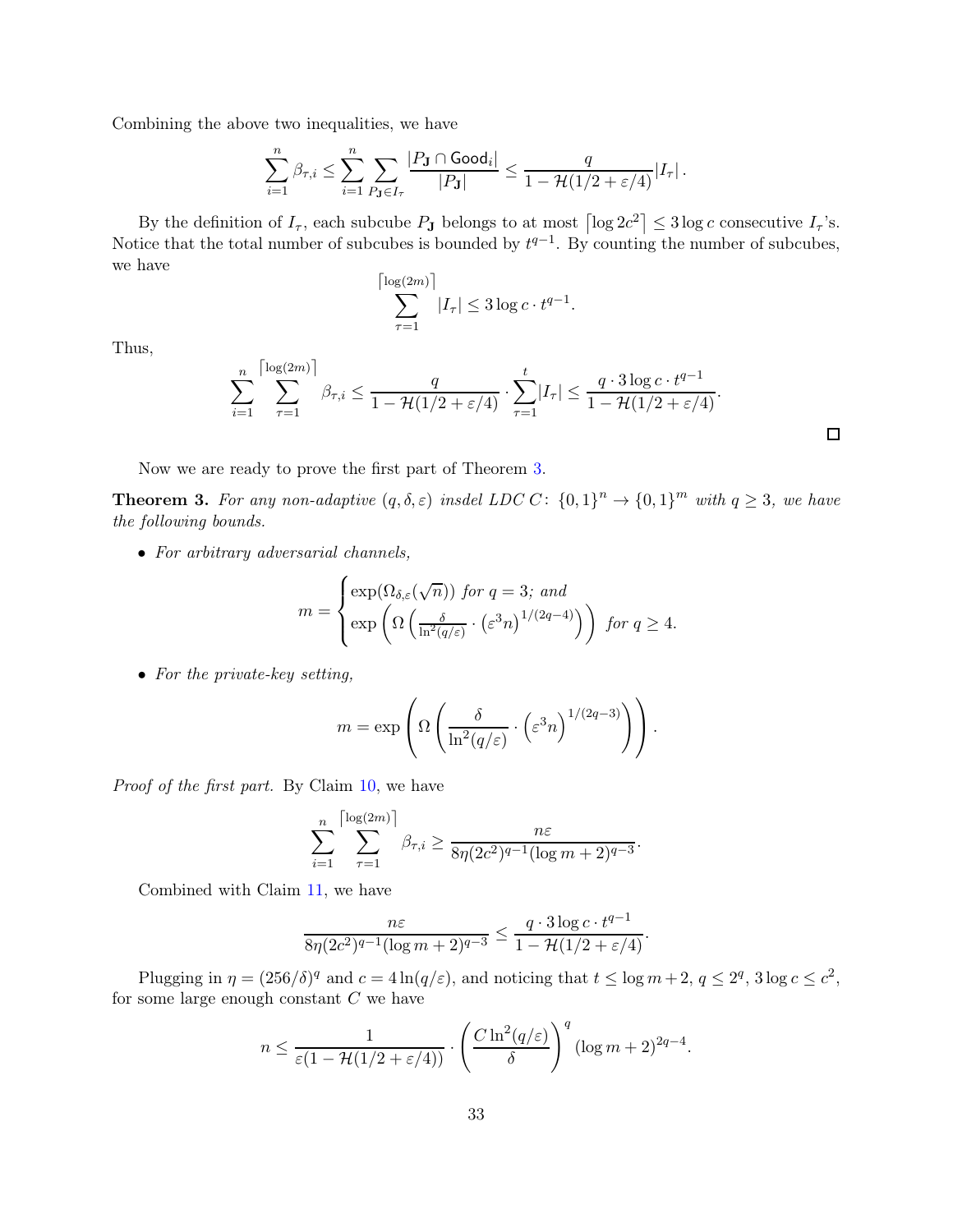By Proposition [1,](#page-13-0) we have  $1 - \mathcal{H}(1/2 + \varepsilon/4) = \Omega(\varepsilon^2)$ . We can rewrite the above inequality as

$$
m = \exp\left(\Omega\left(\left(\frac{\delta}{\ln^2(q/\varepsilon)}\right)^{\frac{q}{2q-4}} \cdot \left(\varepsilon^3 n\right)^{\frac{1}{2q-4}}\right)\right).
$$

Thus, for  $q = 3$ , we have  $m = \exp(\Omega_{\delta,\varepsilon}(\sqrt{n}))$ . For  $q \ge 4$ , we have  $\frac{q}{2q-4} \le 1$  and  $\left(\frac{\delta}{\ln^2(q/\varepsilon)}\right)$  $\Big)^{\frac{q}{2q-4}} =$  $\Omega\left(\frac{\delta}{\ln^2(q/\varepsilon)}\right)$ . We can write

$$
m = \exp\left(\Omega\left(\frac{\delta}{\ln^2(q/\varepsilon)} \cdot \left(\varepsilon^3 n\right)^{\frac{1}{2q-4}}\right)\right).
$$

 $\Box$ 

# References

- <span id="page-34-1"></span>[ALRW17] Alexandr Andoni, Thijs Laarhoven, Ilya P. Razenshteyn, and Erik Waingarten. Optimal hashing-based time-space trade-offs for approximate near neighbors. In SODA, pages 47–66, 2017.
- <span id="page-34-6"></span>[BB21] Alexander R Block and Jeremiah Blocki. Private and resource-bounded locally decodable codes for insertions and deletions. In IEEE International Symposium on Information Theory, ISIT, page (to appear), 2021.
- <span id="page-34-5"></span>[BBG+20] Alexander R. Block, Jeremiah Blocki, Elena Grigorescu, Shubhang Kulkarni, and Minshen Zhu. Locally decodable/correctable codes for insertions and deletions. In FSTTCS, volume 182 of LIPIcs, pages 16:1–16:17, 2020.
- <span id="page-34-4"></span>[BCG20] Arnab Bhattacharyya, L. Sunil Chandran, and Suprovat Ghoshal. Combinatorial lower bounds for 3-query ldcs. In ITCS, volume 151 of LIPIcs, pages 85:1–85:8. Schloss Dagstuhl - Leibniz-Zentrum für Informatik, 2020.
- <span id="page-34-2"></span>[BDSS16] Arnab Bhattacharyya, Zeev Dvir, Shubhangi Saraf, and Amir Shpilka. Tight lower bounds for linear 2-query lccs over finite fields. Comb., 36(1):1–36, 2016.
- <span id="page-34-0"></span>[BFLS91] László Babai, Lance Fortnow, Leonid A. Levin, and Mario Szegedy. Checking computations in polylogarithmic time. In STOC, pages 21–31, 1991.
- <span id="page-34-3"></span>[BG17] Arnab Bhattacharyya and Sivakanth Gopi. Lower bounds for constant query affineinvariant lccs and ltcs. ACM Trans. Comput. Theory, 9(2):7:1–7:17, 2017.
- <span id="page-34-7"></span>[BGGZ19] Jeremiah Blocki, Venkata Gandikota, Elena Grigorescu, and Samson Zhou. Relaxed locally correctable codes in computationally bounded channels. In *ISIT*, pages 2414– 2418. IEEE, 2019.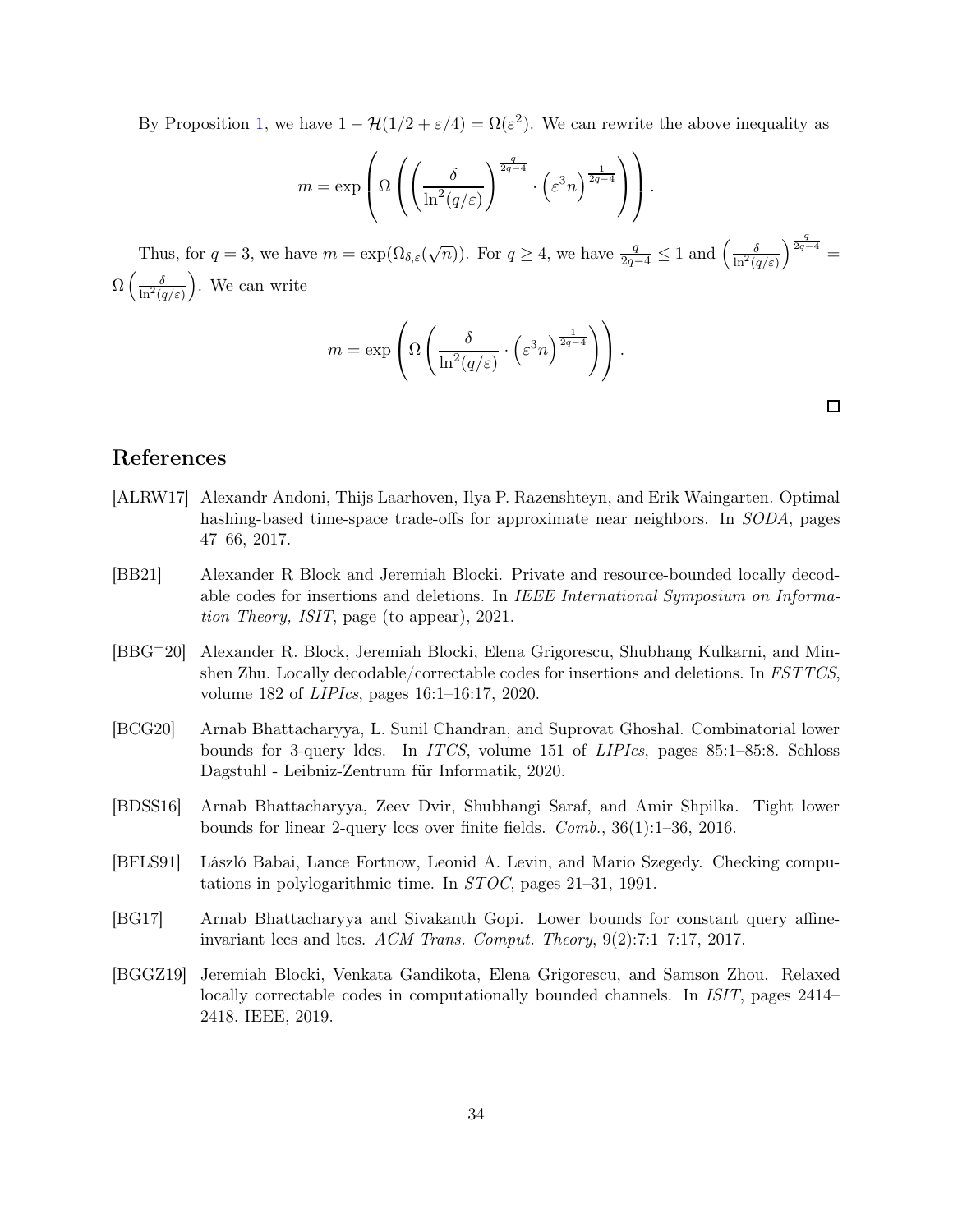- <span id="page-35-12"></span>[BGH+06] Eli Ben-Sasson, Oded Goldreich, Prahladh Harsha, Madhu Sudan, and Salil P. Vadhan. Robust pcps of proximity, shorter pcps, and applications to coding. SIAM J. Comput., 36(4):889–974, 2006. A preliminary version appeared in the Proceedings of the 36th Annual ACM Symposium on Theory of Computing (STOC).
- <span id="page-35-0"></span>[BGT16] Arnab Bhattacharyya, Sivakanth Gopi, and Avishay Tal. Lower bounds for 2-query lccs over large alphabet. arXiv preprint arXiv:1611.06980, 2016.
- <span id="page-35-6"></span>[BGZ18] Joshua Brakensiek, Venkatesan Guruswami, and Samuel Zbarsky. Efficient lowredundancy codes for correcting multiple deletions. IEEE Trans. Inf. Theory, 64(5):3403–3410, 2018.
- <span id="page-35-2"></span>[BK95] Manuel Blum and Sampath Kannan. Designing programs that check their work. J. ACM, 42(1):269–291, 1995.
- <span id="page-35-13"></span>[BKZ20] Jeremiah Blocki, Shubhang Kulkarni, and Samson Zhou. On Locally Decodable Codes in Resource Bounded Channels. 163:16:1–16:23, 2020.
- <span id="page-35-1"></span>[BLR93] Manuel Blum, Michael Luby, and Ronitt Rubinfeld. Self-testing/correcting with applications to numerical problems. J. Comput. Syst. Sci., 47(3):549–595, 1993.
- <span id="page-35-5"></span>[BRdW08] Avraham Ben-Aroya, Oded Regev, and Ronald de Wolf. A hypercontractive inequality for matrix-valued functions with applications to quantum computing and ldcs. In FOCS, pages 477–486. IEEE Computer Society, 2008.
- <span id="page-35-4"></span>[CGdW13] Victor Chen, Elena Grigorescu, and Ronald de Wolf. Error-correcting data structures. SIAM J. Comput., 42(1):84–111, 2013.
- <span id="page-35-10"></span>[CGHL21] Kuan Cheng, Venkatesan Guruswami, Bernhard Haeupler, and Xin Li. Efficient linear and affine codes for correcting insertions/deletions. In SODA, pages 1–20. SIAM, 2021.
- <span id="page-35-8"></span>[CHL+19] Kuan Cheng, Bernhard Haeupler, Xin Li, Amirbehshad Shahrasbi, and Ke Wu. Synchronization strings: Highly efficient deterministic constructions over small alphabets. In Timothy M. Chan, editor, *Proceedings of the Thirtieth Annual ACM-SIAM Sympo*sium on Discrete Algorithms, pages 2185–2204. SIAM, 2019.
- <span id="page-35-7"></span>[CJLW18] Kuan Cheng, Zhengzhong Jin, Xin Li, and Ke Wu. Deterministic document exchange protocols, and almost optimal binary codes for edit errors. In Mikkel Thorup, editor, FOCS, pages 200–211, 2018.
- <span id="page-35-9"></span>[CJLW19] Kuan Cheng, Zhengzhong Jin, Xin Li, and Ke Wu. Block edit errors with transpositions: Deterministic document exchange protocols and almost optimal binary codes. In ICALP, volume 132 of LIPIcs, pages 37:1–37:15, 2019.
- <span id="page-35-3"></span>[CKGS98] Benny Chor, Eyal Kushilevitz, Oded Goldreich, and Madhu Sudan. Private information retrieval. J. ACM, 45(6):965–981, 1998.
- <span id="page-35-11"></span>[CL21] Kuan Cheng and Xin Li. Efficient document exchange and error correcting codes with asymmetric information. In SODA, pages 2424–2443. SIAM, 2021.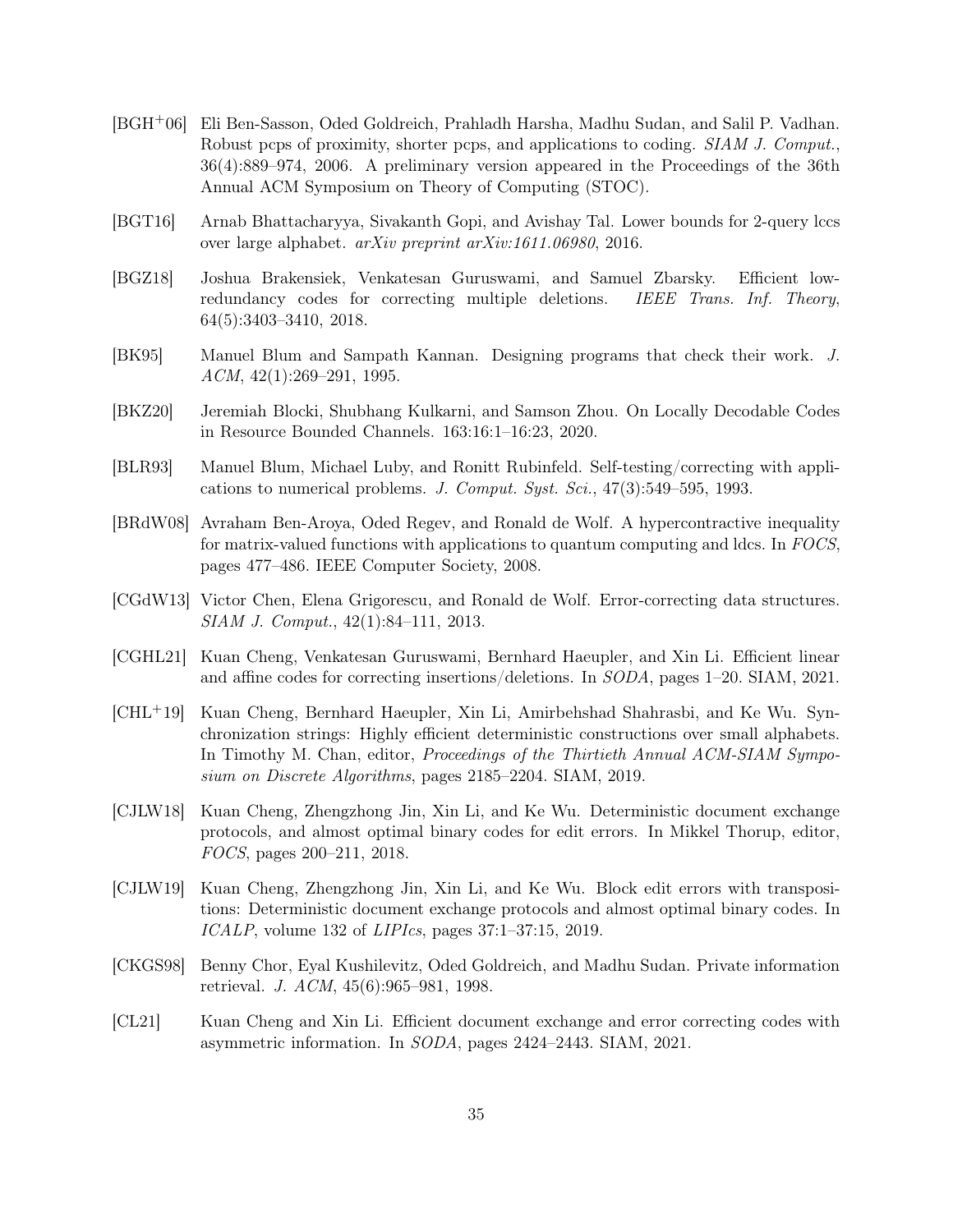- <span id="page-36-9"></span>[CLZ20] Kuan Cheng, Xin Li, and Yu Zheng. Locally decodable codes with randomized encoding. CoRR, abs/2001.03692, 2020.
- <span id="page-36-14"></span>[DGL04] Yan Ding, Parikshit Gopalan, and Richard Lipton. Error correction against computationally bounded adversaries. Manuscript, 2004.
- <span id="page-36-2"></span>[DGY11] Zeev Dvir, Parikshit Gopalan, and Sergey Yekhanin. Matching vector codes. SIAM J. Comput., 40(4):1154–1178, 2011.
- <span id="page-36-10"></span>[DS07] Zeev Dvir and Amir Shpilka. Locally decodable codes with two queries and polynomial identity testing for depth 3 circuits. SIAM J. Comput., 36(5):1404–1434, 2007.
- <span id="page-36-5"></span>[DSW17] Zeev Dvir, Shubhangi Saraf, and Avi Wigderson. Superquadratic lower bound for 3 query locally correctable codes over the reals. Theory Comput., 13(1):1–36, 2017.
- <span id="page-36-15"></span>[Dud78] Richard M Dudley. Central limit theorems for empirical measures. The Annals of Probability, pages 899–929, 1978.
- <span id="page-36-11"></span>[Dvi10] Zeev Dvir. On matrix rigidity and locally self-correctable codes. In Computational Complexity Conference, pages 291–298. IEEE Computer Society, 2010.
- <span id="page-36-3"></span>[Efr12] Klim Efremenko. 3-query locally decodable codes of subexponential length. SIAM J. Comput., 41(6):1694–1703, 2012.
- <span id="page-36-0"></span>[Gas04] William I. Gasarch. A survey on private information retrieval (column: Computational complexity). Bulletin of the EATCS, 82:72–107, 2004.
- <span id="page-36-8"></span>[GHS20] Venkatesan Guruswami, Bernhard Haeupler, and Amirbehshad Shahrasbi. Optimally resilient codes for list-decoding from insertions and deletions. In Konstantin Makarychev, Yury Makarychev, Madhur Tulsiani, Gautam Kamath, and Julia Chuzhoy, editors, STOC, pages 524–537. ACM, 2020.
- <span id="page-36-1"></span>[GKST06] Oded Goldreich, Howard J. Karloff, Leonard J. Schulman, and Luca Trevisan. Lower bounds for linear locally decodable codes and private information retrieval. Comput. Complex., 15(3):263–296, 2006.
- <span id="page-36-6"></span>[GL18] Venkatesan Guruswami and Ray Li. Coding against deletions in oblivious and online models. In Artur Czumaj, editor, Proceedings of the Twenty-Ninth Annual ACM-SIAM Symposium on Discrete Algorithms, pages 625–643. SIAM, 2018.
- <span id="page-36-7"></span>[GL19] Venkatesan Guruswami and Ray Li. Polynomial time decodable codes for the binary deletion channel. IEEE Trans. Inf. Theory, 65(4):2171–2178, 2019.
- <span id="page-36-13"></span>[GL21] Tom Gur and Oded Lachish. On the power of relaxed local decoding algorithms. SIAM J. Comput., 50(2):788–813, 2021.
- <span id="page-36-4"></span>[GM12] Anna Gál and Andrew Mills. Three-query locally decodable codes with higher correctness require exponential length. ACM Trans. Comput. Theory, 3(2):5:1–5:34, 2012.
- <span id="page-36-12"></span>[GRR18] Tom Gur, Govind Ramnarayan, and Ron D. Rothblum. Relaxed locally correctable codes. In ITCS, pages 27:1–27:11, 2018.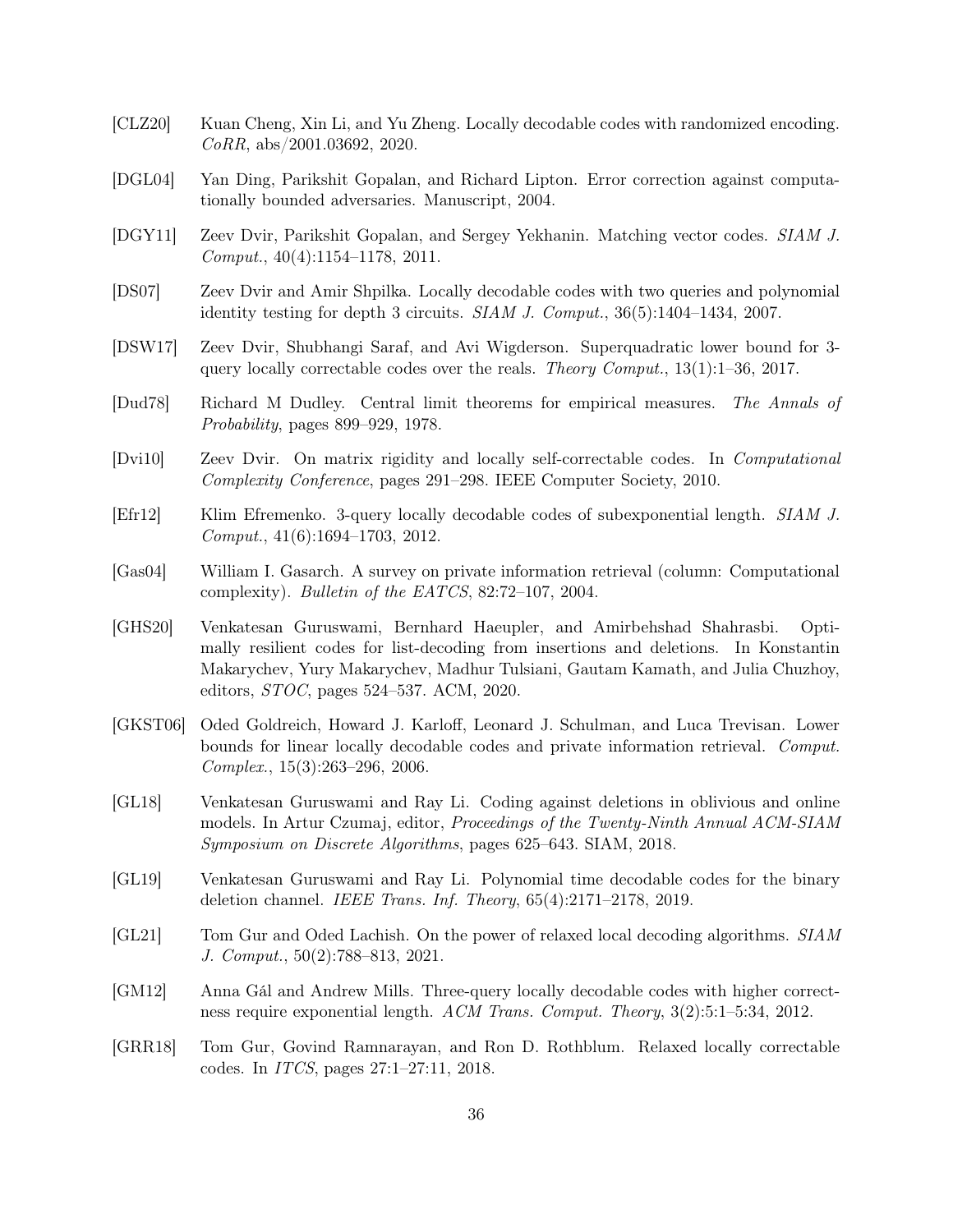- <span id="page-37-10"></span>[GS16] Venkatesan Guruswami and Adam Smith. Optimal rate code constructions for computationally simple channels. J. ACM, 63(4):35:1–35:37, September 2016.
- <span id="page-37-3"></span>[GW17] Venkatesan Guruswami and Carol Wang. Deletion codes in the high-noise and high-rate regimes. IEEE Transactions on Information Theory, 63(4):1961–1970, 2017.
- <span id="page-37-8"></span>[Hae19] Bernhard Haeupler. Optimal document exchange and new codes for insertions and deletions. In David Zuckerman, editor, FOCS 2019, Baltimore, Maryland, USA, November 9-12, 2019, pages 334–347, 2019.
- <span id="page-37-11"></span>[HO08] Brett Hemenway and Rafail Ostrovsky. Public-key locally-decodable codes. In Advances in Cryptology - CRYPTO 2008, 28th Annual International Cryptology Conference, Proceedings, pages 126–143, 2008.
- <span id="page-37-12"></span>[HOSW11] Brett Hemenway, Rafail Ostrovsky, Martin J. Strauss, and Mary Wootters. Public key locally decodable codes with short keys. In 14th International Workshop, APPROX, and 15th International Workshop, RANDOM, Proceedings, pages 605–615, 2011.
- <span id="page-37-13"></span>[HOW15] Brett Hemenway, Rafail Ostrovsky, and Mary Wootters. Local correctability of expander codes. Inf. Comput., 243:178–190, 2015.
- <span id="page-37-7"></span>[HRS19] Bernhard Haeupler, Aviad Rubinstein, and Amirbehshad Shahrasbi. Near-linear time insertion-deletion codes and  $(1+\epsilon)$ -approximating edit distance via indexing. In Moses Charikar and Edith Cohen, editors, STOC, pages 697–708. ACM, 2019.
- <span id="page-37-4"></span>[HS17] Bernhard Haeupler and Amirbehshad Shahrasbi. Synchronization strings: codes for insertions and deletions approaching the singleton bound. In Hamed Hatami, Pierre McKenzie, and Valerie King, editors, STOC, pages 33–46. ACM, 2017.
- <span id="page-37-6"></span>[HS18] Bernhard Haeupler and Amirbehshad Shahrasbi. Synchronization strings: explicit constructions, local decoding, and applications. In Ilias Diakonikolas, David Kempe, and Monika Henzinger, editors, STOC, pages 841–854. ACM, 2018.
- <span id="page-37-9"></span>[HS21] Bernhard Haeupler and Amirbehshad Shahrasbi. Synchronization strings and codes for insertions and deletions – a survey, 2021.
- <span id="page-37-5"></span>[HSS18] Bernhard Haeupler, Amirbehshad Shahrasbi, and Madhu Sudan. Synchronization strings: List decoding for insertions and deletions. In Ioannis Chatzigiannakis, Christos Kaklamanis, Dániel Marx, and Donald Sannella, editors, ICALP, volume 107 of LIPIcs, pages 76:1–76:14, 2018.
- <span id="page-37-0"></span>[KdW04] Iordanis Kerenidis and Ronald de Wolf. Exponential lower bound for 2-query locally decodable codes via a quantum argument. J. Comput. Syst. Sci., 69(3):395–420, 2004.
- <span id="page-37-2"></span>[Kiw05] Expected length of the longest common subsequence for large alphabets. Advances in Mathematics, 197(2):480–498, 2005.
- <span id="page-37-1"></span>[KMRS17] Swastik Kopparty, Or Meir, Noga Ron-Zewi, and Shubhangi Saraf. High-rate locally correctable and locally testable codes with sub-polynomial query complexity. J. ACM, 64(2):11:1–11:42, 2017.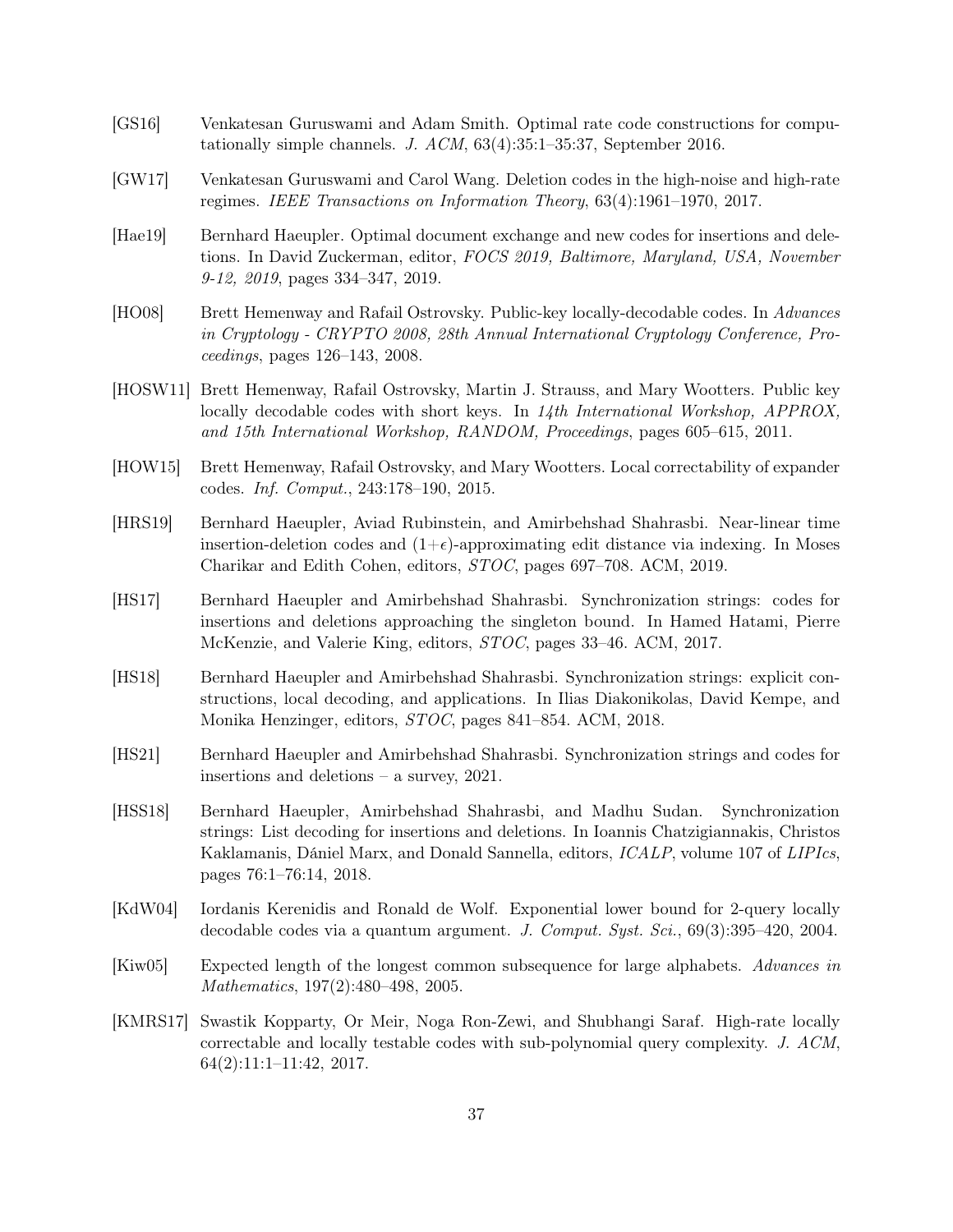- <span id="page-38-4"></span>[KS16] Swastik Kopparty and Shubhangi Saraf. Guest column: Local testing and decoding of high-rate error-correcting codes. SIGACT News, 47(3):46–66, 2016.
- <span id="page-38-5"></span>[KSY14] Swastik Kopparty, Shubhangi Saraf, and Sergey Yekhanin. High-rate codes with sublinear-time decoding. J. ACM, 61(5):28:1–28:20, 2014.
- <span id="page-38-2"></span>[KT00] Jonathan Katz and Luca Trevisan. On the efficiency of local decoding procedures for error-correcting codes. In STOC, pages 80–86, 2000.
- <span id="page-38-1"></span>[KV10] Tali Kaufman and Michael Viderman. Locally testable vs. locally decodable codes. In APPROX-RANDOM, volume 6302 of Lecture Notes in Computer Science, pages 670– 682. Springer, 2010.
- <span id="page-38-0"></span>[Lev66] Vladimir Iosifovich Levenshtein. Binary codes capable of correcting deletions, insertions and reversals. Soviet Physics Doklady, 10(8):707–710, 1966. Doklady Akademii Nauk SSSR, V163 No4 845-848 1965.
- <span id="page-38-3"></span>[LFKN92] Carsten Lund, Lance Fortnow, Howard J. Karloff, and Noam Nisan. Algebraic methods for interactive proof systems. J. ACM, 39(4):859–868, 1992.
- <span id="page-38-6"></span>[Lip94] Richard J. Lipton. A new approach to information theory. In STACS, pages 699–708, 1994.
- <span id="page-38-14"></span>[LT13] Michel Ledoux and Michel Talagrand. Probability in Banach Spaces: isoperimetry and processes. Springer Science & Business Media, 2013.
- <span id="page-38-8"></span>[LTX19] Shu Liu, Ivan Tjuawinata, and Chaoping Xing. On list decoding of insertion and deletion errors. CoRR, abs/1906.09705, 2019.
- <span id="page-38-10"></span>[MBT10] Hugues Mercier, Vijay K. Bhargava, and Vahid Tarokh. A survey of error-correcting codes for channels with symbol synchronization errors. IEEE Communications Surveys and Tutorials, 12, 2010.
- <span id="page-38-11"></span>[Mit08] Michael Mitzenmacher. A survey of results for deletion channels and related synchronization channels. volume 6, pages 1–3, 07 2008.
- <span id="page-38-13"></span>[MPSW05] Silvio Micali, Chris Peikert, Madhu Sudan, and David A. Wilson. Optimal error correction against computationally bounded noise. In Theory of Cryptography, Second Theory of Cryptography Conference, TCC 2005, Cambridge, MA, USA, February 10-12, 2005, Proceedings, pages 1–16, 2005.
- <span id="page-38-12"></span>[OPC15] Rafail Ostrovsky and Anat Paskin-Cherniavsky. Locally decodable codes for edit distance. In Anja Lehmann and Stefan Wolf, editors, Information Theoretic Security, pages 236–249, Cham, 2015. Springer International Publishing.
- <span id="page-38-7"></span>[OPS07] Rafail Ostrovsky, Omkant Pandey, and Amit Sahai. Private locally decodable codes. In ICALP, pages 387–398, 2007.
- <span id="page-38-9"></span>[Slo02] N.J.A. Sloane. On single-deletion-correcting codes. arXiv: Combinatorics, 2002.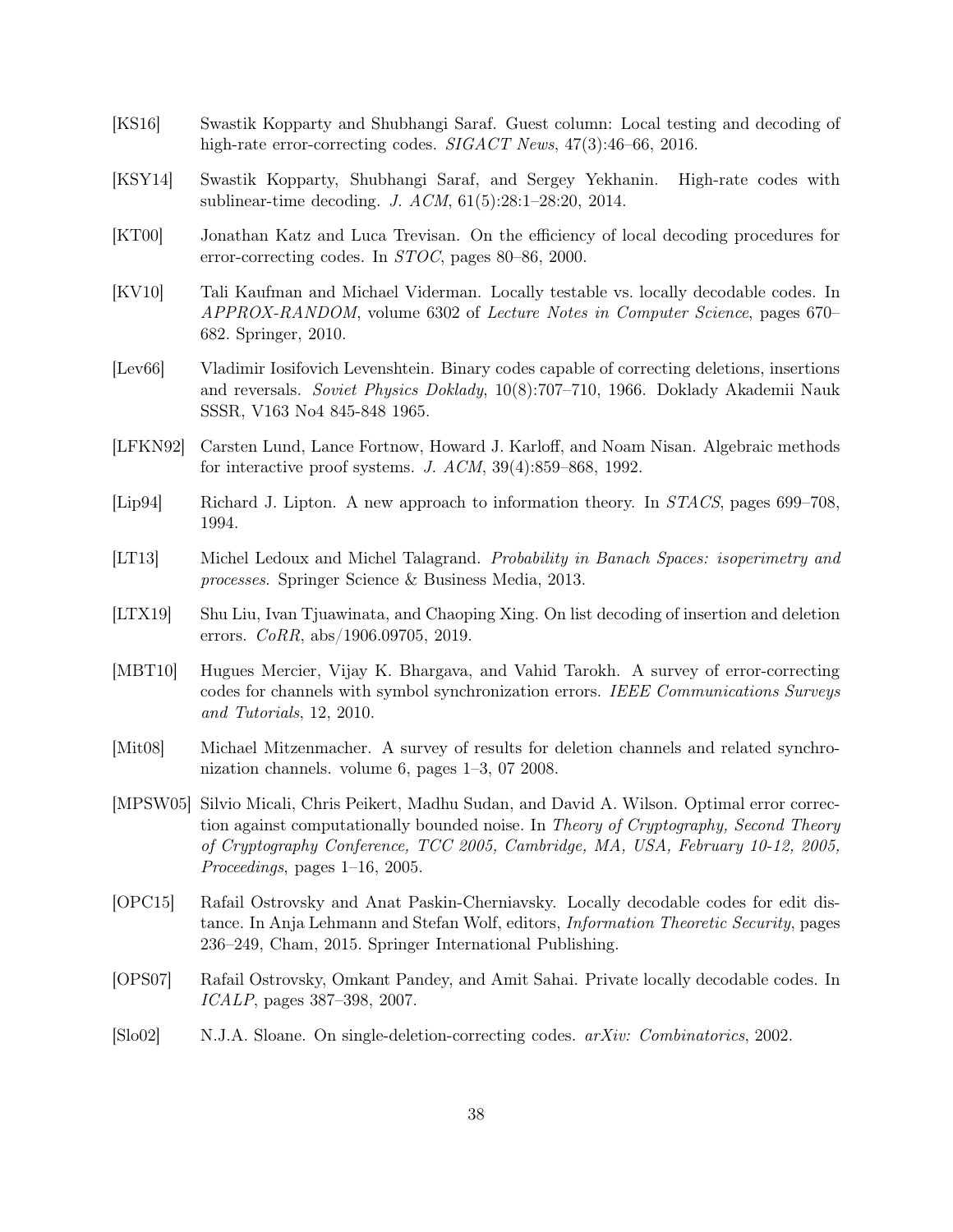- <span id="page-39-9"></span>[SS16] Ronen Shaltiel and Jad Silbak. Explicit list-decodable codes with optimal rate for computationally bounded channels. In Approximation, Randomization, and Combinatorial Optimization. Algorithms and Techniques, APPROX/RANDOM, pages 45:1–45:38, 2016.
- <span id="page-39-0"></span>[STV99] Madhu Sudan, Luca Trevisan, and Salil P. Vadhan. Pseudorandom generators without the XOR lemma (abstract). In CCC, page 4, 1999.
- <span id="page-39-8"></span>[SZ99] L. J. Schulman and D. Zuckerman. Asymptotically good codes correcting insertions, deletions, and transpositions. IEEE Transactions on Information Theory, 45(7):2552– 2557, 1999.
- <span id="page-39-1"></span>[Tre04] Luca Trevisan. Some applications of coding theory in computational complexity. CoRR, cs.CC/0409044, 2004.
- <span id="page-39-2"></span>[WdW05] Stephanie Wehner and Ronald de Wolf. Improved lower bounds for locally decodable codes and private information retrieval. In ICALP, volume 3580 of Lecture Notes in Computer Science, pages 1424–1436. Springer, 2005.
- <span id="page-39-3"></span>[Woo07] David P. Woodruff. New lower bounds for general locally decodable codes. Technical report, Weizmann Institute of Science, Israel, 2007.
- <span id="page-39-6"></span>[Woo12] David P. Woodruff. A quadratic lower bound for three-query linear locally decodable codes over any field. J. Comput. Sci. Technol., 27(4):678–686, 2012.
- <span id="page-39-4"></span>[Yek08] Sergey Yekhanin. Towards 3-query locally decodable codes of subexponential length. J.  $ACM$ ,  $55(1):1:1-1:16$ , 2008.
- <span id="page-39-5"></span>[Yek12] Sergey Yekhanin. Locally decodable codes. Foundations and Trends in Theoretical Computer Science, 6(3):139–255, 2012.

# <span id="page-39-7"></span>A A Note on the Definition of Insdel LDCs

Recall the definition of Insdel LDCs from Definition [1.](#page-2-0)

Definition 1. [Insdel Locally Decodable Codes (Insdel LDCs)] Fix an integer q and constants  $\delta \in [0,1], \ \varepsilon \in (0,\frac{1}{2}]$  $\frac{1}{2}$ . We say  $C: \{0,1\}^n \to \Sigma^m$  is a  $(q, \delta, \varepsilon)$ -locally decodable insdel code if there exists a probabilistic algorithm Dec such that:

• For every  $x \in \{0,1\}^n$  and  $y \in \Sigma^{m'}$  such that  $ED(C(x), y) \leq \delta \cdot 2m$ , and for every  $i \in [n]$ , we have

$$
\Pr\left[\mathsf{Dec}(y, m', i) = x_i\right] \ge \frac{1}{2} + \varepsilon,
$$

where the probability is taken over the randomness of Dec, and ED  $(C(x), y)$  denotes the minimum number of insertions/deletions necessary to transform  $C(x)$  into y.

• In every invocation, Dec reads at most q symbols of y. We say that Dec is non-adaptive if the distribution of queries of  $Dec(y, m', i)$  is independent of y.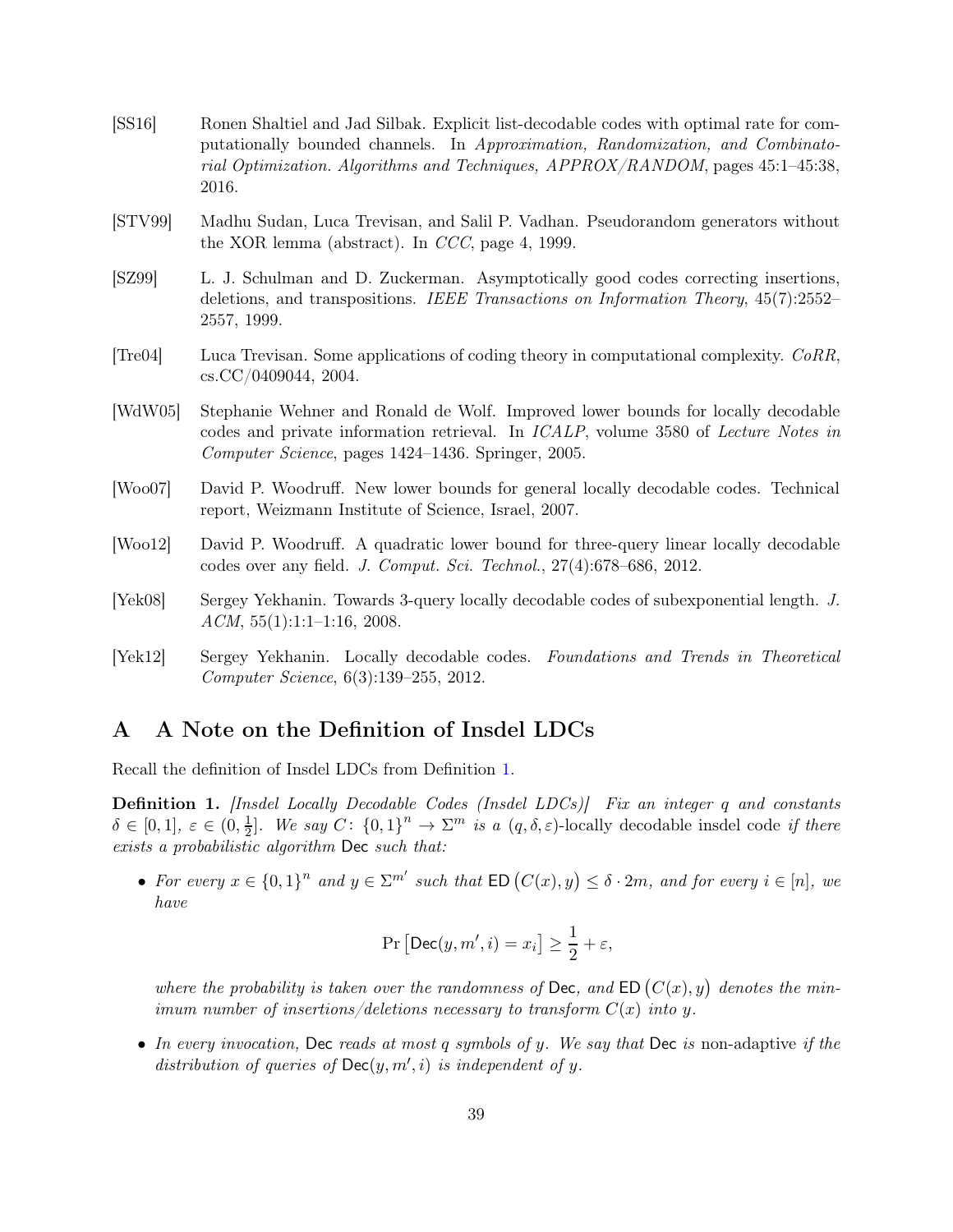In our definition of Insdel LDCs we assume that the decoder  $\mathsf{Dec}$  is directly given  $m'$ , the length of the corrupted codeword y. Arguably it may be more reasonable to require Dec to recover  $x_i$ without a priori knowledge of the length  $m'$ . This question does not arise in the definition of Hamming LDCs as the length of the corrupted codeword is fixed. If we do not give the Insdel decoder the length  $m'$  then Dec may query for an out of range index  $j > m'$  and we would need to define how such queries are handled e.g., if Dec queries for  $y[j]$  for  $j > m'$  we might return ⊥ to indicate that the query is out of range. In this case the decoder could always recover  $m'$  after  $O(\log m)$  queries by using binary search to find the maximum j such that  $y[j] \neq \perp$ .

We stress that giving the local decoder access to  $m'$  can only help the decoder. If the information is not helpful the decoder can always chose to ignore the extra information  $m'$ . Since our focus is on proving lower bounds we chose to give Dec access to the length  $m'$  which only makes the lower bounds stronger.

Another modification of Definition [1](#page-2-0) might allow for the Insdel codewords  $C(x)$  to have variable length i.e.,  $C: \Sigma^n \to \Sigma^{\leq m}$ . Now if we require that this insdel distance between  $C(x)$  and the corrupted codeword y is at most  $2\delta|C(x)|$  and if we additionally give Dec access to the length  $m' = |y|$  of of the corrupted codeword then the encoding algorithm can "cheat" and use codeword length to encode x. For example, when  $\Sigma = \{0,1\}$  and  $\delta < 1/6$  we could define a  $(q = 0, \delta, \epsilon = \frac{1}{2})$  $(\frac{1}{2})$ insdel LDC  $C: \{0,1\}^n \to \{0,1\}^{\leq m}$  with  $m = 2^{2^n}$  as follows: define a bijective mapping Int:  $\{0,1\}^n \to \{0,\ldots,2^n-1\}$  in the natural way and then set  $C(x) = 1^{2^{\text{Int}(x)+1}}$  i.e., 1 repeated  $2^{\text{Int}(x)+1}$ times. If  $\delta < 1/6$  then  $m' = |y|$  must lie in the range

$$
\frac{2}{3}2^{{\tt Int}(x)+1}
$$

since we require that the insdel distance between  $C(x)$  and y is at most  $2\delta|C(x)| < 2^{\text{Int}(x)+1}/3$ . This allows the local insdel decoder to recover the entire message x (and any particular bit  $x_i$ ) from  $m'$  without any queries to the corrupted codeword y. In particular, the decoder could find the unique integer k such that  $\frac{2}{3}2^{2^{k+1}} < m' < \frac{2}{3}2^{k+2}$  and then recover  $x = \text{Int}^{-1}(k)$ .

Arguably the above construction "cheats" by encoding the message  $x$  in the length of the codeword (unary) and allowing the decoder to directly learn the length of the (corrupted) codeword. If we do not allow the decoder to directly learn the length  $m'$  of the corrupted message then there are no known constructions of  $(q = 2, \delta, \epsilon)$ -insdel LDCs for any constants  $\delta, \epsilon > 0$  — for any information rate  $n/m$ .

## <span id="page-40-0"></span>B Definition of Private-Key (Insdel) LDCs

In the private-key setting the encoder  $C(x;R)$  and decoder  $Dec(y,m',i;R)$  are given access to shared (secret) set of random coins R which is not given to the channel A. Fixing x and R we say that a corrupted codeword y  $\epsilon$ -fools the decoder if there exists an index  $i \leq n$  such that  $Pr[Dec(y, m', i; R) = x_i] < \frac{1}{2} + \epsilon$ . In the classical setting (no shared randomness) we require that no corrupted codeword y with  $ED(C(x;R), y)$  has the property that it  $\epsilon$ -fools the decoder. In the private-key setting we relax this requirement and allow that  $\epsilon$ -fooling codewords y exist so long as the probability the channel  $A$  outputs such a codeword is negligible. Formally, let FoolED( $A, x, R$ ) = 1 (resp. FoolHamm( $A, x, R$ ) = 1) denote the event that the corrupted codeword  $y = A(x, C(x; R))$  output by the channel  $\epsilon$ -fools the decoder and  $ED(C(x; R), y) \leq 2\delta m$  (resp.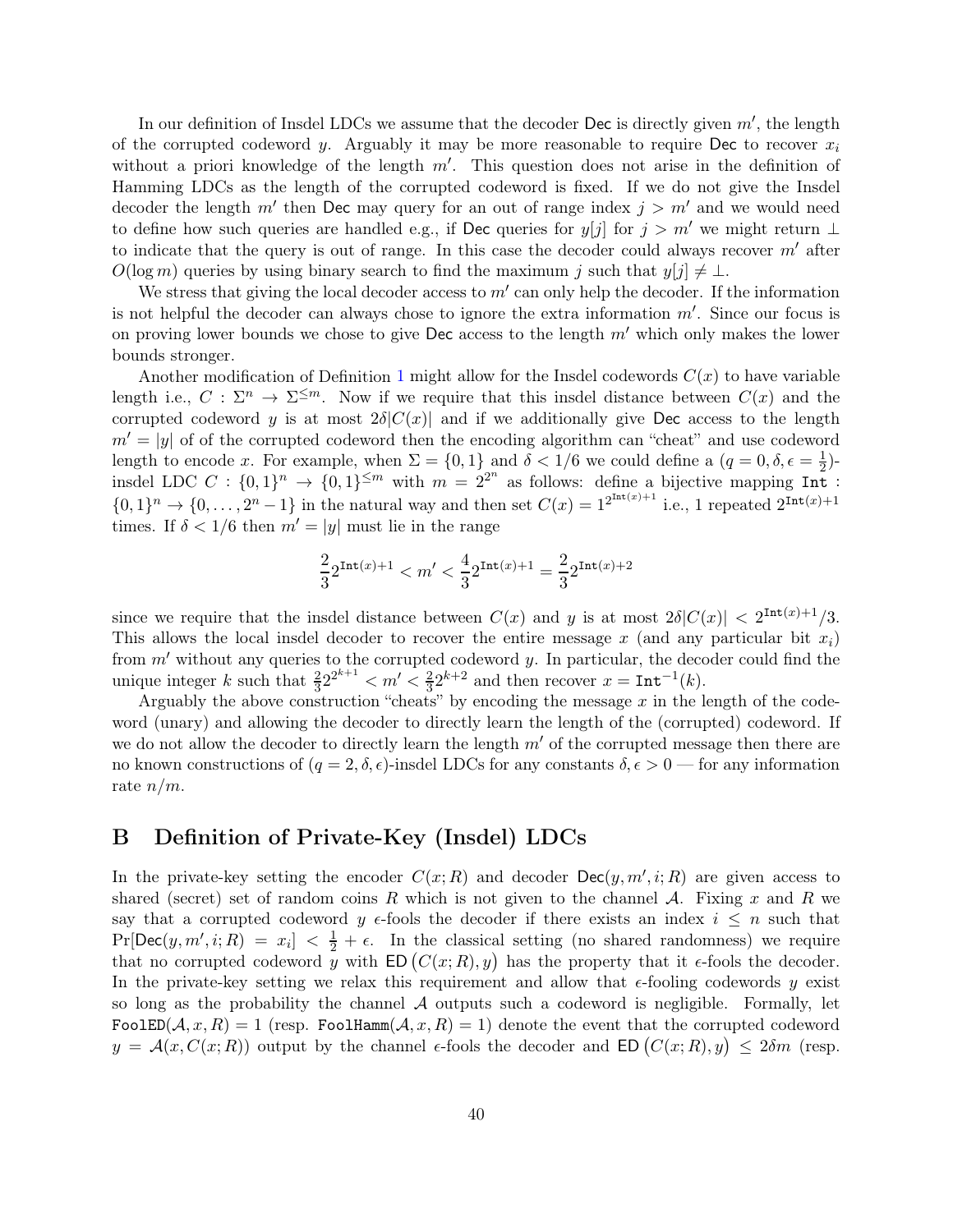$\text{Hamm}(C(x; R), y) \leq \delta m$ . Crucially, the random coins R are not known to the channel otherwise A could do a brute-force search to find such an  $\epsilon$ -fooling string.

We say that the pair  $(C, \text{Dec})$  is a  $(q, \delta, \epsilon)$ -private-key LDC for Insdel (resp. Hamming) errors if there is a negligible function  $\mu(\cdot)$  such that for all channels A and messages  $x \in \Sigma^n$  we have  $\Pr_R[\texttt{FooIED}(\mathcal{A}, x, R)] \leq \mu(n)$  (resp.  $\Pr_R[\texttt{FooIHamm}(\mathcal{A}, x, R)] \leq \mu(n)$ ).

**Prior Private-Key Constructions** [\[OPS07\]](#page-38-7) gives a  $(q, \delta, \epsilon)$ -private-key Hamming LDC with query complexity  $q = \log^2 n$  and  $\epsilon > \frac{1}{2} - \mu(n)$  for a negligible function  $\mu(n)$  i.e., except with negligible probability  $\mu(n)$  the channel outputs a codeword y such that  $\forall i \leq n$  we have Pr[Dec(y, m', i; R) =  $x_i] \geq 1 - \mu(n)$ . [\[BB21\]](#page-34-6) gives a  $(q, \delta, \epsilon)$ -private-key Insdel LDC with query complexity  $q = \log^c n$ and  $\epsilon > \frac{1}{2} - \mu(n)$  for a negligible function  $\mu(n)$ . The result is obtained by applying the Hamming to Insdel compiler of  $[BBG^+20]$  to  $[OPS07]$ .

 $q = 1$  query private-key Hamming LDC We can also extend ideas from [\[OPS07\]](#page-38-7) to obtain a  $(q = 1, \delta, \epsilon)$ -private-key Hamming LDC for suitable constants  $\delta + \epsilon < \frac{1}{2}$ . The length of the codeword is just  $m = n \log^2 n$ . In specific we define  $C(x; R = (\pi, 0TP)) = \pi (x^t \oplus 0TP)$ . Here,  $0TP \in \{0, 1\}^{tn}$ is a uniformly random tn-bit string used as a one-time-pad and  $x^t \in \{0,1\}^{tn}$  denotes the string x concatenated to itself t times i.e.,  $x^1 \doteq x$  and  $x^{i+1} \doteq x^i \circ x$ . Note that for any x the string OTP  $\oplus x^t$ is distributed uniformly at random. The random permutation  $\pi : [tn] \to [tn]$  randomly shuffles the bits of  $z = x^t \oplus \text{OTP e.g., if } z = z[1] \circ \ldots \circ z[tn]$  then  $\pi(z) = z[\pi(1)] \circ \ldots \circ z[\pi(tn)]$ .

Fixing  $\pi$  and an index  $i \leq n$  we can define  $S_{\pi,i} = {\pi(i), \dots, \pi(i + tn)}$  to be the set of indices of the codeword  $C(x; \pi, \text{OPT})$  which correspond to  $x[i]$  i.e., such that  $C(x; \pi, \text{OPT})[j] \oplus \text{OPT}[j] = x[i]$ . The decoder  $\text{Dec}(y, m', i; R = (\pi, \text{OTP}))$  will randomly pick  $j \in S_{\pi, i}$  and return  $y[j] \oplus \text{OTP}[j]$  as our guess for  $x[i]$ . Now a corrupted codeword  $y \in$  fools the decoder if and only if for some  $i \leq n$  at least  $\left(\frac{1}{2} - \epsilon\right)$ -fraction of the bits in  $S_{\pi,i}$  were flipped i.e.,  $\left\{j \in S_{\pi,i} : y[j] = C(x; \pi, \texttt{OPT})[j] \right\} \Big| \leq t\left(\frac{1}{2} + \epsilon\right).$ 

Because the channel A does not have  $\pi$  or OTP and can flip at most  $\delta m$  bits in the codeword the expected number of bit flips in  $S_{\pi,i}$  is just  $\delta t < (\frac{1}{2} - \epsilon) t$ . Applying concentration bounds and union bounding we have

$$
\Pr[\exists i.\ \Big|\big\{j\in S_{\pi,i}: y[j]=C(x;\pi,\texttt{OPT})[j]\big\}\Big|\leq t\left(\frac{1}{2}+\epsilon\right)\leq \mu(n)
$$

for a negligible function  $\mu(n)$  whenever we set  $t = \log^2 n$ . Here, the randomness is taken over the selection of  $\pi$  and OTP.

# C A Note on Hadamard Codes and Type 1 Errors

In this section, we consider the following error pattern corresponding to error type 1 mentioned in the technique overview i.e., pick arbitrary  $e \leq \delta m/2$  and delete the first e bits from the codeword and append e arbitrary bits at the end of the codeword. In particular, if y is a codeword with length m then the error pattern  $D_e$  deletes the first e bits of the codeword y and then insert e arbitrary bits to the end. We denote the the corrupted codeword we obtained after this error pattern by  $D_e(y)$ .

This section shows that a variant of the Hadamard code allows the local decoder to recover from type 1 errors using just  $q = 2$  queries.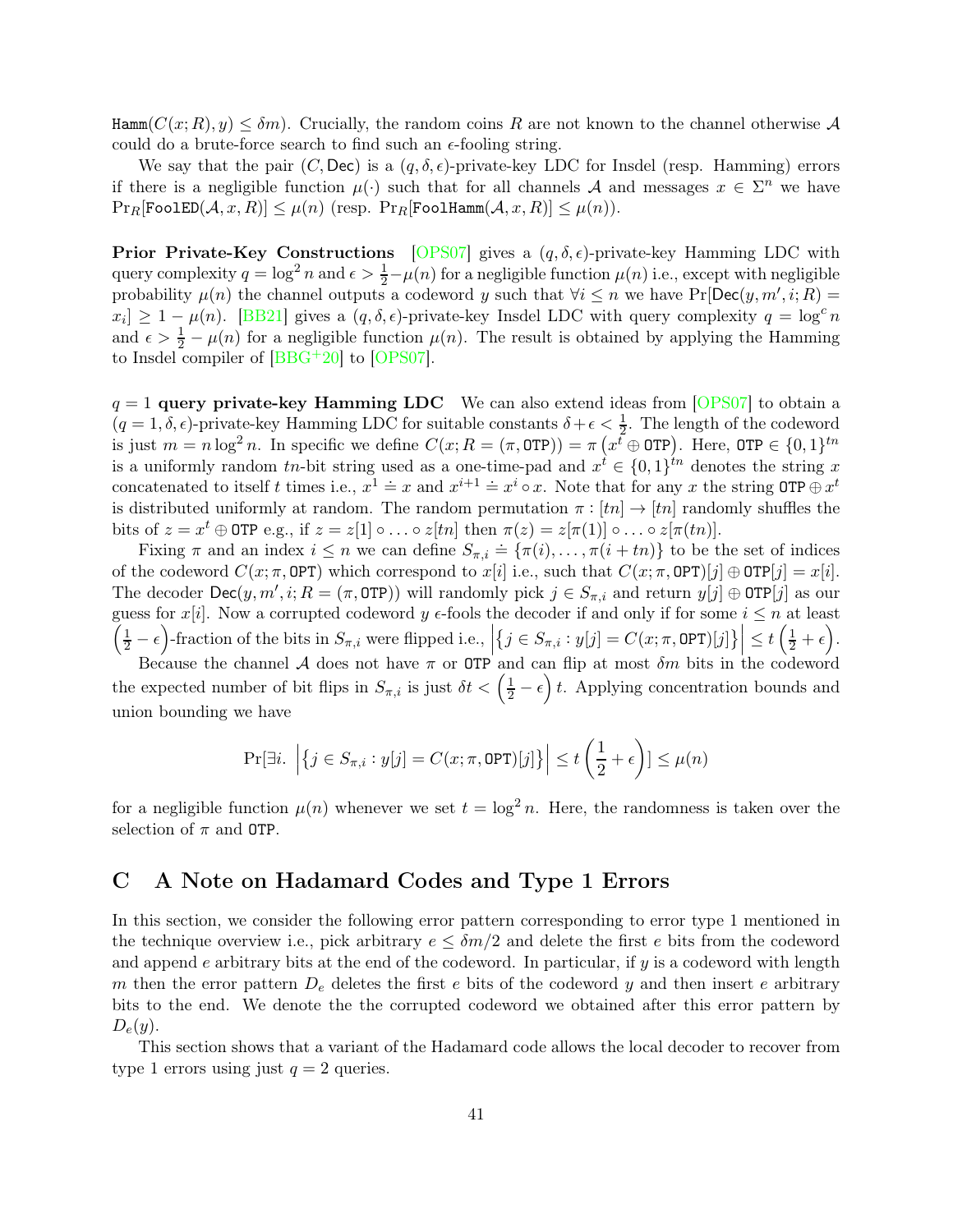We prove the following theorem.

**Theorem 5.** There exist explicit  $(2, \delta, 1/2 - \delta - 2^{-t})$  insdel LDCs C:  $\{0,1\}^n \rightarrow \{0,1\}^m$  with  $m = 2^{nt}$ , which corrects error Type 1.

Let Had<sub>n</sub> be the Hadamard encoding for message length n. Given a string  $\mathbf{x} = x_0 x_2 \dots x_{n-1} \in$  $\{0,1\}^n$ , we view the codeword  $\text{Had}_n(\mathbf{x})$  as a function  $f_{\mathbf{x}}: [2^n - 1] \to \{0,1\}^n$ , where

$$
\forall a \in [2^n - 1] \text{ with binary representation } a = \sum_{j=0}^{n-1} a_j \cdot 2^j, \quad f_{\mathbf{x}}(a) = \bigoplus_{j=0}^{n-1} a_j x_j.
$$

**Encoder** Let  $t \in \mathbb{N}$  be a parameter. For a message  $\mathbf{x} = x_0 x_1 \cdots x_{n-1} \in \{0,1\}^n$ , let  $\mathbf{x}^{(t)} \coloneqq$  $(x_00^{t-1})(x_10^{t-1})\dots(x_{n-1}0^{t-1}),$  i.e. the string **x** with  $t-1$  zeros following each bit. The encoder function is given by

$$
\mathsf{Enc}(\mathbf{x}) = \mathsf{Had}_{tn}(\mathbf{x}^{(t)}).
$$

Therefore the codeword length is  $m = 2^{tn}$ . Note that  $x_i$  has index ti in  $\mathbf{x}^{(t)}$ , we can recover  $x_i = f_{\mathbf{x}^{(t)}}(2^{ti}).$ 

**Decoder** Consider the following decoder Dec. Let  $f : [2^{tn} - 1] \rightarrow \{0, 1\}$  be the received string. To decode  $x_i$ , Dec picks a random  $a \in [2^{tn}-1]$  such that  $a+2^{ti} \leq 2^{tn}-1$  and outputs  $f(a) \oplus f(a+2^{ti})$ .

Analysis For integers  $a, b \in \mathbb{N}$  with binary representations  $a_j$  and  $b_j$  we write  $a \leq_2 b$  if  $a_j \leq b_j$ for all j. We say  $a \leq 2^{tn} - 2^{ti} - 1$  is bad for i if  $2^{ti}(2^t - 1) \leq_2 a$ , i.e.  $a_j = 1$  for all  $ti \leq j \leq t(i+1) - 1$ . Otherwise we say a is good for i.

The success rate of the decoder is implied by the following two claims.

**Claim 12.** If a is good for i, then for any  $\mathbf{x} \in \{0,1\}^n$ ,  $f_{\mathbf{x}^{(t)}}(a) \oplus f_{\mathbf{x}^{(t)}}(a+2^{ti}) = x_i$ .

*Proof.* Let  $a_j$  and  $a'_j$  be the binary representations of a and  $a + 2^{ti}$ , respectively. Note that  $a_j = a'_j$ for  $j < ti$ , and  $a_{ti} \neq a'_{ti}$ . If a is good for i, we must also have  $a_j = a'_j$  for  $j \geq t(i+1)$ , since otherwise there exists  $j_0 \ge t(i+1)$  such that  $a'_{j_0} = 1$  and  $a_{j_0} = 0$ , and then

$$
2^{ti} = (a + 2^{ti}) - a = \sum_{j=ti}^{j_0} (a'_j - a_j) 2^j > 2^{j_0} - \sum_{j=ti}^{j_0-1} 2^j = 2^{ti},
$$

which is a contradiction. The inequality is strict because  $a_j = 0$  for at least one  $ti \leq j \leq j_0 - 1$ .

Finally, note that  $x_j^{(t)} = 0$  for  $ti < j < t(i+1)$ . We thus have

$$
f_{\mathbf{x}^{(t)}}(a) \oplus f_{\mathbf{x}^{(t)}}(a+2^{ti}) = \bigoplus_{j=ti}^{t(i+1)-1} a_j x_j^{(t)} \oplus \bigoplus_{j=ti}^{t(i+1)-1} a'_j x_j^{(t)} = a_{ti} x_{ti}^{(t)} \oplus a'_{ti} x_{ti}^{(t)} = (a_{ti} \oplus a'_{ti}) x_i = x_i.
$$

 $\Box$ 

**Claim 13.** For any  $0 \le i \le n-1$ ,  $Pr_{a \in [2^{tn}-2^{ti}-1]}[a \text{ is good for } i] \ge 1-2^{-t}$ .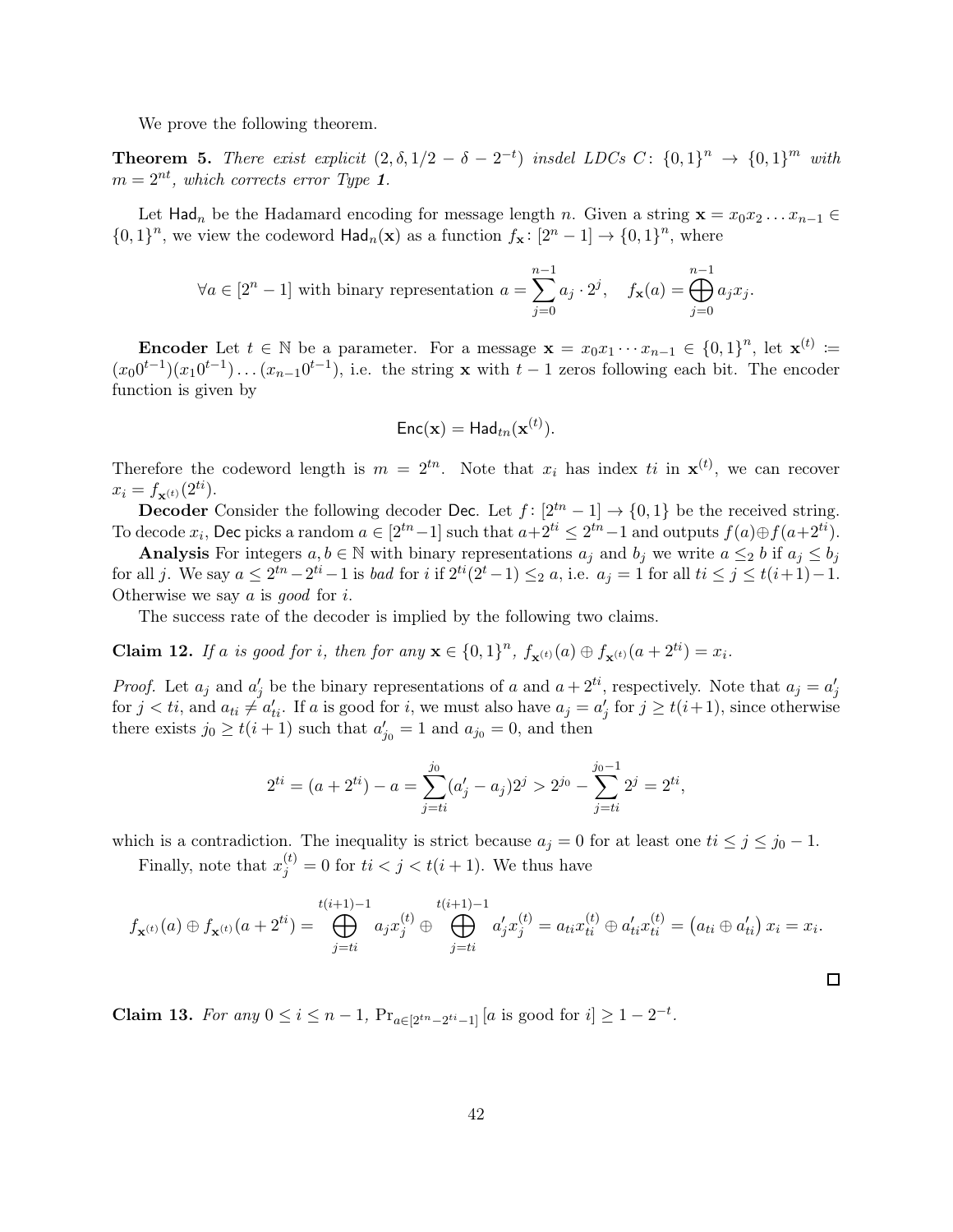*Proof.* Note that for  $a \geq 2^{t(i+1)}$ ,  $2^{ti}(2^t - 1) \leq_2 a$  if and only if  $2^{ti}(2^t - 1) \leq_2 a - 2^{t(i+1)}$ . Therefore we only need to show  $Pr_{a \in [2^{t(i+1)}-1]}[a \text{ is good for } i] \geq 1-2^{-t}$ . Clearly a is good for i when  $a <$  $2^{ti}(2^t - 1)$ , and hence

$$
\Pr_{a \in [2^{tn} - 2^{ti} - 1]}[a \text{ is good for } i] \ge \frac{2^{ti}(2^t - 1)}{2^{t(i+1)}} = \frac{2^t - 1}{2^t} = 1 - 2^{-t}.
$$

 $\Box$ 

 $\Box$ 

If the distances among the indices are preserved, each deletion at the beginning of the codeword reduces the number of good indices by at most 1. So after  $\delta m$  deletions we are left with at least

$$
(1 - 2^{-t})(2^{tn} - 2^{ti}) - \delta \cdot 2^{tn} = (1 - \delta)2^{tn} - 2^{t(n-1)} - 2^{ti} \ge (1 - \delta - 2^{-t+1})2^{tn}
$$

good *a*'s for *i*. Therefore it is a  $(2, \delta, 1/2 - \delta - 2^{-t+1})$  LDC for such errors.

## <span id="page-43-0"></span>D Proof of Theorem [4](#page-6-1)

The following theorem says that from any linear (resp. affine) insdel LCC, we can obtain a linear (resp. affine) insdel LDC that has the same parameter. The theorem is essentially Lemma 2.3 from [\[Yek12\]](#page-39-5).

<span id="page-43-1"></span>**Theorem 6.** Let  $\mathbb F$  be a finite field. Suppose  $C \subseteq \mathbb F^m$  is a linear (resp. affine)  $(q, \delta, \varepsilon)$ -insdel LCC, then there exists a linear (resp. affine)  $(q, \delta, \varepsilon)$ -insdel LDC C' encoding messages of length  $dim(C)$ to codewords of length m. The same holds for the insdel LCCs and insdel LDCs in the private-key setting.

*Proof of Theorem [6.](#page-43-1)* For any linear code  $C \subseteq \mathbb{F}^m$ , it encodes a message  $\mathbf{x} \in \mathbb{F}^n$  to a codeword  $y \in \mathbb{F}^m$  through encoding function  $y = x \cdot G$  with generating matrix  $G \in \mathbb{F}^{n \times m}$ . Let  $I \subseteq [m]$ be a set of  $\dim(C)$  information coordinates of C (i.e. a set of coordinates whose value uniquely determines an element in C). For  $y \in C$ , let  $y|_I \in \mathbb{F}^n$  be the restriction of y to the coordinates in I. We can find another generator matrix G' such that for any message  $\mathbf{x} \in \mathbb{F}^n$ ,  $\mathbf{y} = \mathbf{x} \cdot G' \in C$  and  $y|_I = x$ . It is easy to verify that the locally correctability of C implies the locally decodability of  $C'.$ 

If C is an affine code, the encoding function becomes  $y = x \cdot G + b$  for some  $b \in \mathbb{F}^m$ . Again, let  $I \subseteq [m]$  be a set of  $\dim(C)$  information coordinates of C. Similarly, we can pick generator matrix G' such that for any message  $\mathbf{x} \in \mathbb{F}^n$ ,  $\mathbf{y} = \mathbf{x} \cdot G' + \mathbf{b} \in C$  and  $\mathbf{y}|_I - \mathbf{b}|_I = \mathbf{x}$ . The locally correctability of C implies the locally decodability of  $C'$ .

We note the above argument holds for insdel LCCs and insdel LDCs in the private-key setting.

The proof of Theorem [4](#page-6-1) uses the same reduction introduced by [\[BGT16\]](#page-35-0). We first introduce two lemmas. The following lemma says that insdel LCCs must have large Hamming distance.

<span id="page-43-2"></span>**Lemma 5.** If  $C \in \Sigma^m$  is a  $(q, \delta, \varepsilon)$ -LCC, then for any two codewords  $c, c' \in C$ , the Hamming distance between c and c' is larger than  $2\delta m$ .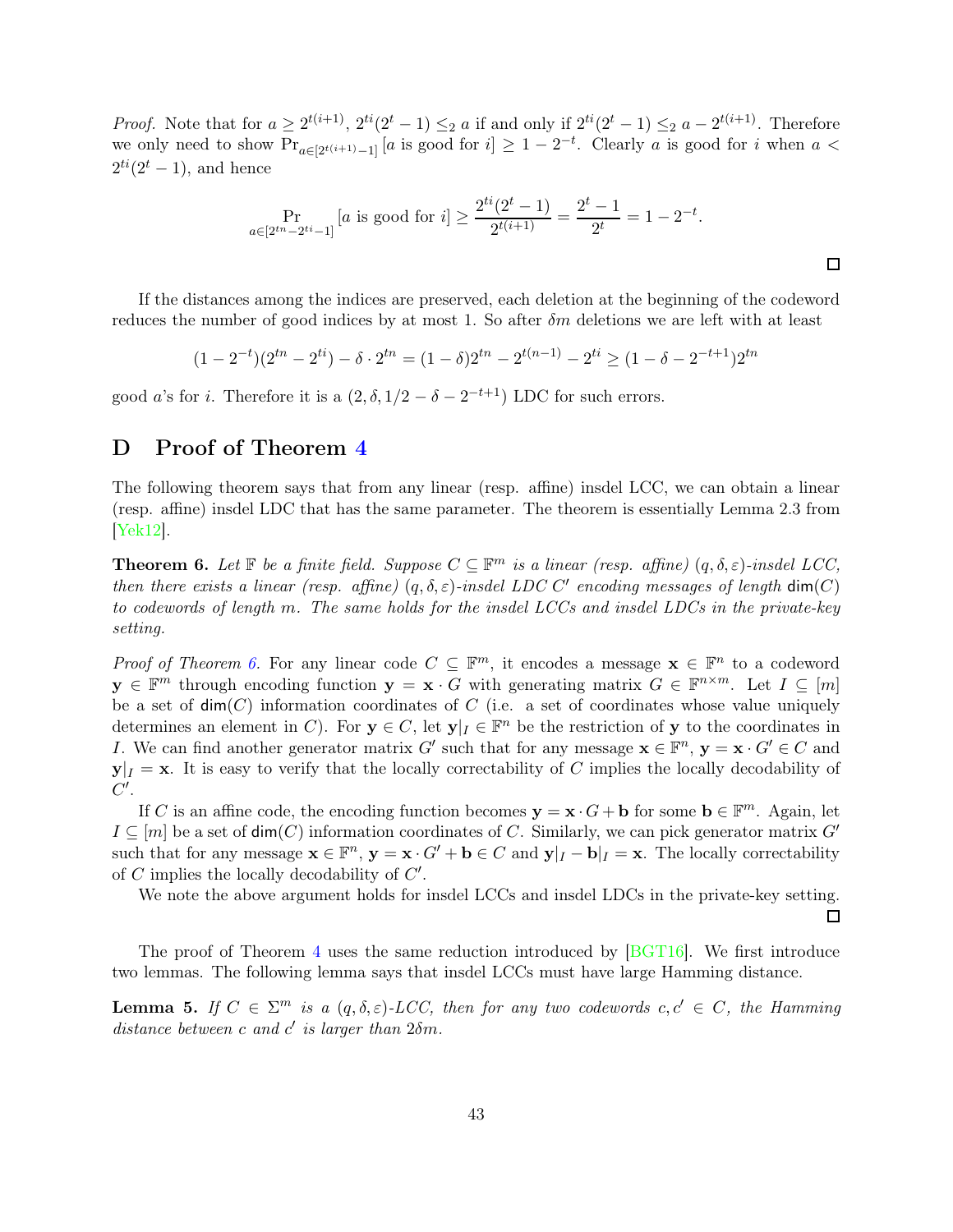*Proof.* Assume there are two codewords  $c, c' \in C$  such that  $c \neq c'$  and the Hamming distance between c and c' is at most  $2\delta m$ . Then we can conclude that  $ED(c, c') \leq 4\delta m$ . This is because we can transform c into c' with less then  $2\delta m$  symbol substitutions. Meanwhile, each symbol substitution can be replaced by an insertion and a deletion. Thus it takes at most  $4\delta m$  insertions/deletions to transform  $c$  into  $c'$ .

Since  $ED(c, c') \leq 4\delta m$ , there must exists a  $y \in \Sigma^{m'}$  such that  $ED(c, y) \leq 2\delta m$  and  $ED(c', y) \leq$  $2\delta m$ . Let *i* be one of the positions that *c* and *c'* differs. By the definition of insdel LCCs, there is a probabilistic algorithm Dec such that  $\Pr\left[\text{Dec}(y, m', i) = c_i\right] \ge \frac{1}{2} + \varepsilon$  and  $\Pr\left[\text{Dec}(y, m', i) = c'_i\right] \ge \frac{1}{2}$  $\frac{1}{2} + \varepsilon$ . This is impossible because  $c_i \neq c'_i$ . Thus, the Hamming distance between c and c' must be larger than  $2\delta m$ .

 $\Box$ 

The reduction needs the following notion of VC-dimension.

**Definition 4** (VC-dimension). Let  $A \subseteq \{0,1\}^n$ , then the VC-dimension of A, denoted by  $vc(A)$  is the cardinality of the largest set  $I \subseteq [n]$  which is shattered by A. That is, the restriction of A to I,  $A|_I = \{0,1\}^{|I|}.$ 

The following lemma due to Dudley  $\lfloor \frac{\text{Dud78}}{\text{Dud78}} \rfloor$  is the key to the reduction.

<span id="page-44-0"></span>**Lemma 6** (Theorem 14.12 in [\[LT13\]](#page-38-14)). Let  $A \subseteq \{0,1\}^n$  such that for every distinct  $x, y \in A$ ,  $||x-y||_{\ell_2} \geq \varepsilon \sqrt{n}$ . Then,

$$
\text{vc}(A) = \Omega\left(\frac{\log(|A|)}{\log(2/\varepsilon)}\right).
$$

*Proof of Theorem [4.](#page-6-1)* Assume  $C: \{0,1\}^k \to \Sigma^m$  is a  $(q, \delta, \varepsilon)$ -insdel LCC. Without loss of generality, we can assume  $\Sigma = \{0,1\}^s$ . Consider an error correcting code  $C^0: \{0,1\}^s \to \{0,1\}^t$  with constant distance  $\delta_0$ , i.e. any two codewords in  $C^0$  has Hamming distance  $\delta_0 t$ . Let  $C^1: \{0,1\}^k \to \{0,1\}^{mt}$ be the concatenation of code C and  $C^0$ . That is, every codeword in  $C^1$  is obtained by first encoding the message with code C and then encoding each symbol in  $\Sigma$  with code  $C^0$ . By Lemma [5,](#page-43-2) any two codewords in  $C^1$  must have Hamming distance at least  $2\delta\delta_0 m t$ . Thus, let  $\varepsilon = \sqrt{2\delta\delta_0}$ , for any  $c, c' \in C^1$ , we have

$$
||c - c'||_{\ell_2} \ge \varepsilon \sqrt{mt}.
$$

By Lemma [6,](#page-44-0) the VC-dimension of  $C^1$  ( $\mathsf{vc}(C^1)$ ) is

$$
\Omega\left(\frac{\log(|C^1|)}{\log(2/\varepsilon)}\right) = \Omega\left(\frac{\log(|C|)}{\log(2/\varepsilon)}\right) = \Omega\left(\frac{k}{\log(1/\delta)}\right)
$$

Let  $k' = \text{vc}(C^1)$ . By the definition of VC-dimension, there exists a set  $I \subseteq [mt]$  of size k' that shatters  $C^1$ , i.e.  $C^1|_I = \{0, 1\}^{|I|}$ .

We can build a  $(q, \delta, \varepsilon)$ -insdel LDC  $C' : \{0,1\}^{k'} \to \Sigma^m$  as follows. For any message  $x \in \{0,1\}^{k'}$ , let  $C'(x) = z \in C$  such that  $C^0(z)|_I = x$ . Here, by  $C^0(z)$ , we mean encoding each symbol of z with code  $C^0$ . By the property of set I, we know such a codeword  $z \in C$  must exist. If there are more than one  $z \in C$  satisfying  $C^0(z)|_I = x$ , we pick one of them arbitrarily. Assuming  $I = \{t_1, t_2, \ldots, t_{k'}\},\$ for any message  $x \in \{0,1\}^{k'}$  and any  $i \in [k']$ , we have  $x_i = (C^0(C'(x)))_{t_i}$ .

We now show that C' is indeed a  $(q, \delta, \varepsilon)$ -insdel LDC. To decode a message bit  $x_i$ , we only need to look at the block of  $(\{0,1\}^t)^m$  that contains  $t_i$ , say it is the j-th block. Assume we are given a